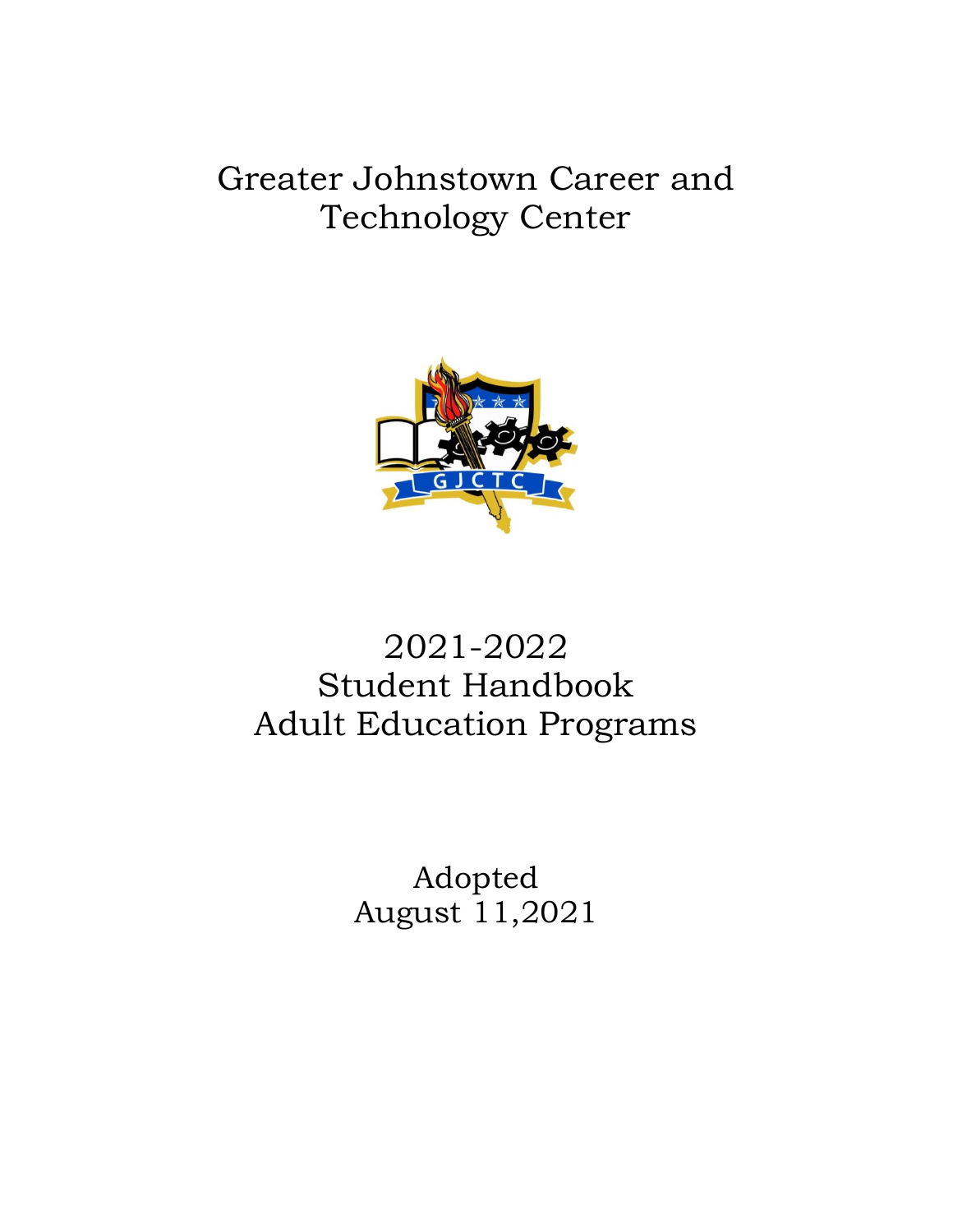# Greater Johnstown Career and Technology Center



# Student Handbook

445 Schoolhouse Road Johnstown, PA 15904 (814) 266-1300 (814) 269-4586 (Fax) www.gjctc.org

# Post-Secondary Edition

August 11, 2021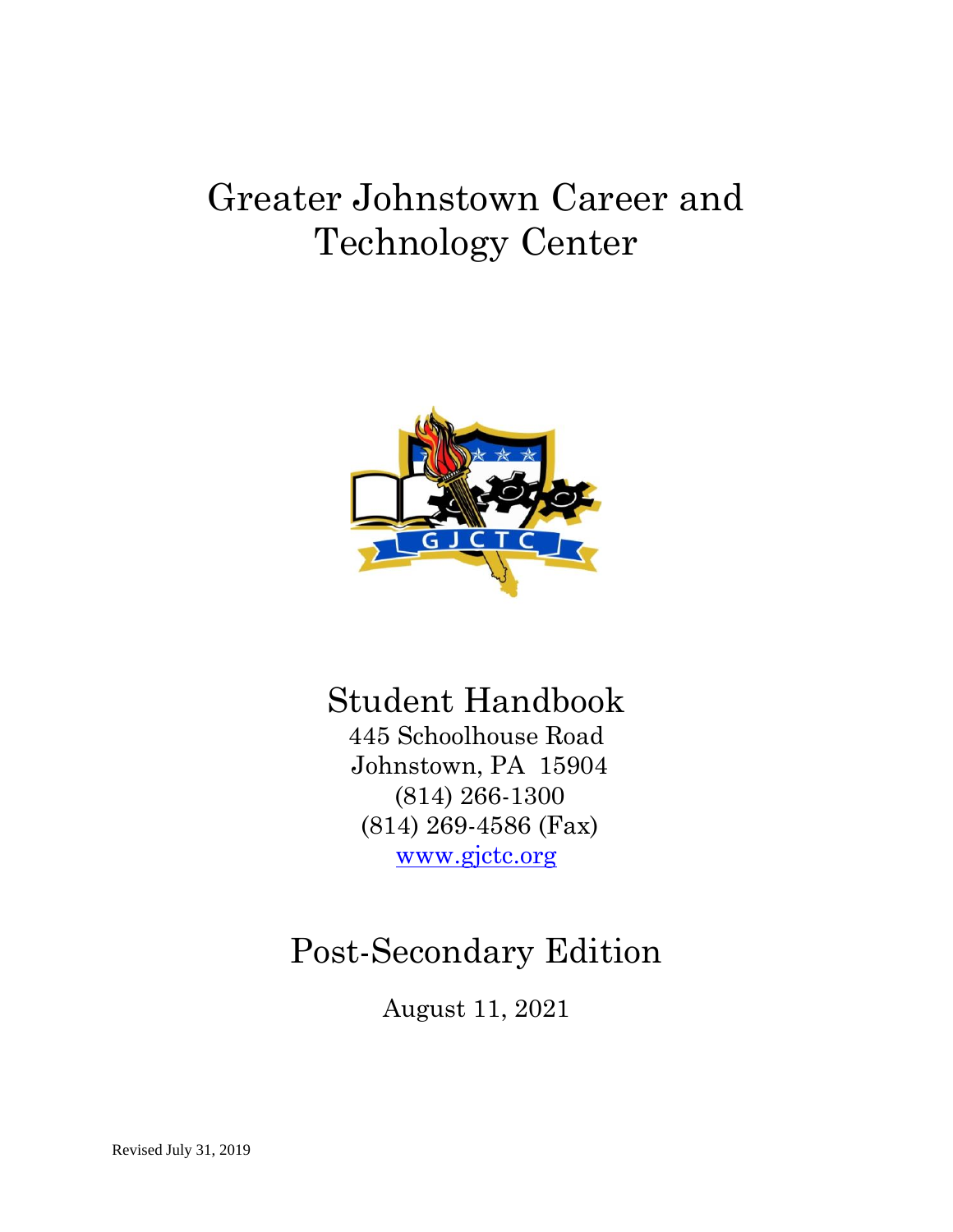#### TABLE OF CONTENTS

| <b>MISSION STATEMENT</b>                     | 1              |
|----------------------------------------------|----------------|
| <b>VISION STATEMENT</b>                      | 1              |
| <b>ETHICAL OBLIGATIONS</b>                   | $\mathbf{1}$   |
| <b>ADMINISTRATIVE STAFF</b>                  | $\mathbf{1}$   |
| PARTICIPATING SCHOOL DISTRICTS               | $\mathbf{1}$   |
| JOINT OPERATING COMMITTEE                    | $\mathbf{1}$   |
| <b>PHILOSOPHY</b>                            | $\overline{2}$ |
| <b>HISTORY</b>                               | $\overline{2}$ |
| <b>ACCREDITATIONS</b>                        | $\overline{2}$ |
| <b>MEMBERSHIPS</b>                           | $\overline{2}$ |
| NON-DISCRIMINATION POLICY STATEMENT          | 3              |
| ADULT EDUCATION/WORKFORCE DEVELOPMENT OFFICE | 3              |
| POSTSECONDARY PROGRAMS                       | 4              |
| ADVANCED PLACEMENT POLICY                    | $\overline{4}$ |
| <b>ADMISSION POLICY</b>                      | 5              |
| <b>REGISTRATION PROCESS</b>                  | 5              |
| <b>TUITION AND FEES</b>                      | 5              |
| ADULT SHORT TERM TUITION                     | 5              |
| WITHDRAWAL FROM SCHOOL/REFUND POLICY         | 6              |
| <b>CHANGE OF NAME OR ADDRESS</b>             | $\tau$         |
| <b>TRANSCRIPT SERVICE</b>                    | 7              |
| CLOCK HOUR/CREDIT HOUR CONVERSION POLICY     | 8              |
| <b>RELEASE OF INFORMATION</b>                | 8              |
| REPLACEMENT DIPLOMA POLICY                   | 9              |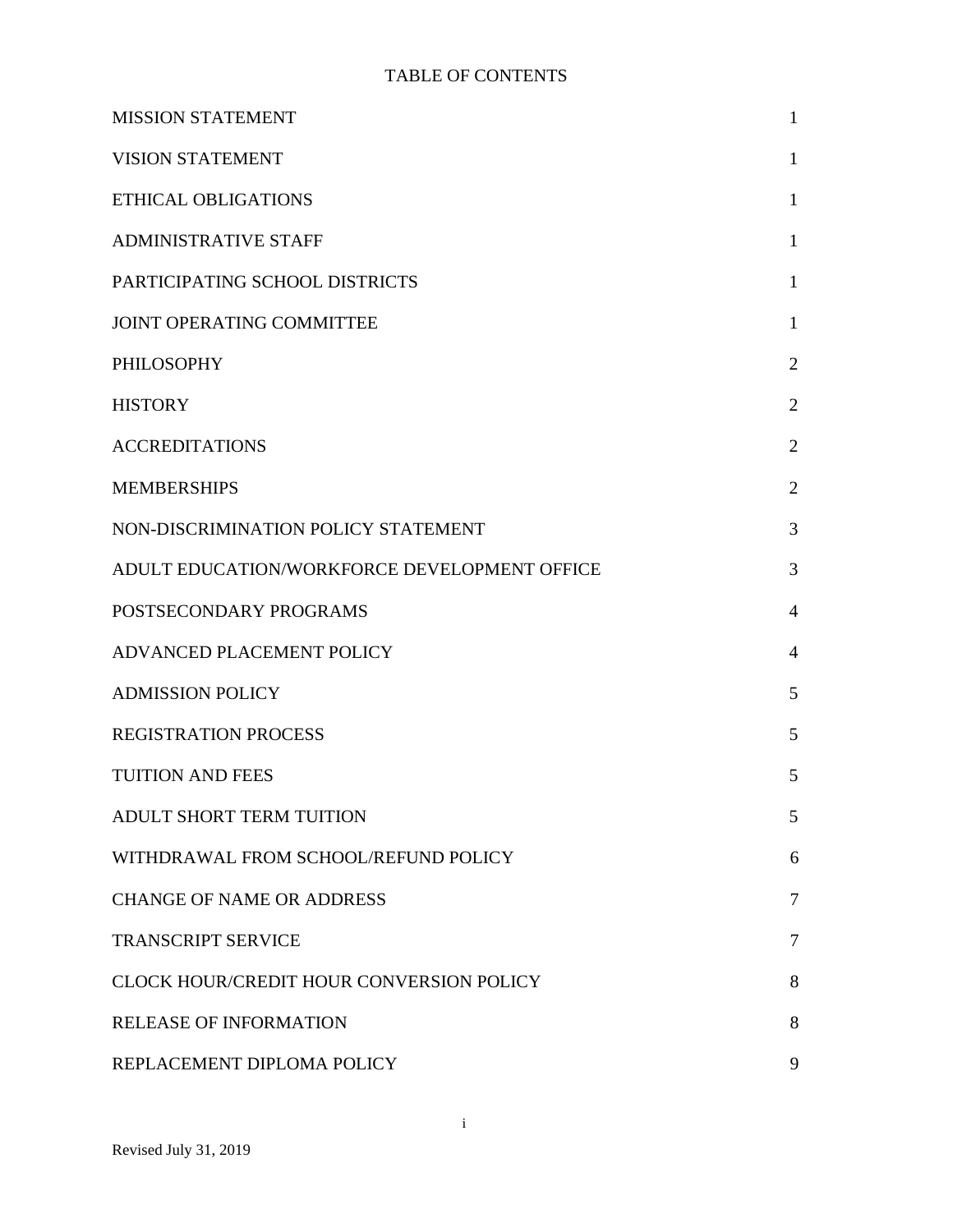| SAFETY AND SECURITY                                                                                       | 9  |
|-----------------------------------------------------------------------------------------------------------|----|
| <b>PARKING</b>                                                                                            | 9  |
| <b>FOOD SERVICE</b>                                                                                       | 10 |
| <b>DRESS CODE</b>                                                                                         | 10 |
| STUDENT CODE OF CONDUCT                                                                                   | 10 |
| <b>HEALTH POLICIES</b>                                                                                    | 11 |
| <b>CELL PHONE USE</b>                                                                                     | 11 |
| <b>SOCIAL MEDIA</b>                                                                                       | 11 |
| PERSONAL COUNSELING SERVICES                                                                              | 12 |
| ADULT AND POSTSECONDARY CLASS CANCELLATION POLICY DUE TO<br><b>INCLEMENT WEATHER</b>                      | 12 |
| <b>CHILD CARE SERVICES</b>                                                                                | 13 |
| <b>ATTENDANCE</b>                                                                                         | 13 |
| <b>MAKE-UP TIME POLICY</b>                                                                                | 14 |
| SATISFACTORY ACADEMIC PROGRESS                                                                            | 14 |
| MOBILE EQUIPMENT OPERATIONS TARDINESS, UNEXCUED EARLY<br>DEPARTURE POLICE 6620                            | 16 |
| MOBILE EQUIPMENT OPERATIONS GRADING POLICY 6621                                                           | 16 |
| MOBILE EQUIPMENT OPERATIONS GRADUATION REQUIREMENTS<br>POLICY 6622                                        | 17 |
| MOBILE EQUIPMENT OPERATIONS CRITERIA FOR GIVING STUDENTS<br><b>GRADES OF "UNSATISFACTORY" POLICY 6623</b> | 17 |
| <b>CHEATING POLICY</b>                                                                                    | 19 |
| REQUIREMENTS FOR GRADUATION                                                                               | 19 |
| DRUG-FREE SCHOOL AND COMMUNITIES ACT AMENDMENT ACT OF 1989                                                | 19 |
| SCHOOL POSITION RELATIVE TO SUBSTANCE ABUSE POLICE                                                        | 19 |
| <b>SUBSTANCE ABUSE POLICY</b>                                                                             | 20 |
| CDT AND MOBILE EQUIPMENT OPERATIONS PROGRAMS DRUG<br><b>TESTING POLICY 6624</b><br>$\ddot{\rm n}$         | 21 |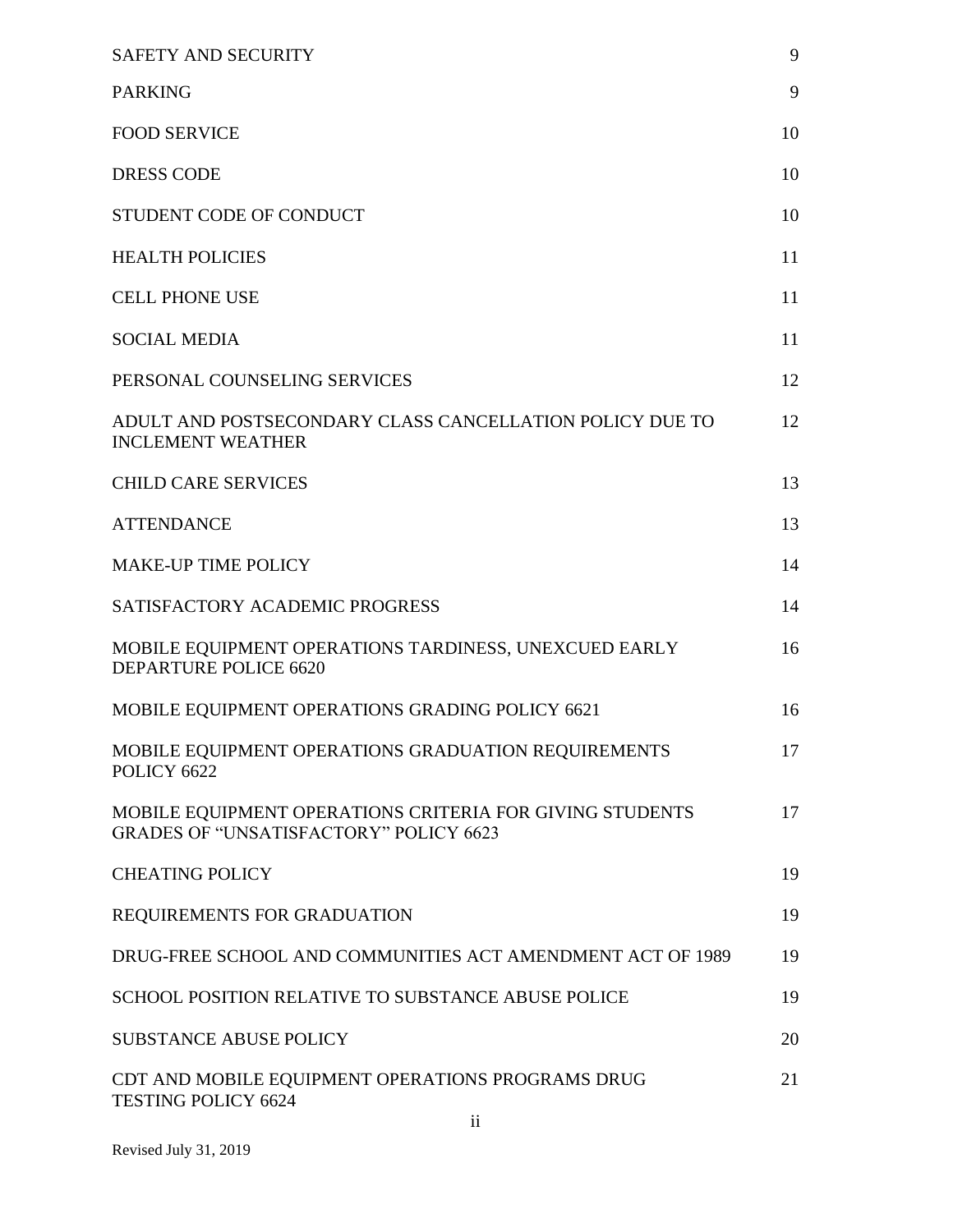| ADULT AND POST SECONDARY EDUCATION DRUG AND ALCOHOL<br>POLICY 6625                                            | 21 |
|---------------------------------------------------------------------------------------------------------------|----|
| <b>TOBACCO POLICY</b>                                                                                         | 22 |
| UNLAWFUL HARRASSMENT                                                                                          | 23 |
| <b>WEAPONS POLICY</b>                                                                                         | 23 |
| <b>BULLYING/CYBERBULLYING POLICY</b>                                                                          | 24 |
| ADULT AND POSTSECONDARY STUDENT FRATERNIZATION AND<br><b>SOCIALIZATION POLICY</b>                             | 26 |
| ADULT STUDENT BACKGROUND CHECK APPLICATION POLICY                                                             | 27 |
| NON-DISCRIMINATION IN SCHOOL AND CLASSROOM PRACTICES                                                          | 28 |
| COMPLAINT PROCEDURE - STUDENT/THIRD PARTY                                                                     | 29 |
| STUDENT GRIEVANCE PROCEDURE                                                                                   | 30 |
| <b>TUITION</b>                                                                                                | 32 |
| <b>STAFF</b>                                                                                                  | 33 |
| POLICIES AND PROCEDURES SPECIFIC TO THE JOHNSTOWN<br><b>REGIONAL POLICE ACADEMY</b>                           | 36 |
| POLICIES FOR STUDENT VETERAN'S/ELIGIBLE PERSONS/RESERVISTS<br>RECEIVING V.A. EDUCATIONAL ASSISTANCE ALLOWANCE | 61 |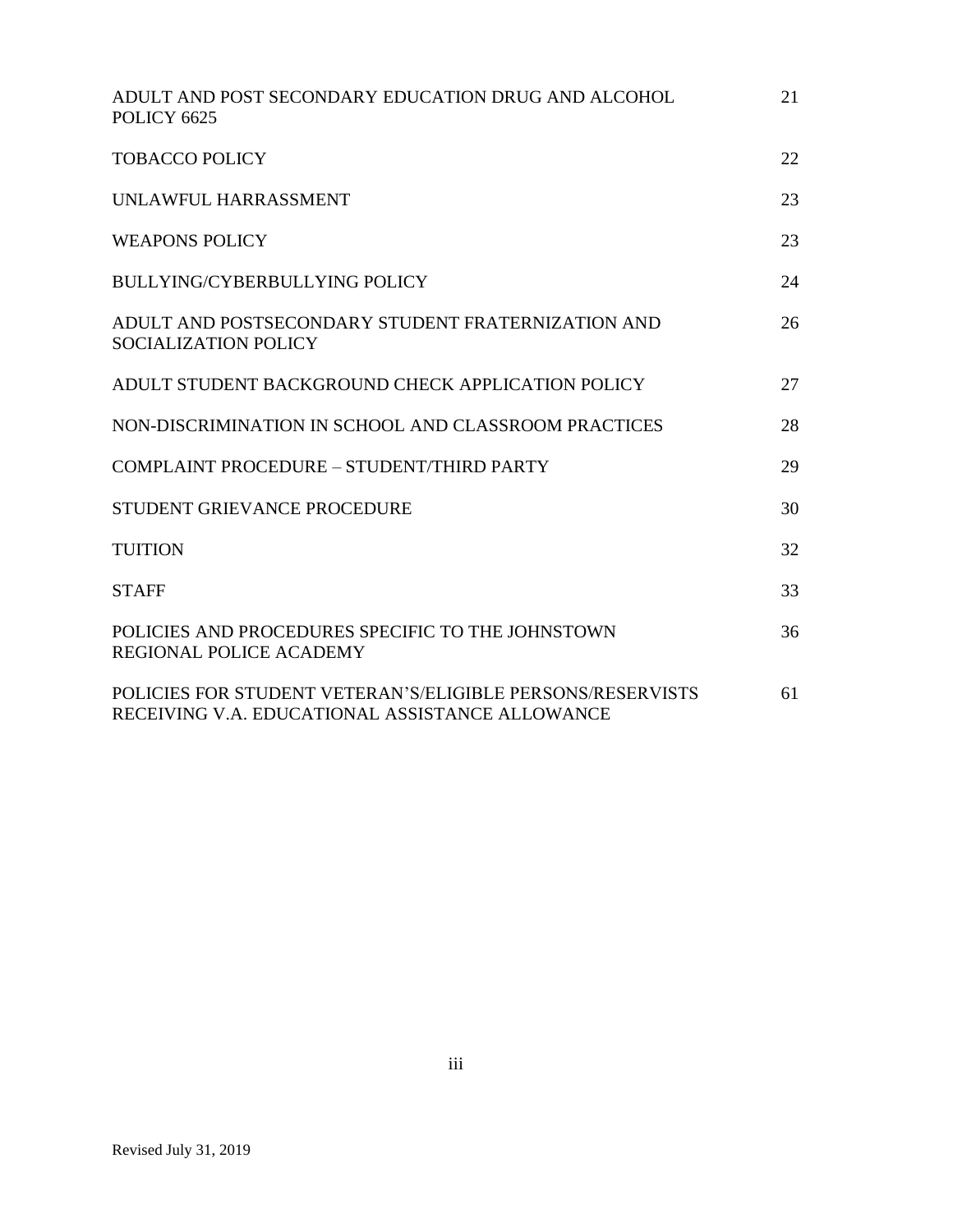#### **GREATER JOHNSTOWN CAREER AND TECHNOLOGY CENTER**

#### **MISSION STATEMENT**

Ensure Student Success

#### **VISION STATEMENT**

Our graduates, through knowledge and experience, will contribute to the success of an everchanging workforce.

#### **ETHICAL OBLIGATIONS**

· Promote Learning · Ensure Health and Safety · Protect the Public and Private Trust · Respect Diversity

#### **ADMINISTRATIVE STAFF**

Mr. Thomas J. Kakabar, Chief School Administrator Mr. John S. Augustine II, Administrative Director

#### **PARTICIPATING SCHOOL DISTRICTS**

Conemaugh Township Area Ferndale Area Forest Hills Greater Johnstown Richland Westmont Hilltop Windber Area

#### **JOINT OPERATING COMMITTEE MEMBERSHIP**

Chairperson – Mr. Alan Tresnicky Vice-Chairperson – Mr. Galen George Secretary – Treasurer – Dr. Richard Knavel

> Mr. Julian Beglin Dr. William Carney Ms. Lisa Drennen Mr. David Hudak Mr. Edward Hudak Mr. Steven Kormanik Dr. Rocco Mantini Dr. Timothy Ondrejik Mr. Eugene Pentz Mr. Kevin Sheehan Mr. Stephen Thompson Mrs. Valerie Wojcik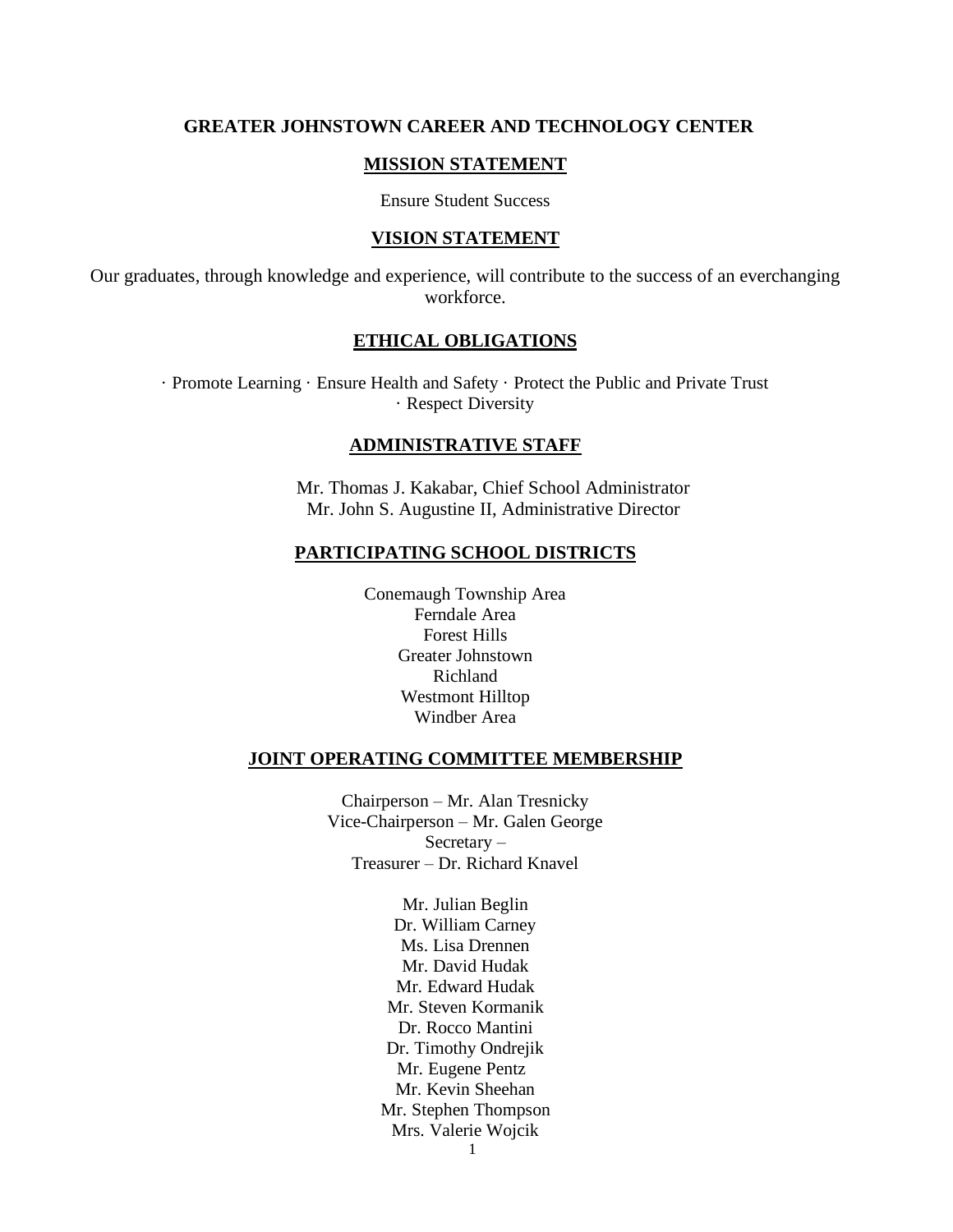## **GREATER JOHNSTOWN CAREER AND TECHNOLOGY CENTER**

# **PHILOSOPHY:**

Greater Johnstown Career and Technology Center provides hands-on skills in vocational-technical education to postsecondary students who demonstrate the interest and aptitude to benefit from this type of specialized education. Students will receive skills in their program area to help them attain their desired goal.

#### **COVID-19 INFORMATION:**

Please refer to the GJCTC Adult Education Phased School Reopening Health and Safety Plan and COVID-19 Comprehensive Guide found on gjctc.org. GJCTC will follow the PA Govenor's order(s) in effect.

# **HISTORY:**

Greater Johnstown Career and Technology Center, also known as Greater Johnstown Area Vocational-Technical School, has been in continuous operation since 1970. This educational institution has been a tremendous resource for our community. Not only have thousands of high school students successfully graduated to find excellent opportunities in the job market, but thousands of adults have successfully trained for careers in many diverse fields. Traditionally, dozens of area businesses, as well as those located outside our local area, have updated employees' skills utilizing our postsecondary and specialized training programs. Adult Basic Education (ABE) courses are also available for those who need to "brush up" before becoming involved in skill training. A variety of short-term course offerings allow an individual to obtain needed educational skills quickly. Tech Prep (Technological Preparation for Postsecondary Education) has developed into articulation agreements with area colleges, allowing students attending selected postsecondary classes to receive credit toward an associate degree.

In the future, our school anticipates meeting the country's need for skilled, high-tech employees prepared to meet the needs of a demanding economy.

#### **ACCREDITATIONS/APPROVALS:**

Greater Johnstown Career and Technology Center is accredited by the following agencies to provide educational programs:

PA Department of Education PA State Board of Nursing PA Municipal Police Officer's Education and Training Commission

#### **MEMBERSHIPS:**

AVA American Vocational Association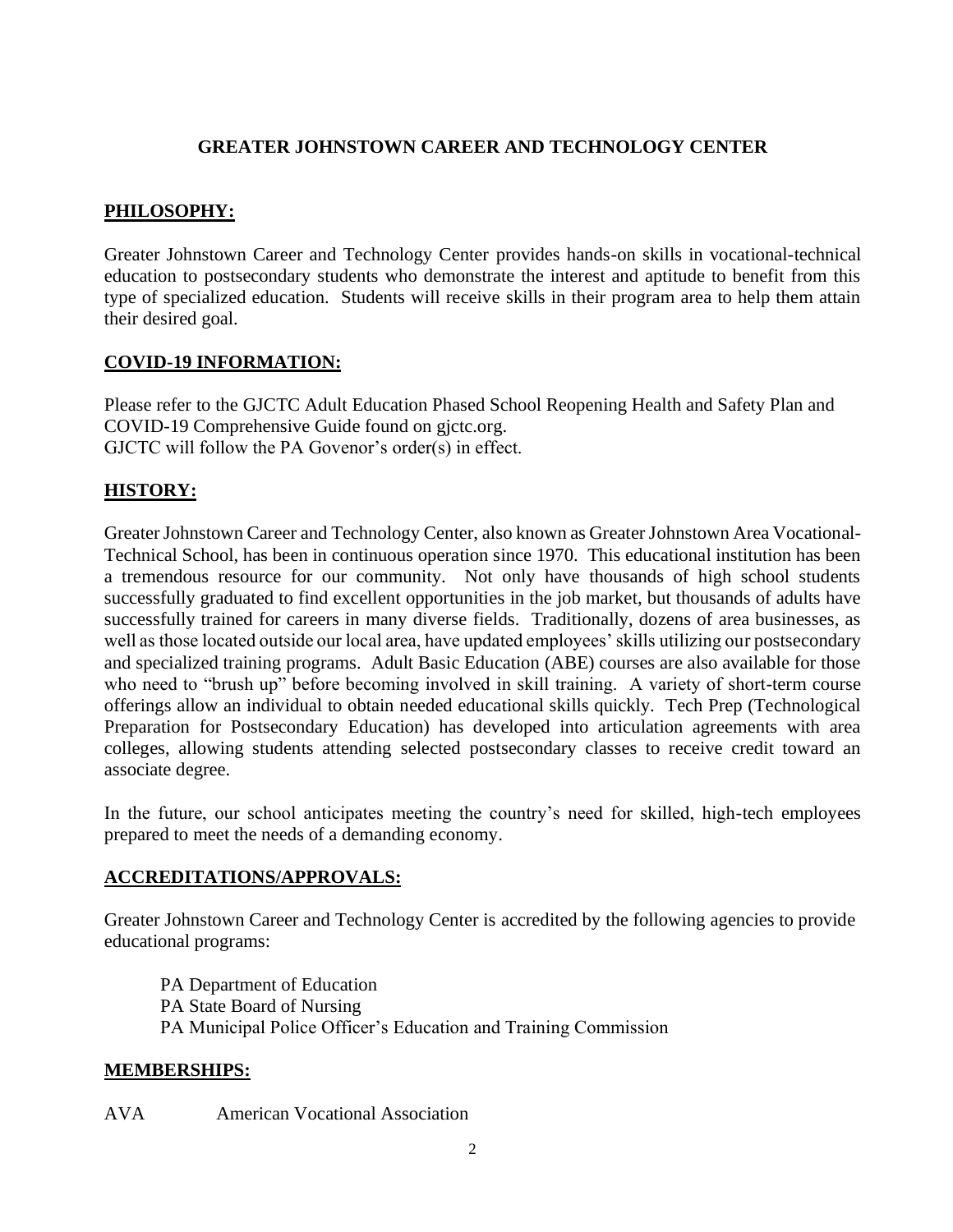| AWS          | <b>American Welding Society</b>                               |
|--------------|---------------------------------------------------------------|
|              | Cambria County Literacy Council                               |
|              | Greater Johnstown Chamber of Commerce                         |
|              | <b>National Criminal Justice Association</b>                  |
| <b>PAACE</b> | Pennsylvania Association of Adult Continuing Education        |
| <b>PACTA</b> | Pennsylvania Association of Career & Technical Administration |
| <b>PSBA</b>  | Pennsylvania School Boards Association                        |
|              | Southern Alleghenies Tech Prep Consortium                     |
| <b>HSBA</b>  | Homebuilders Association                                      |

We are also approved by a variety of agencies to provide training for individuals, as well as specialized training for industry. The following agencies have given GJCTC their approval:

| <b>WIA</b>   | Workforce Investment Act                                                        |
|--------------|---------------------------------------------------------------------------------|
|              | New Choices/New Options                                                         |
| <b>OVR</b>   | Office of Vocational Rehabilitation                                             |
| <b>PDE</b>   | Pennsylvania Department of Education                                            |
| <b>PHEAA</b> | Pennsylvania High Education Assistance Agency                                   |
| <b>PIC</b>   | Private Industry Council of Westmoreland County                                 |
|              | <b>Tri-County Private Industry Council</b>                                      |
|              | Southern Alleghenies Planning and Development Commission                        |
|              | <b>Tableland of Somerset County</b>                                             |
| <b>TAA</b>   | Trade Adjustment Assistance (Federal Policy Administered by the State Governor) |
| <b>USDE</b>  | United States Department of Education                                           |
|              | United Way                                                                      |
| <b>VA</b>    | Department of Veterans Affairs                                                  |

#### **NON-DISCRIMINATION POLICY STATEMENT:**

Greater Johnstown Career and Technology Center, as an educational institution and as an employer, prohibits and will not engage in discrimination or harassment on the basis of race, color, religion, national origin, ancestry, sex, age, height, weight, marital status, familial status, sexual orientation, disability or status as a disabled veteran or a veteran of the Vietnam era. Furthermore, we are obligated under the following laws and regulations: Titles VI and VII of the Civil Rights Act of 1964, as amended; Executive Order 11246, as amended by Executive Order 11375; Revised Order No. 4; the Equal Pay Act of 1963, as amended; the Rehabilitation Act of 1973, as amended; the Vietnam Era Veterans Rehabilitation Act of 1974; Titles VII and VIII of the Public Health Service Act; Title IX of the Education Amendments of 1972; Americans with Disabilities Act of 1990 and all applicable laws and ordinances of the Commonwealth of Pennsylvania.

#### **ADULT EDUCATION/WORKFORCE DEVELOPMENT OFFICE:**

The Adult Education/Workforce Development Office at Greater Johnstown Career and Technology Center is committed to providing learning opportunities for adults in the area. These opportunities are provided through a series of individual courses and structured programs.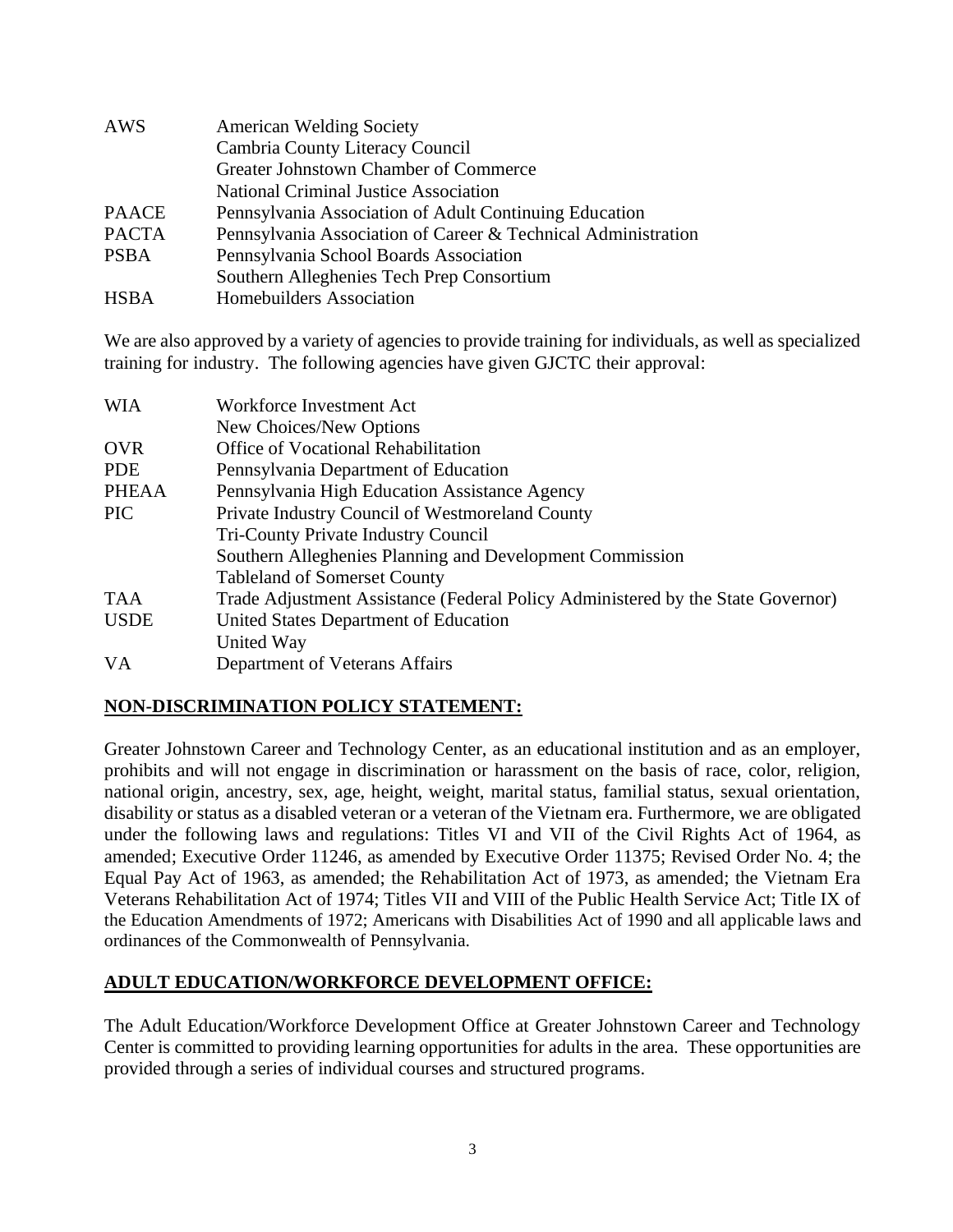Course offerings include subjects that prepare the adult learner for the more rigorous study involved in full-time programs, as well as subjects of individual interest

The Adult Education/Workforce Development Office is available to provide services to the general public, and specific services for our students. The staff is available to answer questions regarding postsecondary programs and individual courses. A member of the adult education staff meets with prospective students to provide career counseling.

The Adult Education/Workforce Development Staff is responsible for maintaining student records, developing policies and procedures, and developing new educational opportunities to meet the public demand.

The Greater Johnstown Career and Technology Center will continue to be responsive to the business community by providing customized job training programs to meet the specific needs of area businesses.

#### **POSTSECONDARY PROGRAMS:**

Students who are enrolled and attending postsecondary programs consisting of at least 600 hours may apply for Federal Financial Aid. Students enrolled and attending postsecondary programs consisting of less than 900 hours may be eligible to apply for a prorated amount of financial aid. The following are postsecondary programs offered by Greater Johnstown Career and Technology Center and the length of each program:

| Licensed Practical Nursing - Full Time  | 1603 Hours | 12 Months |
|-----------------------------------------|------------|-----------|
| <b>Mobile Equipment Operations</b>      | 800 Hours  | 6 Months  |
| <b>Municipal Police Academy</b>         | 808 Hours  | 11 Months |
| <b>Electrical Technology</b>            | 720 Hours  | 6 Months  |
| Heating and Air Conditioning Technology | 720 Hours  | 6 Months  |
| Welding                                 | 720 Hours  | 6 Months  |
| Cosmetology                             | 1250 Hours | 10 Months |
| Commercial Driver (CDL)                 | 240 Hours  | 6 Weeks   |
| Advanced Manufacturing & Programming    | 720 Hours  | 9 Months  |
| <b>Automotive Repair Technology</b>     | 720 Hours  | 9 Months  |
| <b>Collision Repair Technology</b>      | 720 Hours  | 9 Months  |
| <b>Construction Technology</b>          | 720 Hours  | 9 Months  |
| <b>Culinary Arts</b>                    | 720 Hours  | 9 Months  |
| Diesel Mechanics                        | 720 Hours  | 9 Months  |

#### **ADVANCED PLACEMENT POLICY:**

Appropriate credit may be given for comparable education and training for students transferring from other institutions.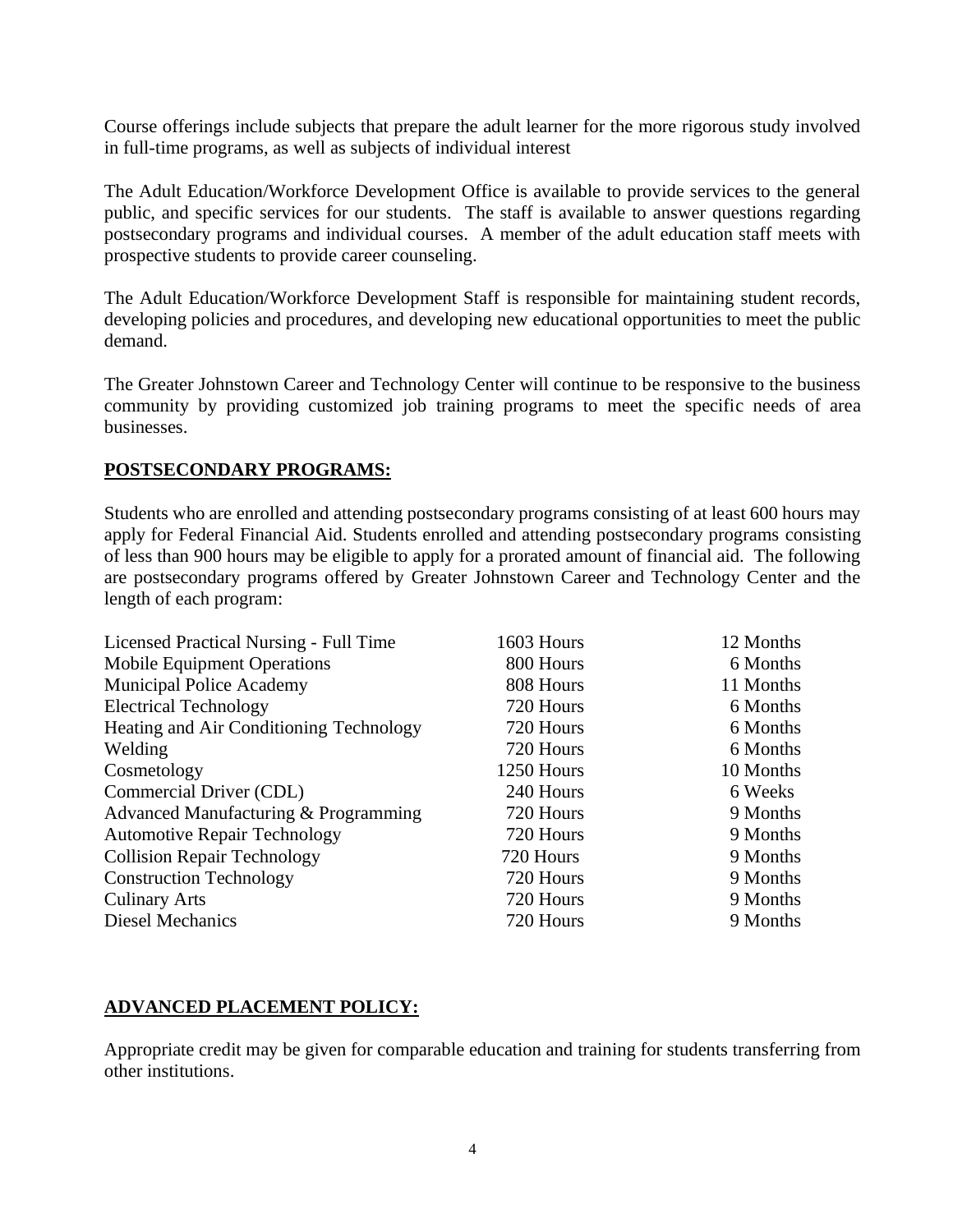Request for transfer credit must be submitted in writing to the Adult Education/Workforce Development Office for consideration. After reviewing the request for transfer, the student will be notified of transfer acceptance or denial. Some programs do not accept transfer credits due to the structure of the curriculum. GJCTC maintains written records that indicate that appropriate and program relevant previous education and training has been evaluated and granted, if appliable, and that if previous education/training is granted, that training time will be shortened and tuition reduced proportionately. For VA beneficiaries, the VA and the VA student will be notified.

#### **ADMISSION POLICY:**

The following are entrance requirements to enroll in a postsecondary program:

- 1. Applicants must submit a high school transcript indicating graduation or a copy of their GED certificate or transcript (with the exception of Commercial Driver Training which does not require a high school diploma or GED certificate). Students must bring the original GED certificate to the Adult Education Office to be copied.
- 2. Candidates for admission must have a personal interview with a member of the adult education staff.

Acceptance into a program of study is based upon the applicant meeting the requirements of the specific program.

Counseling services are available to individuals to assist them regarding their educational needs. Students experiencing difficulty with their choice of training should make an appointment to speak with a member of the adult education staff.

#### **REGISTRATION PROCESS:**

To be considered for admission into a postsecondary program, prospective students must adhere to the following procedure:

- 1. Schedule an interview with a member of the adult education staff.
- 2. Pay a non-refundable application fee of \$100.00 at the time of the interview.
- 3. Meet all of the entrance requirements.
- 4. Receive acceptance into the desired program by mail.
- 5. Attend an orientation to review school policies prior to, or on, the first day of the program.

#### **TUITION AND FEES:**

Program tuition varies depending on the type and length of the program. Contact the Adult Education/Workforce Development office at (814) 269-3874 for current fees.

#### **ADULT SHORT TERM TUITION:**

All registration fees must be paid in full before entering class. Tuition must be paid in accordance with the most current tuition payment schedule. Textbooks, equipment and supplies are not included in tuition.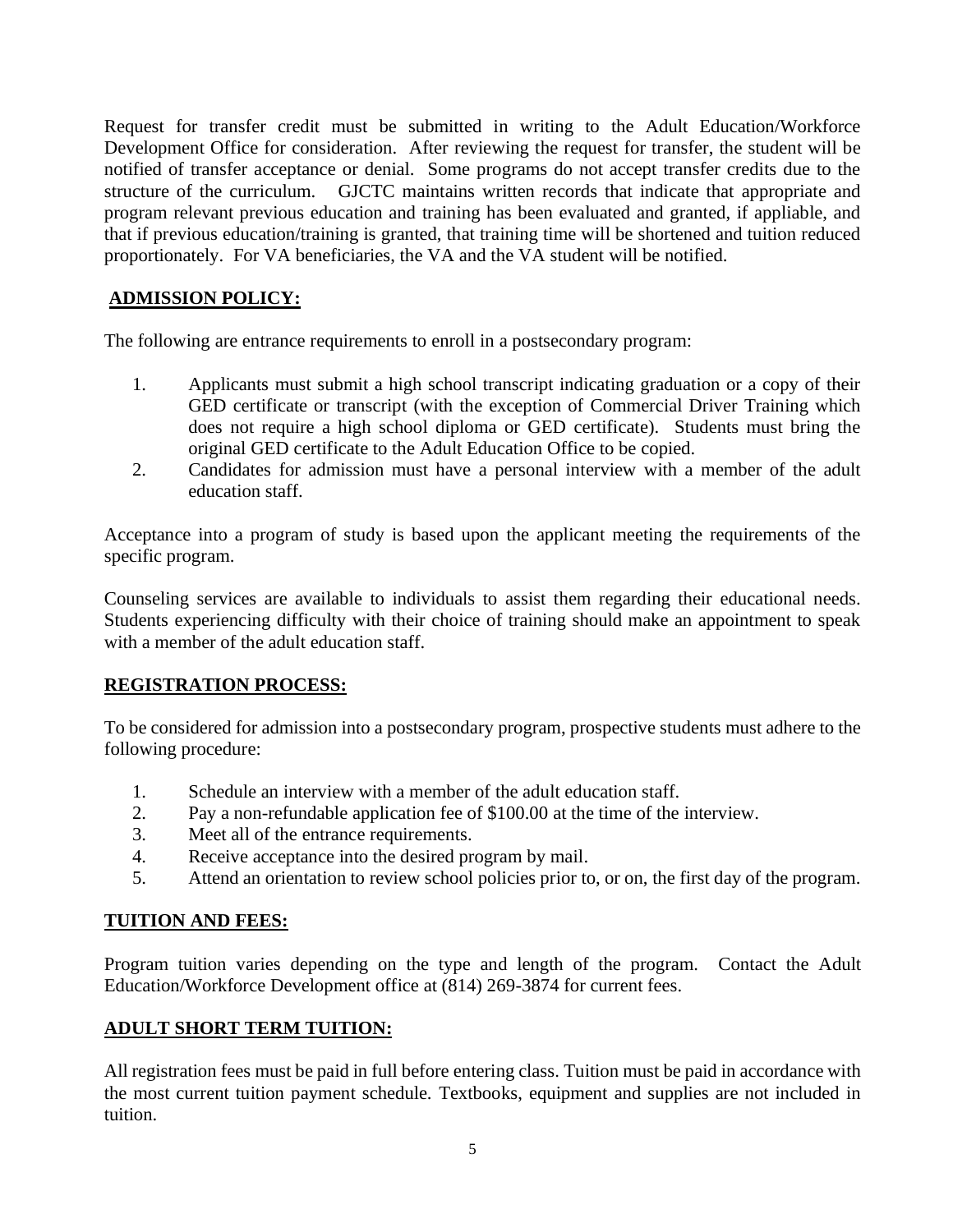Any student being sponsored by a business, private industry or funding agency (such as WIA, Public Assistance Office, EARN, etc.) must present official written proof of funding approval before officially registering for a course.

No student may enter class unless payment for registration fees and tuition is received prior to the first class session or unless Greater Johnstown Career and Technology Center is given official permission to invoice a third party, such as a funding agency, for the applicable fees. **No Refunds** will be given after the first two weeks of class.

**Nurse Aide Registration Procedure:**

- 1. Schedule an appointment to register by calling (814) 266-6073 x201.
- 2. Be prepared to pay the \$100 registration fee at the time of the registration (non refundable)
- 3. After registering, individuals are responsible for completing all entrance requirements as specified in the information packet.

Please note the following:

- 1. In order to complete the registration and hold a seat in the class, students must pay the \$100 registration fee.
- 2. The registration fee will be applied to the cost of tuition.
- 3. The \$100 registration fee is non-refundable under any circumstances.
- 4. Tuition must be paid in full 3 weeks prior to the first day of class.
- 5. If a student does not complete the NATP entrance requirements prior to the first day of class, the registration fee will not be refunded.
- 6. If a student chooses to delay participation in the NATP program until a later date, the registration fee will not be refunded. The student will pay the \$100 registration fee again when registering for the next class. Only \$100 will be applied toward the student's tuition.
- 7. If a student chooses to not attend the NATP program prior to the first day of class, the student will be refunded any tuition money paid minus the \$100 registration fee.
- 8. If a student withdraws from class after the first class session, the student will not receive any refund for tuition.
- 9. The student must have uniforms purchased by the beginning of the second week of class.

# **Withdrawal From School/Refund Policy:**

Students considering withdrawing from a program should schedule an appointment with the Adult Education Career Counselor located in the Adult Education Workforce Development office. The student will be instructed of the options available. If the student decides to withdraw, a written letter must be submitted from the student stating the date they will no longer be attending. This letter of intent will be placed in the student file. Students withdrawing from a program may be considered for re-entry. Tuition will be prorated as of the date of the official notification of withdrawal from the program, or the last day of attendance.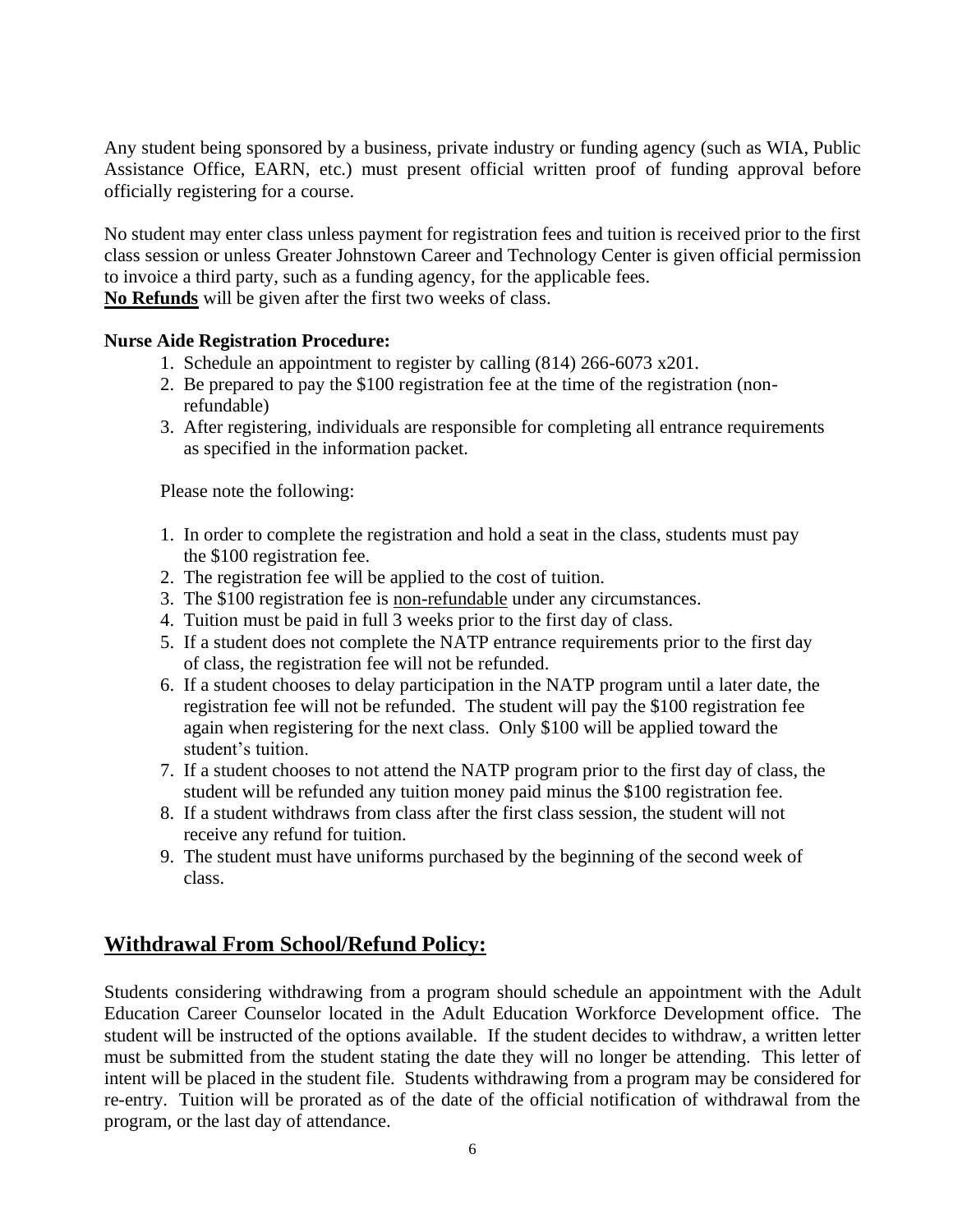Students are informed that according to current U.S. DOE Return of Funds policy, financial aid eligibility may be reduced for the portion of time attended based on absentee time. Also, depending on re-entry date, a student may or may not be entitled to financial aid for re-entry period.

Students may be terminated from a program involuntarily for violations of school policies. Students who are terminated will be responsible for any account balance owed. Tuition will be pro-rated as of the official date of the termination in accordance with the institution's Withdrawal/Termination and Refund policies.

The following Refund Policy applies to all post-secondary education programs offered at Greater Johnstown Career and Technology Center:

- 1. If a student withdraws from a post-secondary education program before the first class session, 100% of the tuition that has been paid by the student will be refunded. The registration fee of \$100.00 is non-refundable and will be retained by the school.
- 2. If a student withdraws after attending 60% of the total hours required for the program-no refund will be issued. At this time, the student is responsible for paying the total cost of tuition and fees.
- 3. If a student leaves the institution during the program, the Business Office recalculates the tuition due for the amount of time attended. Total clock hours attended is divided by the total clock hours of the program. This will give the percentage of time attended. The Business Office will be notified by the Financial Aid Officer of the amount of Title IV aid earned, if any, that will be applied to the student's account. If a credit balance does occur, the refund will be sent to the student after all refunds to Title IV have been satisfied. If a balance due on the account remains, it will be the student's responsibility to satisfy the balance.
- 4. When a student withdraws prior to the program completion, 5% of the total tuition will be assessed as an administrative fee and included in the final amount owed.
- 5. Students who have already received Federal Pell grant money may be required to pay a portion of this grant back to the U.S. Department of Education when they withdraw from a program early, if based on the actual hours attended, it is determined that they received more aid than entitled to for that period.

\*Student withdrawal may be voluntary or involuntary.

#### **CHANGE OF NAME OR ADDRESS:**

The Adult Education/Workforce Development Office is to be informed immediately of any change to the student's name, phone number, and home address.

#### **TRANSCRIPT SERVICE:**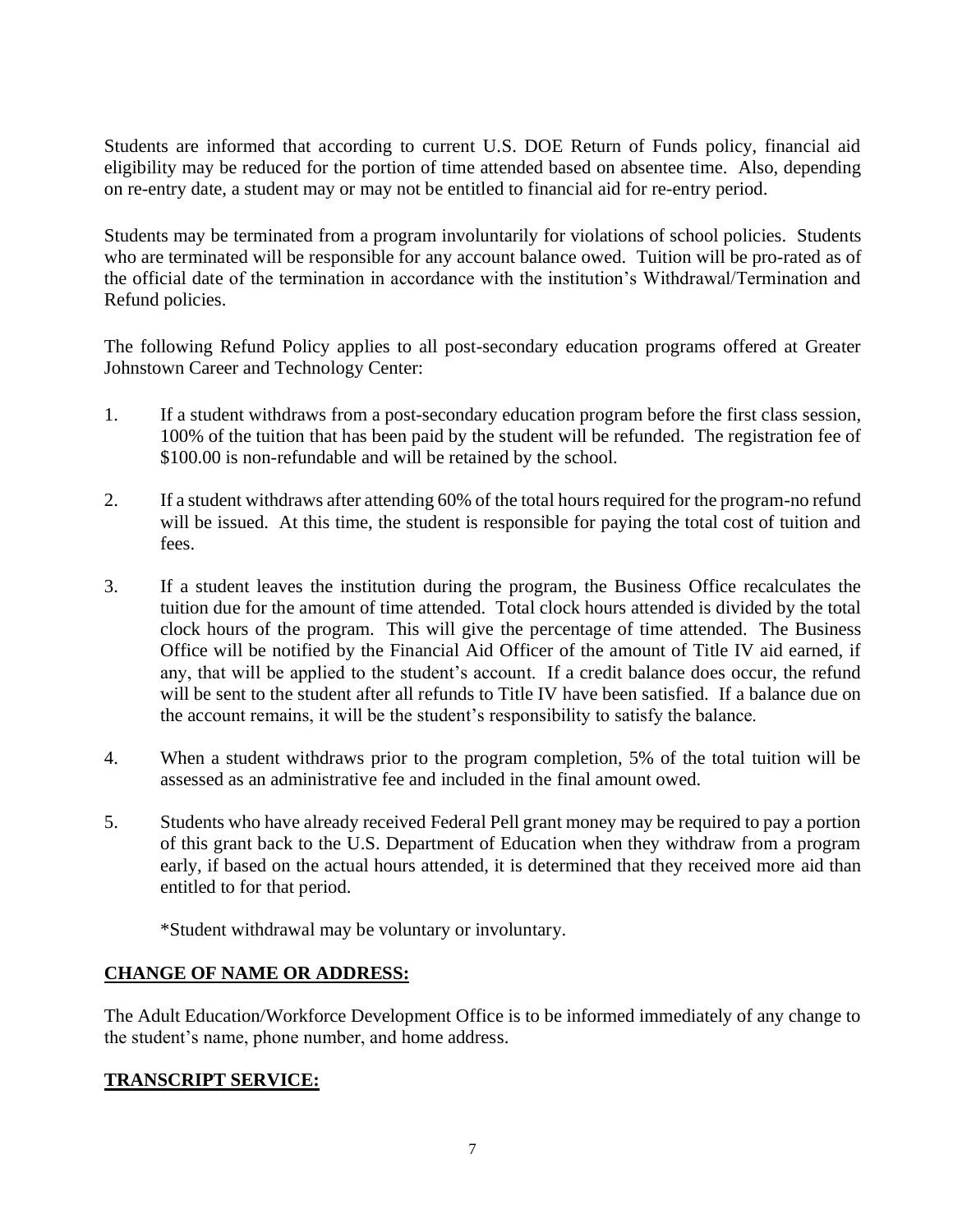Official Transcripts of a student's academic record will be sent to educational institutions, government agencies or employers, only if the student gives **written** permission. Telephone requests for transcripts cannot be accepted. A Transcript Request Form must be completed. This form is available in the Adult Education/Workforce Development Office. A \$2.00 fee per transcript must accompany the request. If a form is not available, requests should include the following information.

Full name of student (former name, if any, on transcript) Social Security Number Date(s) of attendance Name of program(s) Date of completion

To insure receipt of the transcript by the proper person, include the following information:

Name of office, department or person intended to receive transcript Name of institution or company Address including street name and number, city, state, and zip code

*Transcripts will not be issued for students who have outstanding financial or other obligations to the school.*

#### **CLOCK HOUR/CREDIT HOUR CONVERSION POLICY:**

All adult education courses and fulltime programs at GJCTC are "Clock Hour" based, i.e., students who successfully complete training are awarded clock hours as presented on the school's clock hour/credit hour conversion charts, grade reports and official transcripts, et. al**. It should be noted that there is no system in place for GJCTC to award "Credit Hours" or "Credits."** The school's presentation of "Credit Hours" and "Credits" as related to "Clock Hours" is intended only as a guide or suggested format to those students who, at some future point, request clock hour to credit hour conversion as part of their application to another postsecondary school. It also should be noted that, with the exception of GJCTC's official articulation agreements with postsecondary colleges and universities, the school makes no claim the clock hours are readily transferable to other postsecondary institutions. Since the acceptance of clock hours for credit hour conversion rests with the receiving institution, with the exception of the aforementioned articulation agreements, GJCTC makes no assertion that any other institution will accept its clock hours for credit conversion.

**The following clock hour/credit hour conversion formula, as used by GJCTC, is based upon the Pennsylvania State Board for Vocational Education's (PA-SBVE), suggested format for clock hour to credit hour conversion as presented in the "Accreditation Guidelines for the Accreditation System of Institutions for Adult Education," September, 2011:**

 **10 Theory Hours = 1 Credit Hour**

 **20 Lab Hours = 1 Credit Hour**

 **30 Internship/Externship Hours = 1 Credit Hour**

#### **RELEASE OF INFORMATION:**

The Family Educational Rights and Privacy Act of 1974 is a federal law that states the rules regarding the institutional requirements for maintaining the confidentiality of student education.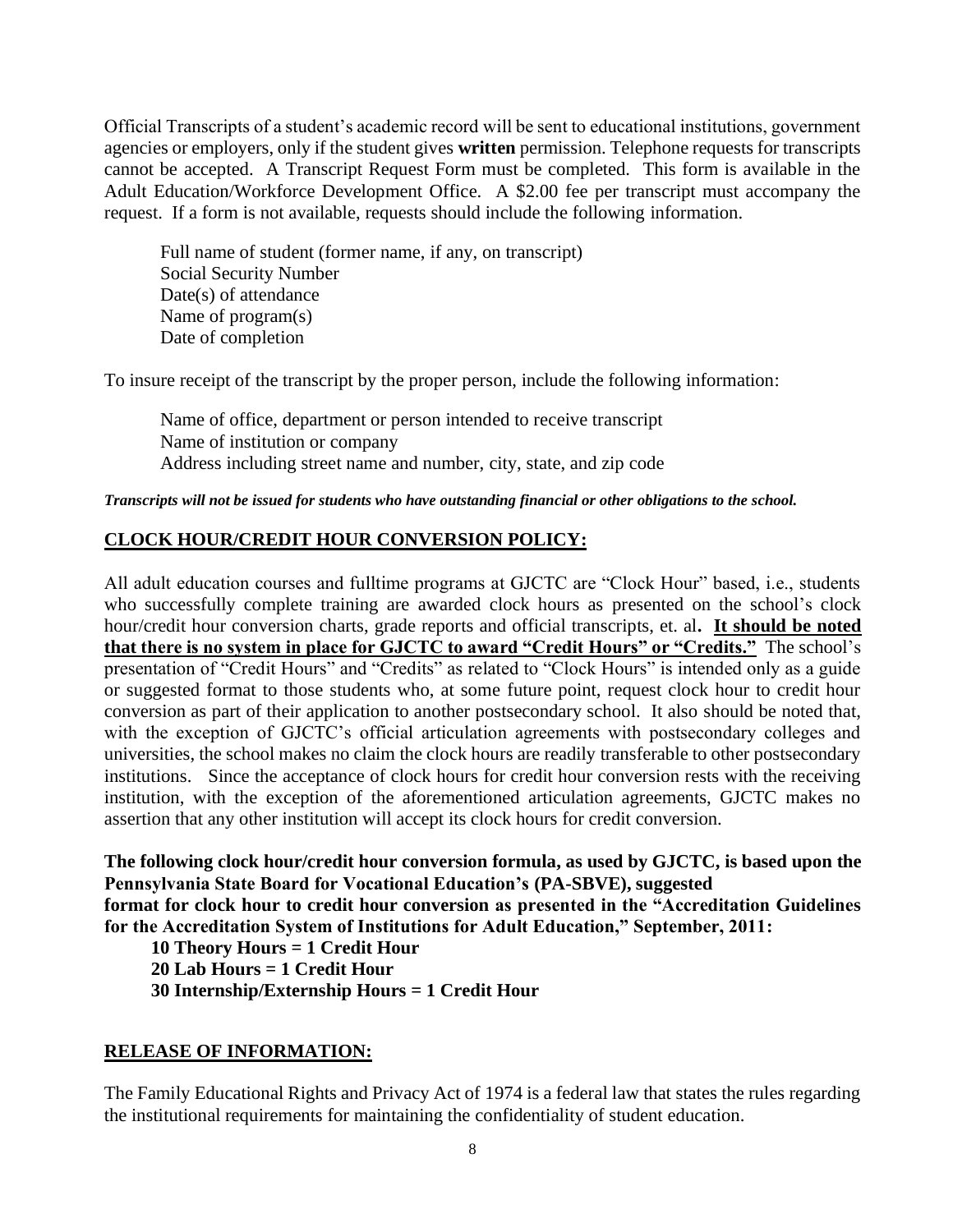No one outside the institution shall have access to, nor will the institution disclose any information from, student's educational records without the written consent of the student. Exceptions only as permitted under the Act will apply.

Student financial information obtained from financial aid documents will remain confidential. In compliance with Federal guidelines, confidential information will not be disclosed either to the student, or the parent, without permission.

Students requesting recommendations for employment from Greater Johnstown Career and Technology Center instructors must have a signed *Release of Information* form in their file.

This form can be obtained in the Adult Education Office.

#### **REPLACEMENT DIPLOMA POLICY:**

Additional copies of postsecondary diplomas can be purchased any time after graduation. Individuals must complete the *Request for Replacement Diploma* form (available in the Adult Education Office) and return it with the fee of \$10.00 per diploma. No diplomas will be reissued until after the form is completed and signed, and the fee is collected.

The processing time for replacement diplomas is one to two weeks. Diplomas will be in the current style and font and bear the signatures of the current administrators.

This policy is effective for all graduates of any postsecondary or adult education program at the Greater Johnstown Career and Technology Center.

#### **SAFETY AND SECURITY:**

The campus of Greater Johnstown Career and Technology Center, which includes the GJCTC building, surrounding parking lots, and grounds is a "Drug Free Zone". Our school strives to provide a safe environment for all students, employees, and visitors. All visitors are required to register in the general office during daytime hours or in the Adult Education Office in the evening hours.

An elaborate fire alarm system is maintained. Fire drills and building evacuation drills are routinely conducted. Emergency and evacuation procedures are posted in all classrooms and shop areas. A full-time maintenance custodial staff monitors school premises, while students are attending.

Campus security reports are posted in the Adult Education Office and copies are also available for review for interested individuals.

Students and employees are encouraged to report criminal actions or any other emergencies directly to the staff in the adult education office for immediate action. The staff will then notify the appropriate authorities that urgent action is required.

Forms for reporting criminal actions are also available for incidents not requiring immediate action. These forms will be reviewed by campus security and the appropriate school administration. After this review, the proper measures will be taken which may or may not include notifying the local law enforcement. The person filing this report will be notified as to the action taken.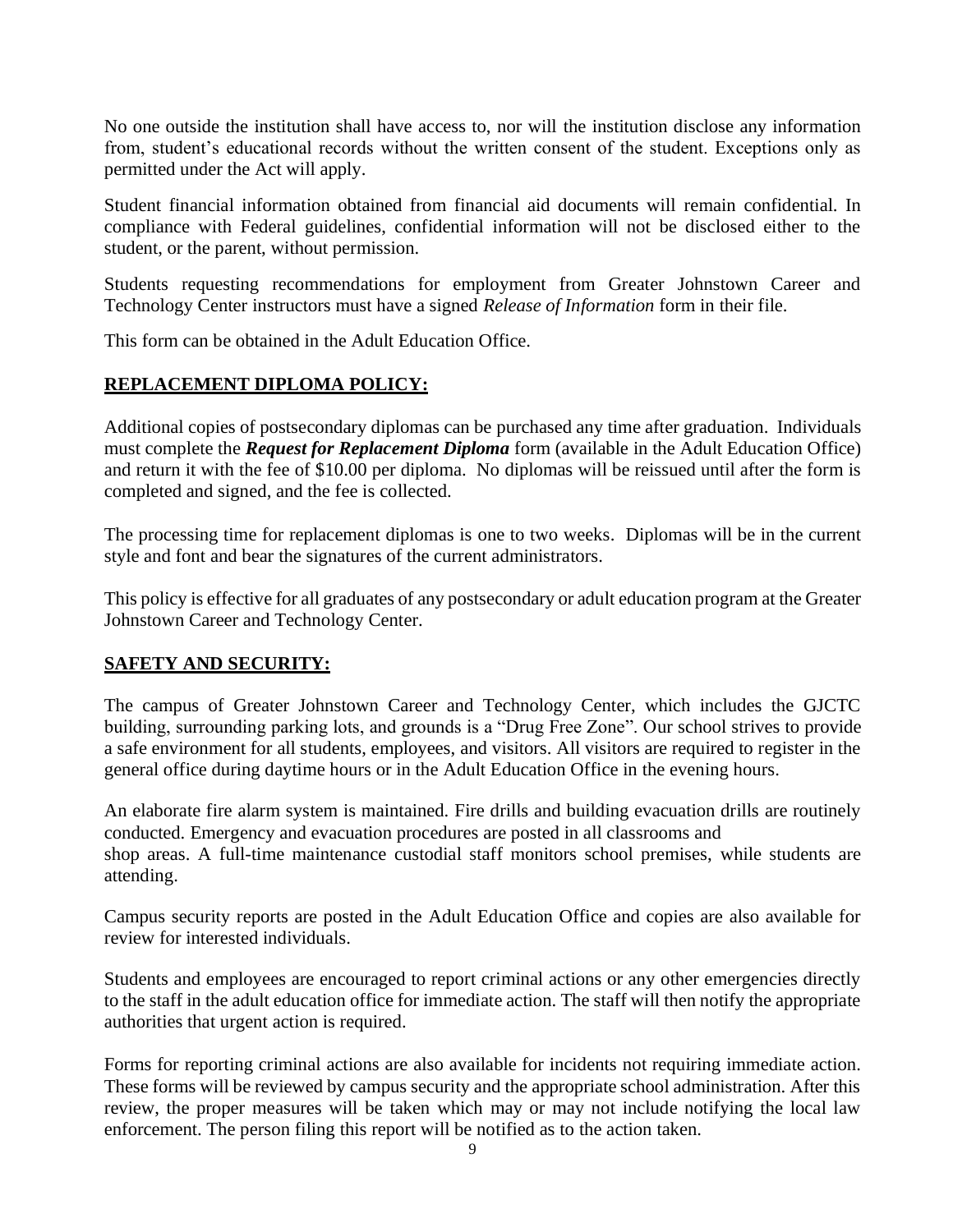# **PARKING:**

Adequate parking is available around the school and is provided on a first come basis. Handicapped parking is provided on a limited basis. Designated parking areas for adult students will be addressed at student orientation.

All students must park in a parking lot. Any vehicle parked in the grass, along the road, or in other areas not designated for parking will be towed at the violator's expense.

# **FOOD SERVICE:**

Adult students attending evening classes may use the vending machines located in the cafeteria during scheduled breaks. No food or drink should be removed from the cafeteria at any time. Eating and drinking is prohibited in classrooms, computer labs and shop areas.

#### **DRESS CODE:**

Students are expected to dress appropriately for the educational environment. Some programs may have specific dress requirements, such as clinical uniforms for nursing students, or safety apparel for shop situations. Failure to dress in the proper safety attire, or required apparel, will result in a student not being permitted to participate in shop and clinical activities.

#### **STUDENT CODE OF CONDUCT:**

The administration and faculty of the Greater Johnstown Career and Technology expect all students enrolled in adult and postsecondary education programs and courses to conduct themselves in a manner appropriate to a mature learning environment. Any student engaging in misconduct may be subject to disciplinary actions. These actions include, but are not limited to, probation, dismissal from class or school, and reports to the appropriate law enforcement agency, which may lead to criminal and/or civil court.

The types of behavior leading to a breach of the Student Code of Conduct include, but are not limited to, the following:

- 1. Violation of published school policies, rules, or regulations.
- 2. Disruption or obstruction of the teaching process. No student may disrupt the teaching, learning, and education process for faculty and students, in any manner.
- 3. Violation of federal, state, and/or local laws on school premises.
- 4. Use, possession or concealment of any unauthorized firearms, explosives, other weapons, or dangerous chemicals.
- 5. Violation of academic honesty including, but not limited to, cheating, falsifying data, misrepresenting schoolwork or academic records, electronic (computer) dishonesty, and facilitating academic dishonesty.
- 6. Gambling in any form on school premises.
- 7. Use, possession, or distribution of narcotics or other controlled substances not permitted by law, on school premises.
- 8. Use, possession, or distribution of alcoholic beverages.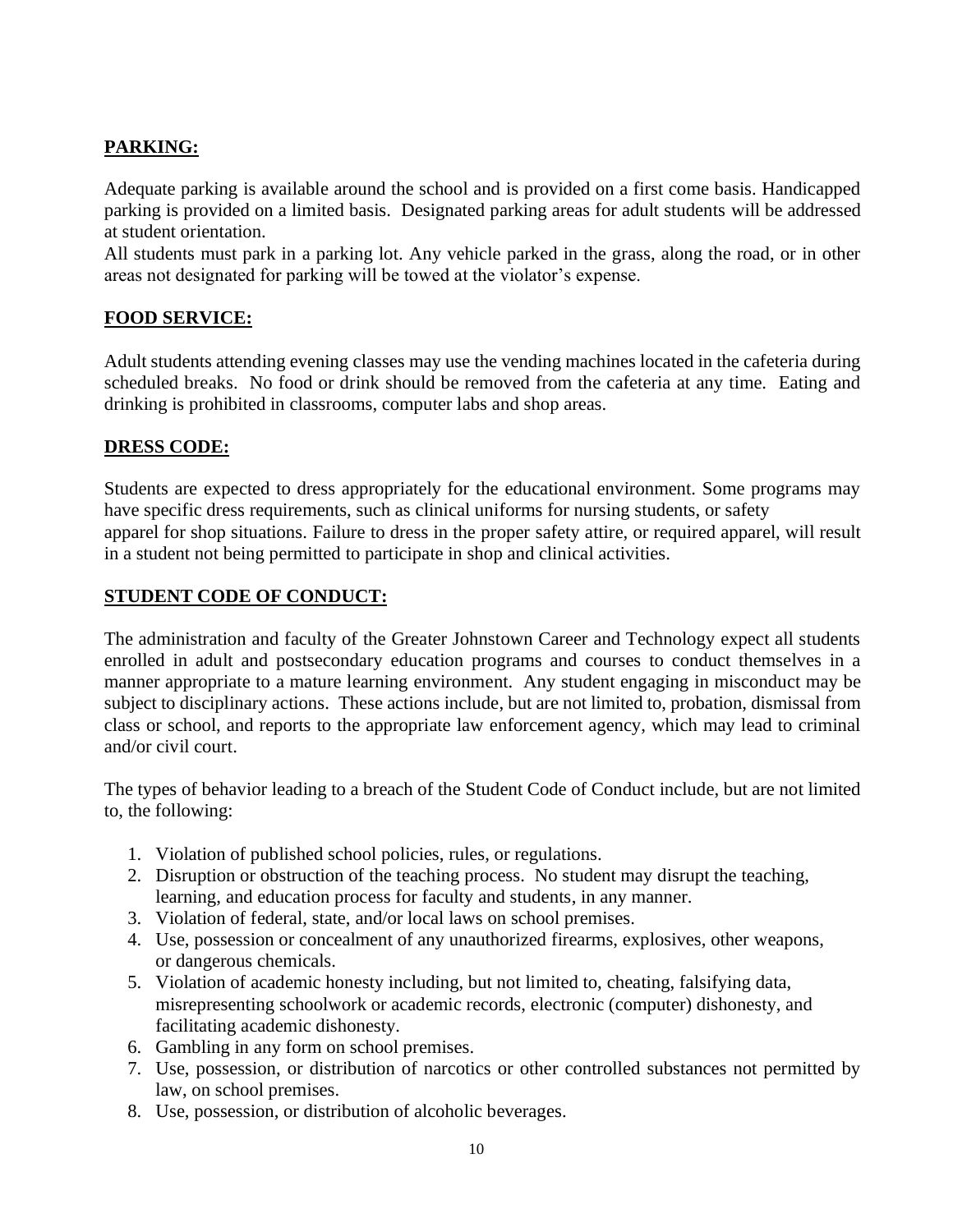- 9. Pornographic material, on campus in any form is prohibited.
- 10. Conduct which is disorderly, lewd, or indecent; breach of peace, aiding or abetting. Using inappropriate language or mannerisms or gestures; comments, or body language which is belittling or threatening.
- 11. Physical and/or verbal abuse, threats, intimidation, stalking, harassment, coercion and/or any other conduct which threatens or endangers the safety of another person.

# **HEALTH POLICIES:**

Health maintenance, dental and eye care are the responsibility of the student. Neither the School nor any affiliating agency is responsible for any health care costs incurred by the student. The Greater Johnstown Career and Technology Center does not provide medical care or medical insurance for the student. Students are responsible for all health care costs through insurance coverage or cash payment. It is highly recommended that students carry personal health insurance.

If the student becomes ill or injured while in class, the instructor is to be notified immediately. Health care services and referrals for immediate health care needs are the financial responsibility of the student.

A physician's release is necessary to return to School following absences of three days or longer, hospitalizations, injuries or accidents. A physician's statement may be requested for repeated absences or absences of less than three days at the discretion of the instructor.

#### **CELL PHONE USE:**

#### **Rationale:**

The faculty and staff of the Greater Johnstown Career and Technology Center (GJCTC) view the student's personal use of cell phones during class as generally disruptive and disrespectful to the class and instructor. Using cell phones during class may also pose a threat to the student's safety. Therefore, the following policy has been adopted by the Adult Education and Postsecondary Education divisions of GJCTC relative to cell phone use during class.

#### **Policy:**

Student personal use of cell phones during class is strictly prohibited. Cell phones must be placed in the "off" setting while class is in session. The instructor has the authority to direct student cell phone use while class is in session. A family emergency issue is the one exception to the policy. In the event of a family emergency issue (or possible issue), the student must obtain permission from the instructor to place or receive cell phone calls. All students should discourage family members and friends from calling them while they are in class. All cell phones must be turned in to the instructor during examinations.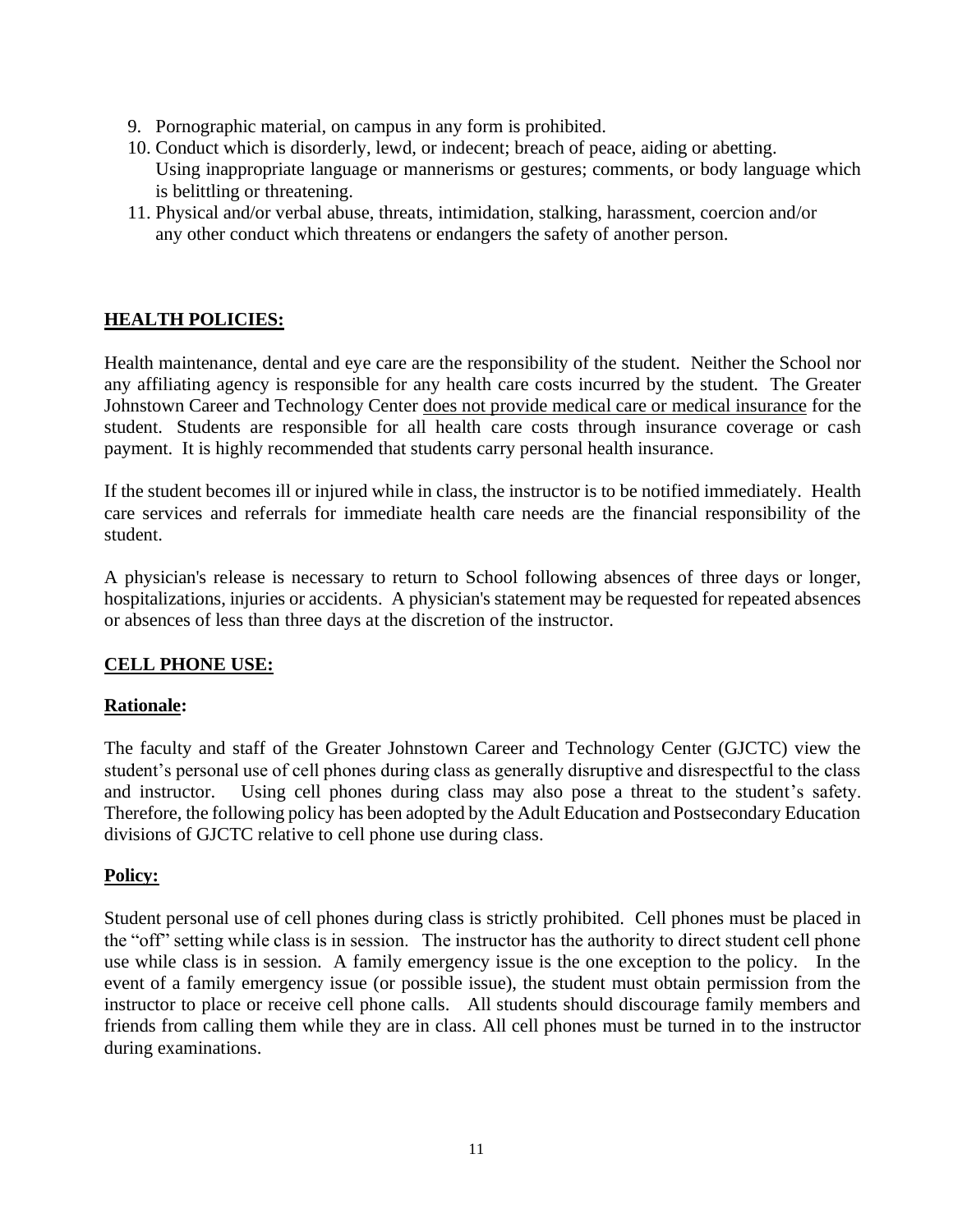Students who violate the cell phone policy by flagrant use of their phone during class are violating the professional and ethical standards set by the school. This violation may result in a lowering of the student's grade.

# **SOCIAL MEDIA:**

Social media is a powerful communication tool that may have a significant impact on personal, professional and organizational reputations. There are numerous medical resources available but are not limited to Twitter, Facebook, MySpace, You-tube and LinkedIn. Students are liable for anything that is posted on a social networking site. Social media is a dialog, not a monologue. Know and follow fair use laws, copyrights laws, code of ethics, HIPPA regulations, and good conduct guidelines of being a professional and representative of the Practical Nursing Program and Greater Johnstown Career and Technology Center. Posting of pictures should be flattering and what you would place in the newspaper. Do not provide any confidential or proprietary information. Be respectful of your

audience. You are not permitted to post material that is obscene, threatening, harassing, abusive, slanderous, hateful, embarrassing or unlawful. You are not permitted to utilize the Greater Johnstown Career and Technology Center logo.

Privacy does not exist in social media. The Facebook Privacy Policy states:

"You post User Content on the Site at your own risk. Although we allow you to set privacy options that limit access to your pages, please be aware that no security measures are perfect or impenetrable. We cannot control the actions of other Users with whom you may choose to share your pages and information. Therefore, we cannot and do not guarantee that User Content you post on the Site will not be viewed by unauthorized persons."

Best Practices:

- Think twice before posting.
- Be respectful of your audience or potential audience.
- Photographs should represent how you want the public at large or future employer to view you as a person.
- Respect all laws.
- Do not use logos or images without permission.
- Protect confidential and proprietary information.
- Follow code of conduct guidelines.
- Try to add value to others.
- Identify your views as your own.
- Protect the institutional voice.
- Do not have the illusion that anything you do or say is private.

A situation that comes to the attention of the school will be reported to the Supervisor of Adult Education. A disciplinary decision will be made by the administrative team of the Greater Johnstown Career & Technology Center.

#### **PERSONAL COUNSELING SERVICES:**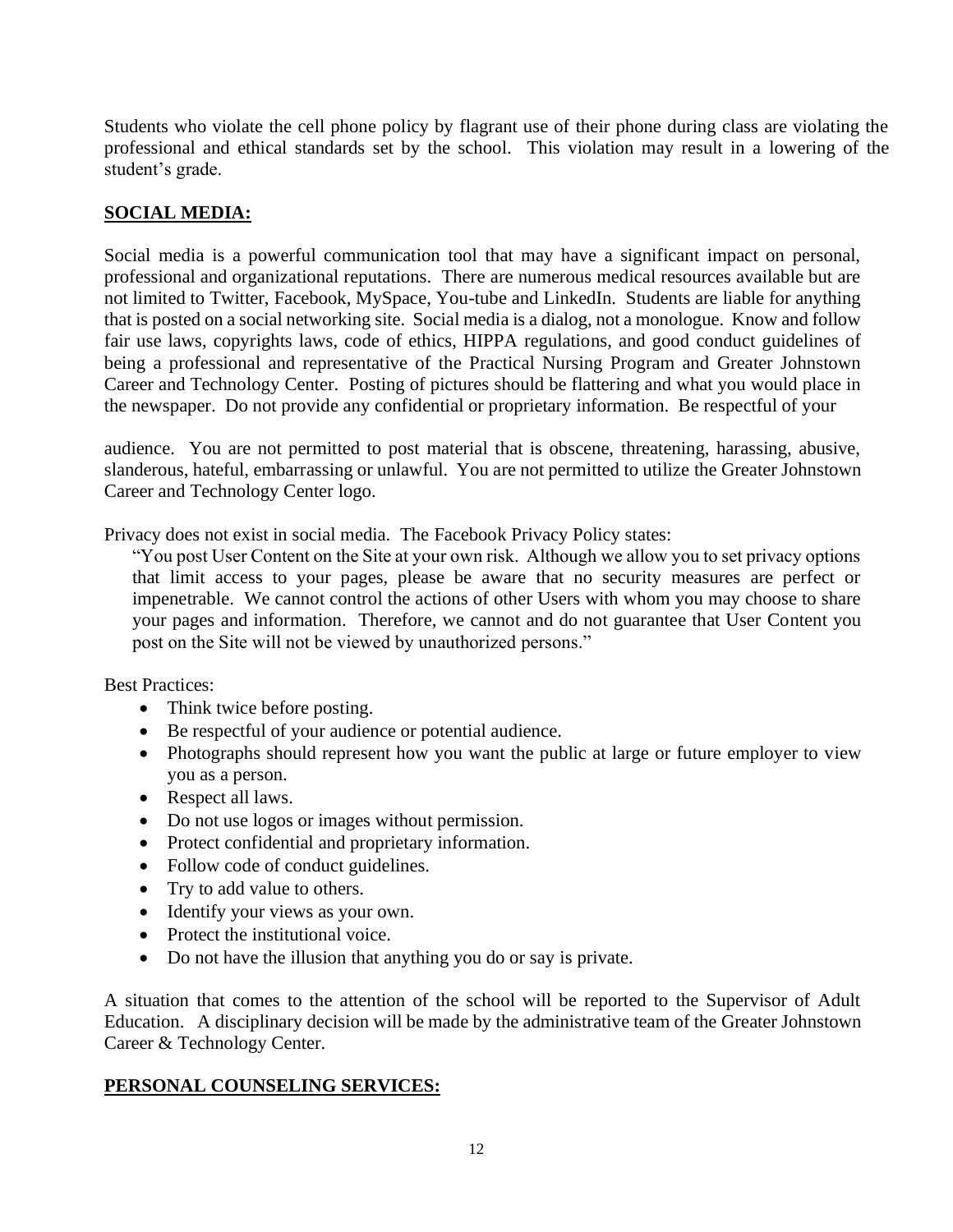The faculty and staff at Greater Johnstown Career and Technology Center realize that students face problems outside the classroom that may affect their performance. Students experiencing any such situation should feel free to contact any staff member to assist them. The student will then be referred to the appropriate counseling service.

#### **SCHOOL DELAY/CANCELLATIONS PROCEDURE:**

Only in the event of emergencies or extreme weather will Adult Education and Postsecondary Education classes be canceled. Despite the weather, students should plan to attend classes.

If classes are canceled for adult students, each program instructor will call his or her students to notify them of the cancelation (does not apply to students in intergenerational classes). Ultimately, each student should use his/her best judgment when making the decision to attend or miss class due to inclement weather. If the student is unable to safely report to school, absent time may be used.

Students who attend **Intergenerational Classes** during the **day** will receive an automated phone call via the *One Call* system alerting them of a cancellation or delay. Delays and cancellations will not be aired on television or the radio. If classes for the high school are canceled, they should **not**  report. If classes are delayed for two hours, students should report two hours later.

#### **CHILD CARE SERVICES:**

Learning Lamp Pre-School and Daycare provides day care services for a fee to the children of students and to the public. Hours of operation are 7:00 a.m. to 5:15 p.m. Monday through Friday. Students should call (814) 266-3190 for more information.

#### **ATTENDANCE AND TARDINESS:**

#### **Attendance**

All students are required to maintain "Satisfactory Attendance" throughout their enrollment in their program and are expected to be present for all scheduled classes. No policy or system of "excused absence" is recognized by the school. Students receiving Title IV funds must maintain a 90%, or better, attendance record throughout their program in order to be considered as maintaining satisfactory attendance. All students must attend 85%, or more, of their scheduled class sessions in order to graduate and receive a diploma. Students not achieving 85% or better attendance by the end of their first and/or second semester will be involuntarily withdrawn from their program.

Any student absent from class must be prepared to make up the missed time and complete any course work missed while absent. The program instructor will have complete control in determining if, and how missed time and work will be made up.

If a student is absent for three consecutive instructional days, he/she must provide written notification to the Supervisor of Adult Education, indicating the reason for the absence. If the student is absent for five or more days, without notifying the school, he/she will be involuntarily withdrawn from their program. In this case, the "Withdrawal from School/Refund Policy" will apply.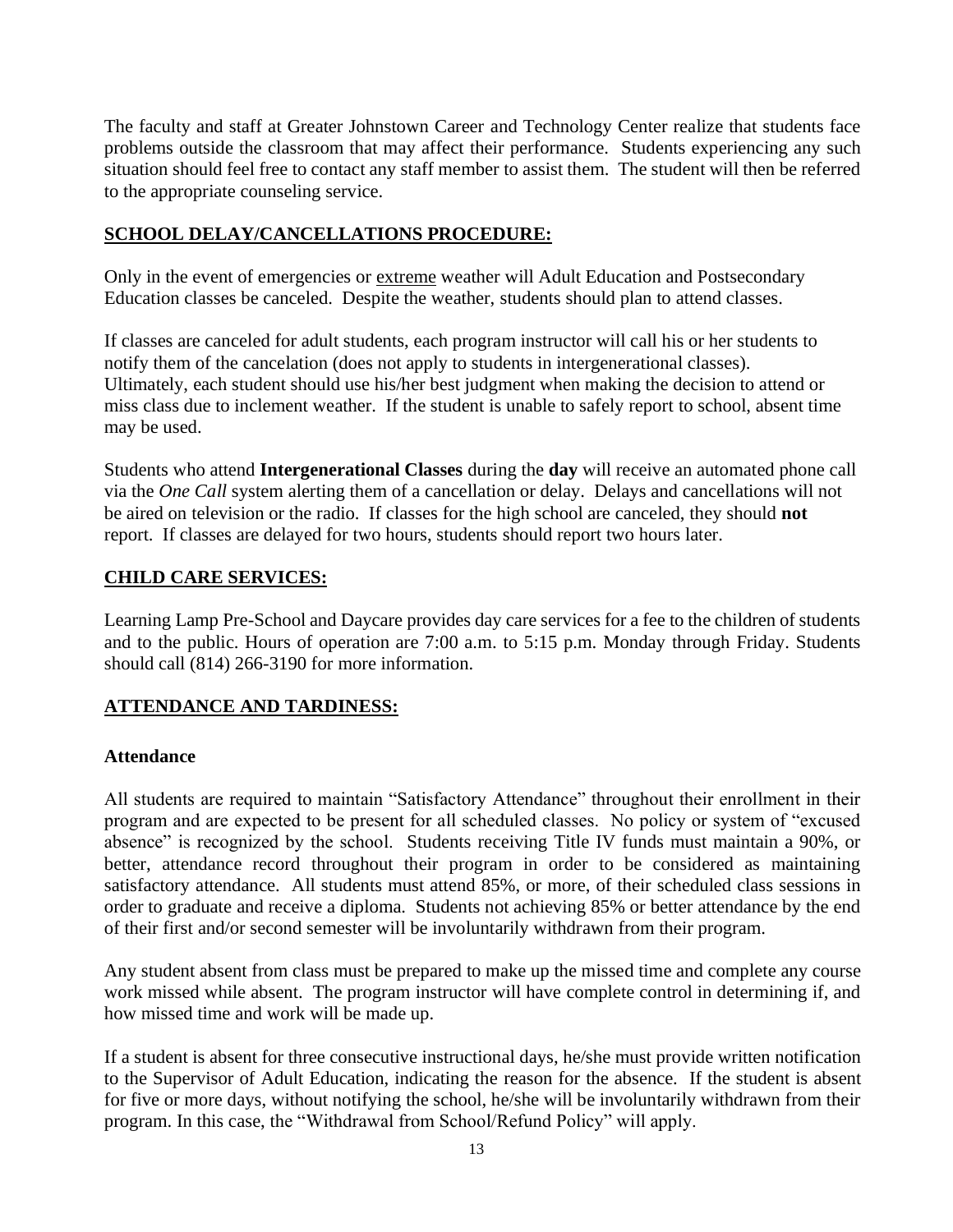#### **Tardiness**

All students are expected to follow all program class start and end times and will only be permitted to be tardy and/or leave class early (including returning from lunch) four times per semester. The student is required to report to the Adult Education Office each time he/she is tardy or leaves class early. After the second, third and fourth tardy/leave early, the student will receive a written warning letter. After the fifth tardy/leave early, the student will receive a letter withdrawing him/her from the program. The "Withdrawal from School/Refund Policy" will apply.

# **MAKE-UP TIME POLICY:**

#### **Rationale for Postsecondary Education Student Makeup Time:**

Although students are expected to be present for all scheduled classes, the school understands that in some cases, emergencies arise that prohibit students from attending class. When this occurs, students may choose to pay for additional make-up time to remain in compliance with the financial aid and graduation requirements.

#### **Procedure to Use Postsecondary Education Student Makeup Time:**

Students who are absent for classes and need to make up hours may do so for a fee, assuming time and instructor availability. Students will be charged per hour for all makeup time. The hourly cost is as follows:

| Electrical Technology & HVAC (Evening): | \$30 per hour |
|-----------------------------------------|---------------|
| <b>Intergenerational Programs:</b>      | \$30 per hour |
| Mobile Equipment Operations:            | \$34 per hour |

All make-up time will be scheduled at the discretion of the instructor and approved by the program administrator. In some cases, a qualified substitute instructor may be used. The program instructor will provide the instructional material, homework, assignments, tests, etc. during the makeup session.

The student shall pay the total fee (for all of the hours needed) one business day prior to the scheduled make-up session. The payment shall be made in the Adult Education Office during business hours. A make-up session will not be considered scheduled until the full payment is made by the student. The school will not incur any additional expenses (equipment rental, clinical expenses, additional supplies, etc.) during the make-up sessions. More than one student may be scheduled to attend a make-up session.

Any student who schedules but does not attend a make-up session will not be eligible for a refund. If a student needs to cancel a scheduled make-up session in advance, he or she must notify his or her instructor 24 hours prior to the scheduled session to be eligible for a refund.

#### **SATISFACTORY ACADEMIC PROGRESS:**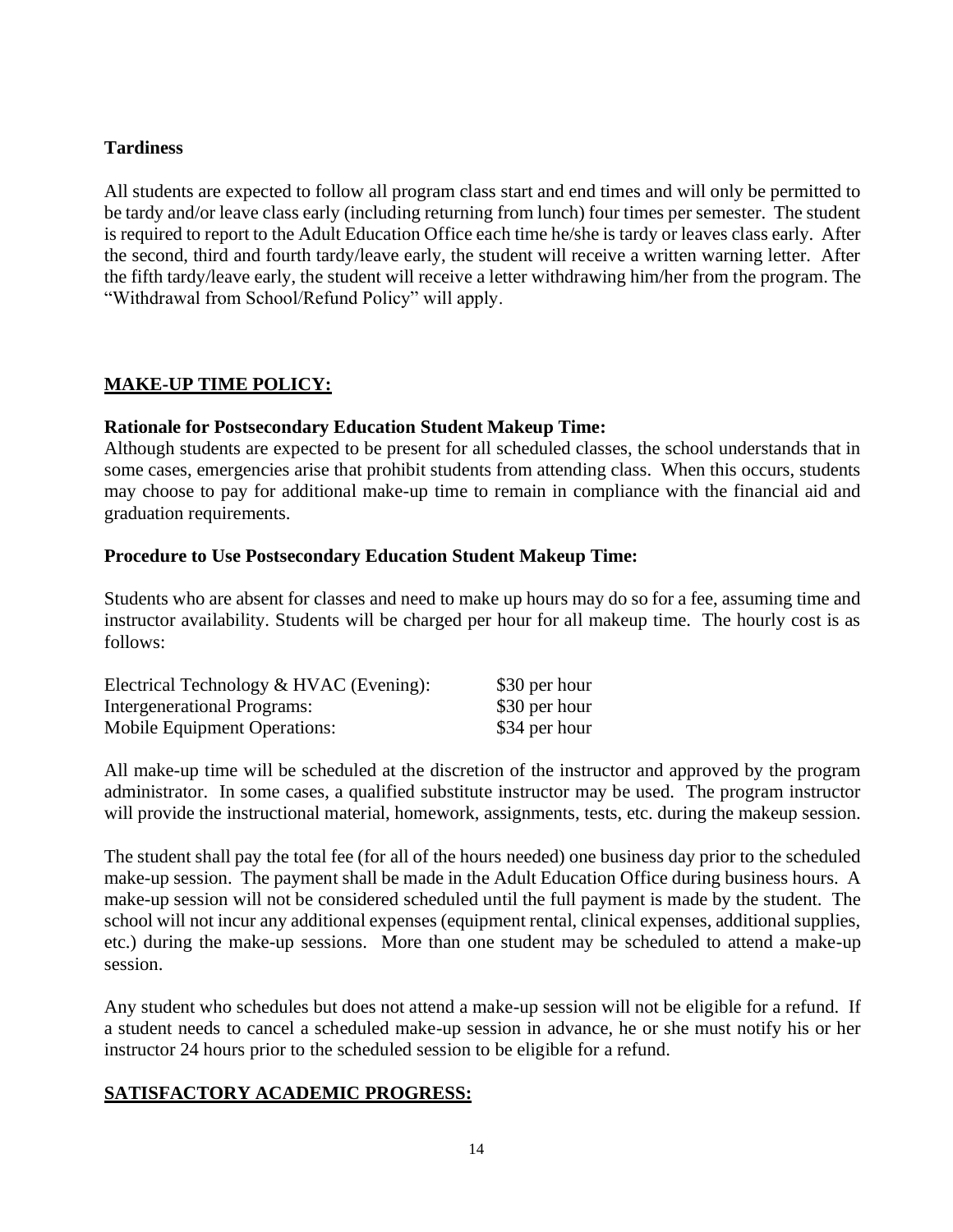Students are required to maintain satisfactory academic progress in order to remain in a post-secondary program. Satisfactory academic progress is also mandatory for students who are eligible to receive Title IV financial aid funds (Pell Grant and student loan). Grades are based on attendance, class, shop, or lab performance as well as assignments, quizzes, and exams. Financial aid is available for no longer than 150% of the program.

The instructor will send a report to the financial aid office 1 week prior to the scheduled disbursement date. This report will have both attendance and grades for all subject areas. If a students' attendance is below 90% of the hours for the scheduled class or if their grades are not satisfactory (LPN =  $78\%$ ) in any subject area, financial aid (grants & loans) will not be processed at that time.

Two weeks from the date of the first report, a second report will be generated. Students who were not eligible to receive funding (due to unsatisfactory grades or attendance) will have a second opportunity to achieve satisfactory academic progress (grades and attendance) at this time.

After the second progress report has been submitted to the financial aid office. The business office will send a letter, to any student whose financial aid (grants & loans) could not be processed, outlining the amount the student must pay (out of pocket) and the date the balance is due. Students who have not paid their balances by the due date will be dismissed from the program.

Students are expected to complete assignments in a timely manner. Failure to do so may adversely affect the student's grade for that course.

Students will receive a grade report at the end of each term (trimester, quarter, etc.)

Students are expected to maintain a "C" or better average for each term, in order to advance to the following term. Students who are not performing at expected standards (attaining less than a "C" average) will be placed on academic probation for one term. Students on probation will be required to meet with the Adult Education Career Counselor to develop a plan for academic improvement. Students will remain on academic probation for the term and will not be considered as having satisfactory academic progress status until they have attained a "C" or better average. If the unsatisfactory progress continues beyond the probationary period, the student's training will be immediately interrupted and all parties concerned will be notified accordingly. The student will be dismissed from the program for failing to meet the academic requirements. Students dismissed because of unsatisfactory progress may apply for re-entrance; however each case will be considered on the basis of the facts involved. Note: Students who have not maintained a "C" or better average during training and/or do not have an overall "C" average or better at the end of their training will not be eligible to receive a diploma.

Instructors will advise students in writing of the grading scale that will be used for each course during the first class session.

The typical grading/evaluation scale used in postsecondary programs is as follows:

| $A \dots 90 - 100$      | $B \ldots 80 - 89$ |
|-------------------------|--------------------|
| $C \ldots 70 - 79$      | $D 60 - 69$        |
| $F \ldots 59$ and below |                    |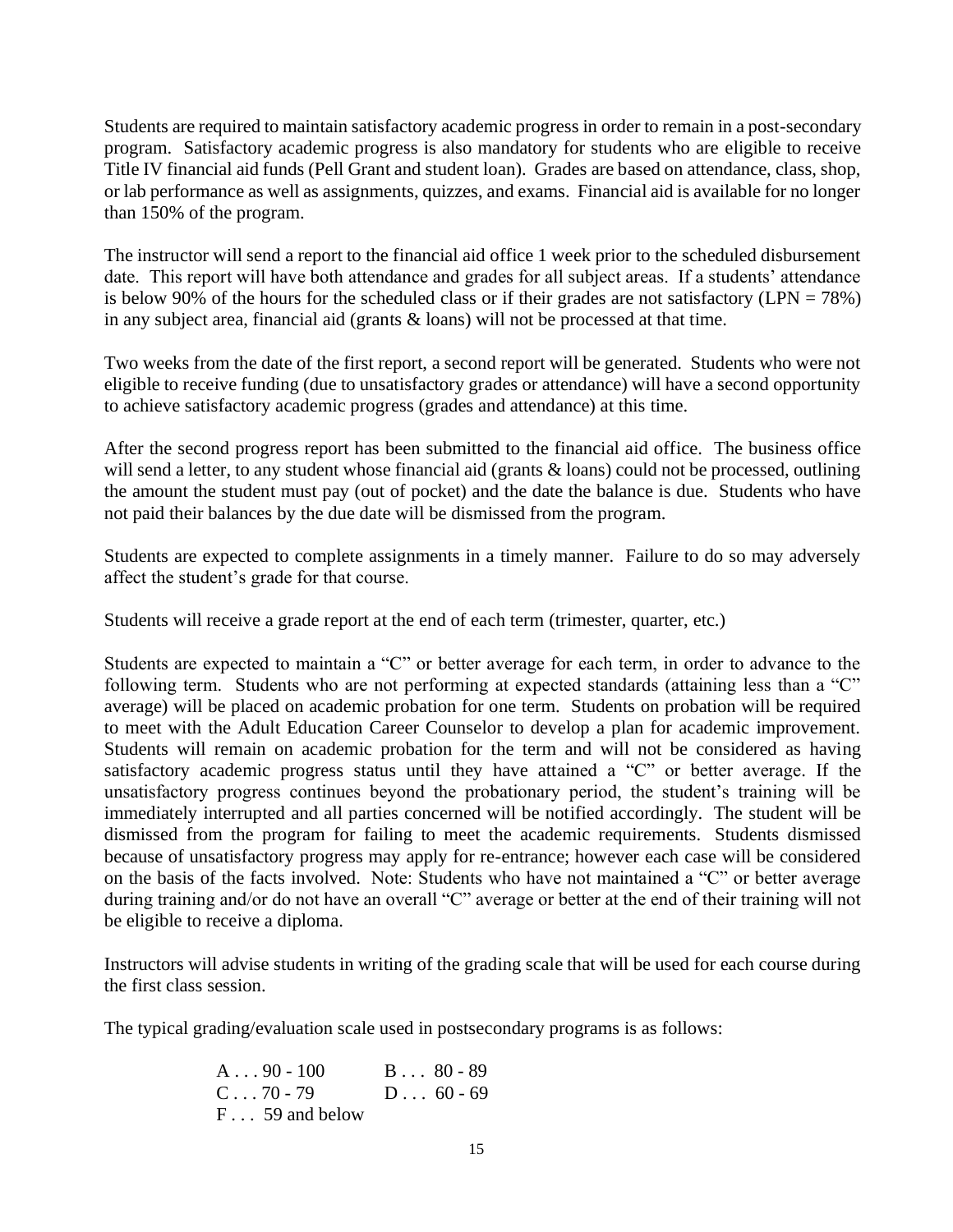#### \*I . . . Incomplete \*W . . . Withdraw

\* An "I" grade indicates the student, for whatever reason, has not completed the required work for the course. An **"I"** grade must be satisfied within thirty days after the start of the new term or the **"I"** grade will automatically revert to an **"F"** grade.

\*\*A **"W"** grade indicates the student withdrew from the class before the end of the term.

Note: Students in the Mobile Equipment Operations (MEO) program do not follow the aforementioned grading scales; instead, a "Satisfactory/Unsatisfactory" system is used. Please see Policy No. 6621, "Mobile Equipment Operations-Grading Policy." MEO students do, however, follow the other aforementioned satisfactory academic progress policies.

#### **MOBILE EQUIPMENT OPERATIONS PROGRAM TARDINESS, UNEXCUSED EARLY DEPARTURE POLICY 6620**

6620.1 Tardiness Policy: A student will he considered tardy under the following condition:

- 6620.1a If he or she arrives to the training site after the start of class. After three instances of tardiness, the student will be given an unsatisfactory grade for the segment of the training that the class is participating in.
- 6620.1b Rationale: Class starts at a scheduled time everyday Monday through Thursday. Since the instructors present the assignments and instructions for the day at the start of the training day, students are expected to be at the training site and ready to begin training at that time. Students arriving after the start of class and not present to perform assigned routine maintenance on equipment will be considered as "not participating in training" and will be subject to an unsatisfactory grade for the current instructional segment.
- 6620.2 Unexcused Early Departure Policy: A student will be considered as violating the unexcused early departure policy under the following condition:
	- 6620.2a If he or she leaves the training site before the end of class without the instructor's permission. After three instances of unexcused early departure, the student will be given an unsatisfactory grade for the segment of the program that the class is participating in.
	- 6620.2b Rationale: Class ends at a scheduled time everyday Monday through Thursday (if the class agrees to skip a lunch break, the end time will be 30 minutes early). Since the instructors supervise the daily equipment cleaning and maintenance routine just prior to the end of the training day, students who leave early and are not present for the routine are considered "not participating in training" and will be subject to an unsatisfactory grade for the current instructional segment.

#### **MOBILE EQUIPMENT OPERATIONS-GRADING POLICY: 6621**

6621.1 Students in the Mobile Equipment Operations Program are expected to maintain satisfactory grades while they are enrolled in the program. Satisfactory grades will be determined based on the following criteria: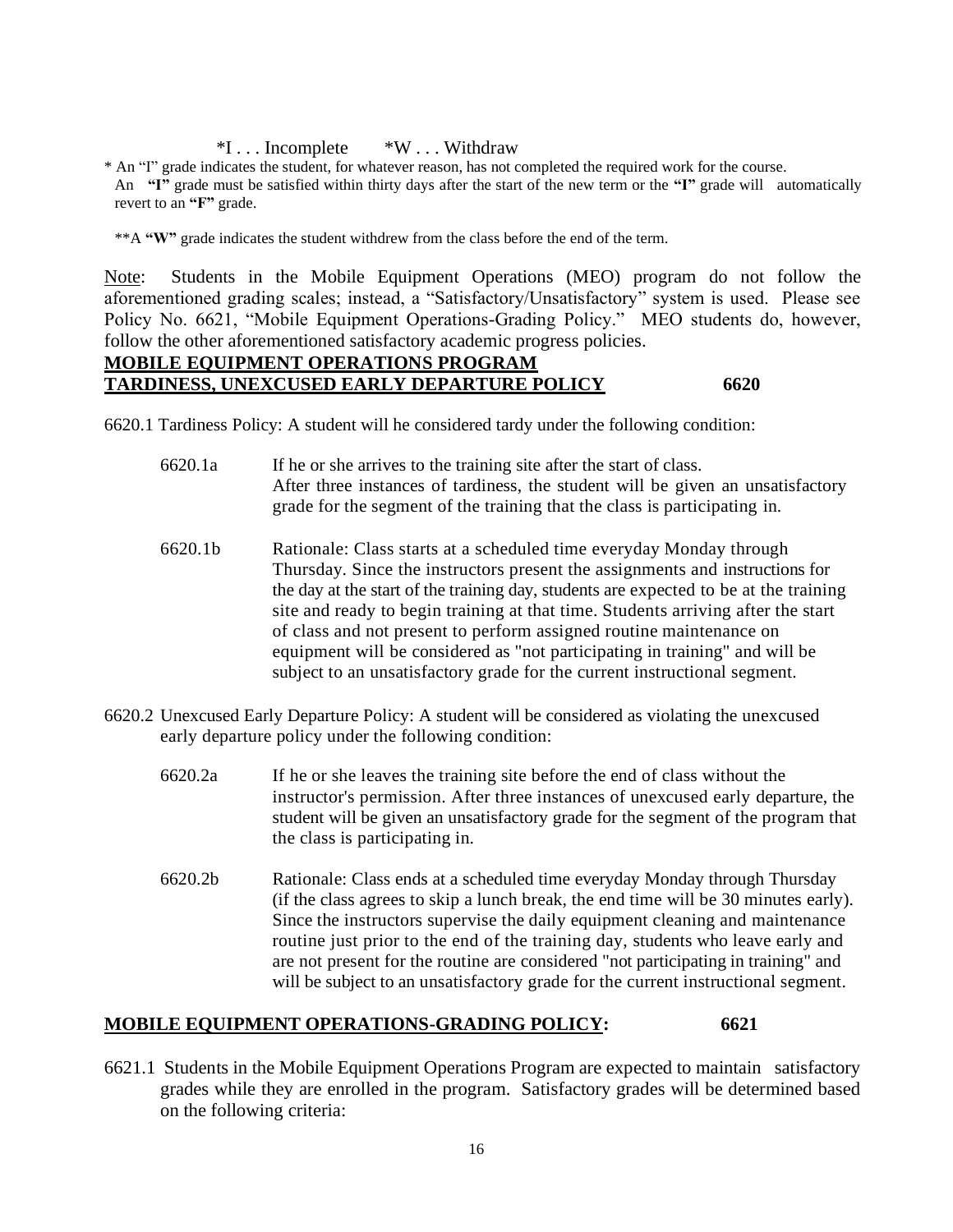- 6621.1a Satisfactory: The student has the minimum ability to operate equipment successfully, but has difficulty understanding the tasks assigned and following instructor directions without supervision.
- 6621.1b Satisfactory I: The student has average operational skill and can complete related maintenance and service requirements at the entry level and will need moderate supervision.
- 6621.1c Satisfactory II: The student has better than average ability to operate equipment with nominal supervision.
- 6621.1d Satisfactory III: The student has excellent entry-level skills and will need little or no supervision.
- 6621.1e Unsatisfactory: The student is not recommended to operate equipment. *(An unsatisfactory grade will be determined based on the established criteria for giving students a grade of "Unsatisfactory.")*

#### **MOBILE EQUIPMENT OPERATIONS-GRADUATION REQUIREMENTS: 6622**

6622.1 To be eligible for a diploma from a postsecondary program, the student must:

- 6622.1a Attend the required number of classes.
- 6622.1b Meet the academic standards of the program.
- 6622.1c Meet the program requirements as dictated by accrediting agencies.
- 6622.1d Meet the performance/behavioral standards of the program.
- 6622.1e Fulfill all financial/and other obligations to the institution.
- 6622.2 The following behaviors will prohibit a student in the Mobile Equipment Operations Program from receiving a diploma:
	- 6622.3a Receiving a positive drug screening on one occasion during the course of the program.
	- 6622.3b Receiving an "Unsatisfactory" grade in three or more segments (bulldozer, grader, backhoe, etc.) of the program.
	- 6622.3c Failure to meet the eligibility requirements for a diploma listed above.
- 6626.1 Mobile Equipment Operations students must have all financial obligations to the school satisfied prior to CDL testing. The Coordinator of the Mobile Equipment Program will determine if all financial obligations to the school have been met.

#### **MOBILE EQUIPMENT OPERATIONS- CRITERIA FOR GIVING STUDENTS GRADES OF "UNSATISFACTORY": 6623**

6623.1 A student may receive a grade of "unsatisfactory" as a result of not following established program rules and policies, thus leading to the following behaviors: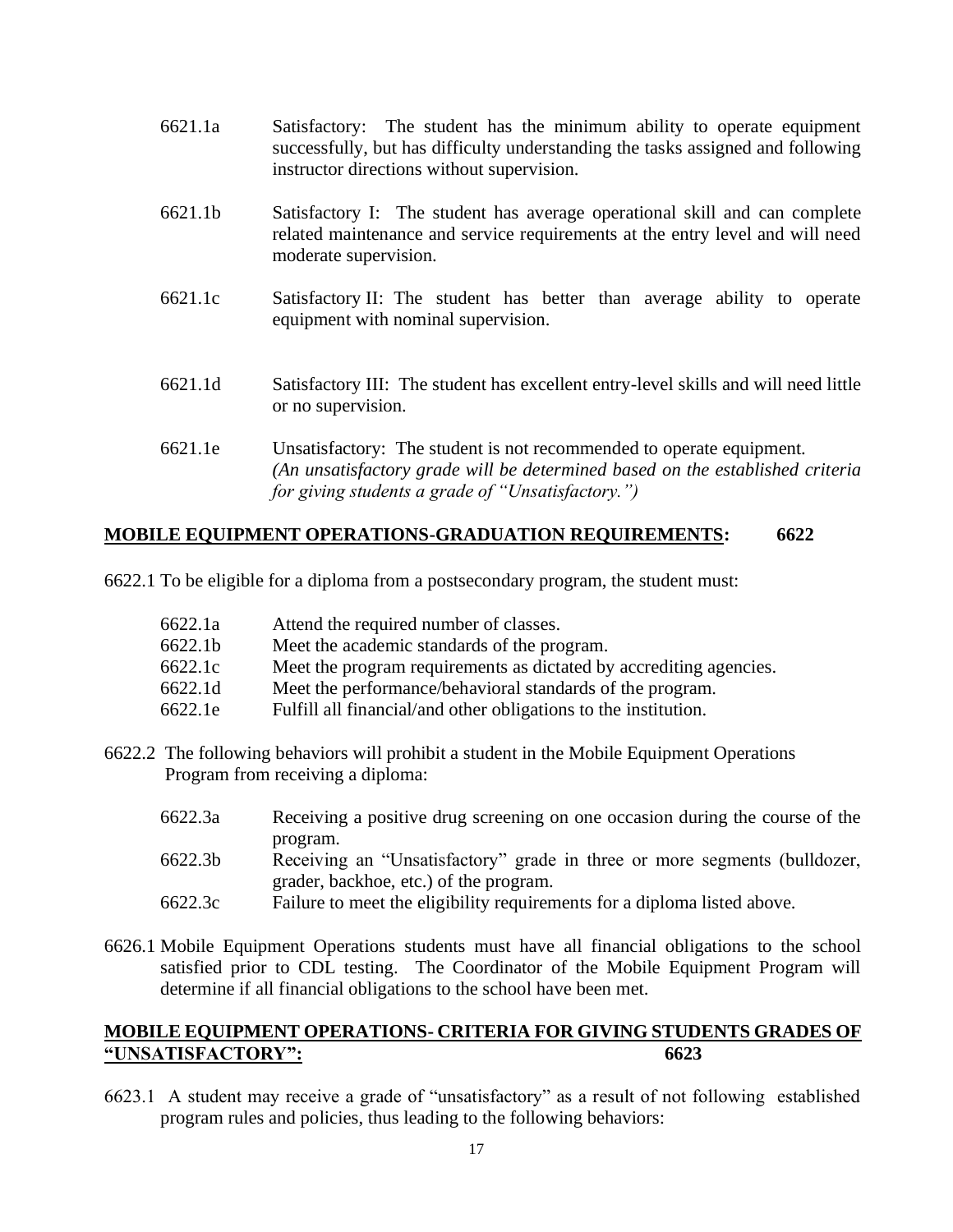- 6623.1a Any safety violation, in the instructor's opinion, deemed serious enough to pose as a danger to the student, instructor, and/or fellow classmates.
- 6623.1b Habitual tardiness (unexcused arrival to the training site after 6:30 a.m. on three or more occasions occurring during a segment of the program, i.e., surveying, CDL, Bulldozer, etc.) may result in the student receiving an "unsatisfactory" grade for the current segment of the program.
- 6623.1c Leave early (unexcused departure from the training site before 2:30 p.m. on three or more occasions occurring during a segment of the program, i.e. surveying, CDL, Bulldozer, etc.) may result in the student receiving an "unsatisfactory" grade for the current segment of the program.
- 6623.1d Leaving the training site, during a segment of the program, without notifying the instructor.
- 6623.1e Failure to follow the instructor's specific directions.
- 6623.1f Refusing to participate in any training activities assigned by the instructor.
- 6623.1g Any single occasion of horseplay, dangerous driving, or equipment abuse as deemed by the instructor, which could result in personal injury, property or equipment damage.
- 6623.1h The student deemed not physically or mentally fit to safely operate equipment, as determined by the instructor.
- 6623.1i On three or more occasions during the program, the student's failure to wear a seatbelt or other personal safety equipment (automatic failure during CDL examination) will result in an "unsatisfactory" grade given for the current program segment.
- 6623.1j Any single occasion failure to follow presented manufacturer's instructions regarding the use and maintenance of program equipment.
- 6623.1k Failure to have a negative drug screening test during the training program will result in an "unsatisfactory" grade given for the current program segment and the student will not be eligible for graduation and will not receive a diploma.
- 6623.1l Unexcused tardiness resulting in failure to perform, or refusal to perform, normal equipment maintenance, cleaning, or minor repairs, as directed by the instructor.
- 6623.1m Failure to perform pre-trip inspection and air brake test (CDL segment only).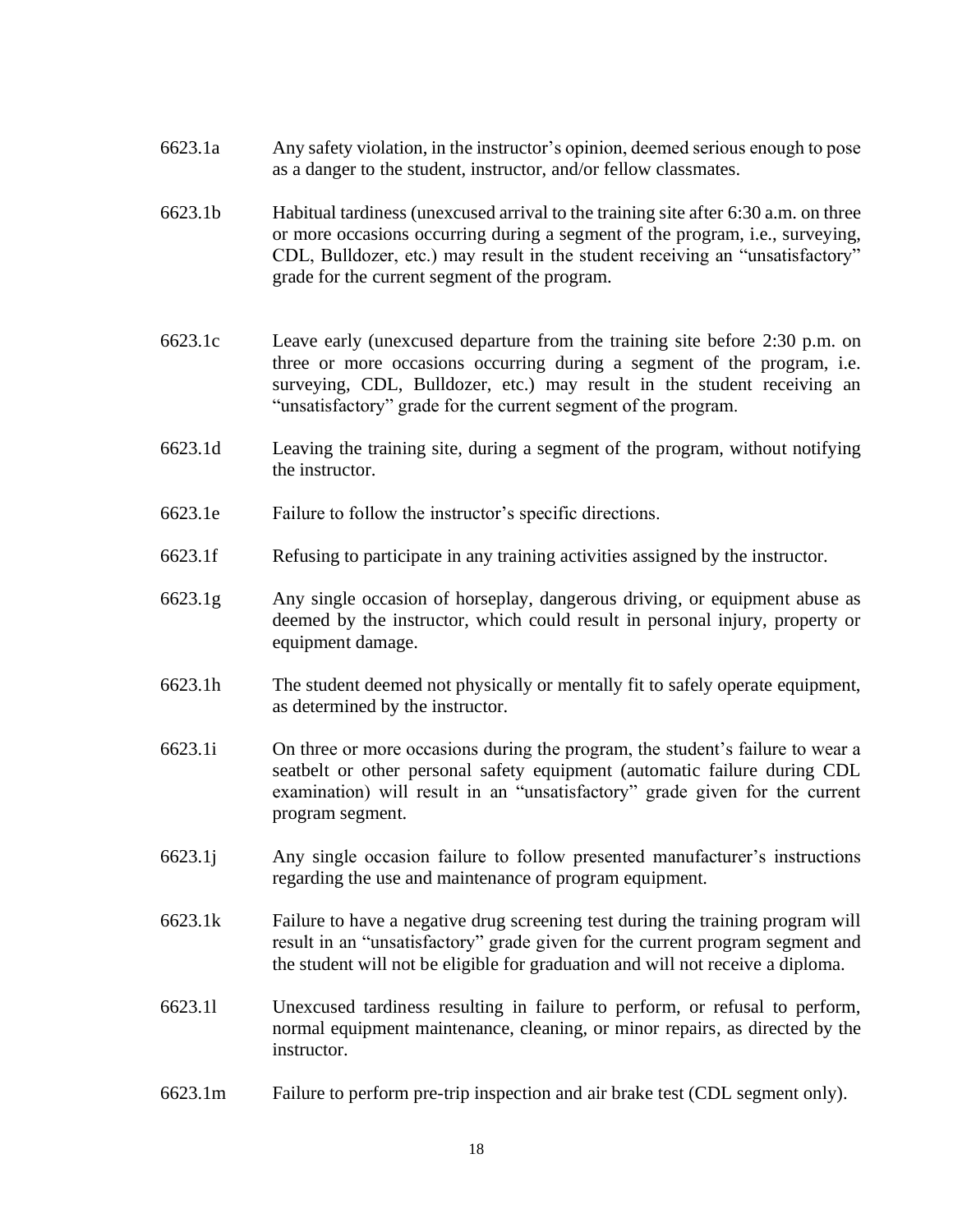| 6623.1n             | During CDL training, the failure to pass the basic skills, pass the road test,<br>and/or the violation of any motor vehicle regulation. |
|---------------------|-----------------------------------------------------------------------------------------------------------------------------------------|
| 6623.1 <sub>0</sub> | Failure to complete any segment of the Mobile Equipment Operations program.                                                             |
| 6623.1p             | Failure to complete assigned tasks at the "entry level" as determined by the<br>instructor.                                             |
| 6623.1q             | Failure to demonstrate the required knowledge and skill in the use of machine<br>controls.                                              |

#### **Appealing a Grade or the Grading Process:**

Any student wishing to appeal a grade or the grading process must first meet with the instructor and/or program coordinator for resolution. If a resolution is not reached, the student, program instructor and/or program coordinator will meet with the appropriate administrator for resolution.

#### **CHEATING POLICY:**

An individual observed cheating on exams or practical tests shall be temporarily suspended from further participation in any classroom activities. Individuals will have an opportunity to discuss the situation with the appropriate administrator.

#### **REQUIREMENTS FOR GRADUATION:**

To be eligible for a diploma from a postsecondary program, the student must:

- 1. Attend the required number of classes.
- 2. Meet the academic standards of the program.
- 3. Meet the program requirements as dictated by accrediting agencies.
- 4. Meet the performance/behavioral standards of the program.
- 5. Fulfill all financial/and other obligations to the institution. See legal sanctions under financial aid section.

#### **DRUG-FREE SCHOOL AND COMMUNITIES ACT AMENDMENT OF 1989:**

*Review the "Legal Sanctions" under the financial aid section of this handbook.*

The Greater Johnstown Career and Technology Center is committed to a drug-free campus for its students and employees. As part of that commitment, this document provides information pursuant to the *Drug-Free Schools and Communities Act Amendments of 1989 (Public Law 101-226)*. The act requires that as a condition of receiving funds or any other form of financial assistance under any federal program the school is committed to preventing the unlawful possession, use or distribution of illicit drugs and alcohol by students and employees.

#### **SCHOOL POSITION RELATIVE TO SUBSTANCE ABUSE POLICY:**

The purpose of any policy must relate to the welfare and well being of individual students, employees, and the school population in general. Individuals under the influence of drugs, alcohol, or mood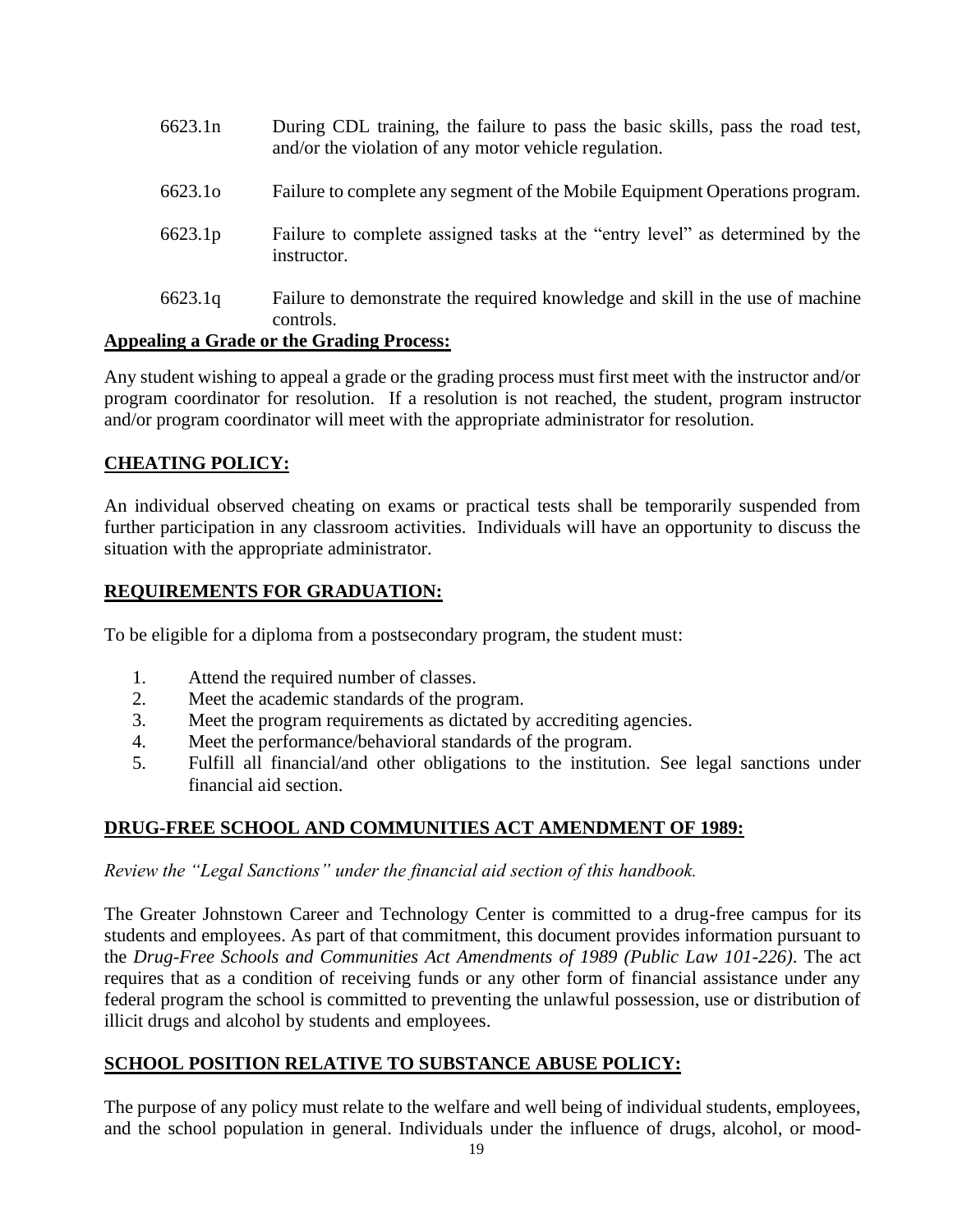altering substances may have their mental processes altered, thus impeding their own learning and/or present social and behavioral problems within the school community. The Greater Johnstown Career and Technology Center recognizes that the use and abuse of drugs and alcohol is a serious and difficult problem for an educational system.

Our policy is based on the belief that chemical dependency is a life-threatening illness that affects individuals in all areas of their lives (emotionally, physically, intellectually and socially). It is also our belief that chemical dependency is a treatable illness.

It is the intent and obligation of our school to provide a drug-free, healthful, safe and secure work environment free of drug and alcohol abuse.

The Greater Johnstown Career and Technology Center prohibits the unlawful possession, use or distribution of illicit drugs and alcohol by students and employees on its property or as any part of its activities.

#### **SUBSTANCE ABUSE POLICY:**

#### **Rules and Regulations**

A student or employee who is on school grounds during a school session or anywhere at a schoolsponsored activity and is under the influence or alcohol, drugs, or mood-altering substances or possesses, dispenses, sells, or aids in the procurement of alcohol, narcotics, restricted drugs, anabolic steroids, mood-altering substances, or any substance purported to be a restricted substance or overthe-counter drug shall be subjected to discipline pursuant to the provisions and procedures outlined in board policies.

A student or employee who is on school grounds during a school session or a school-sponsored activity who violates local, state or federal laws concerning possession, use or distribution of

controlled substances and/or paraphernalia containing evidence of such substance to disciplinary action pursuant to the provisions and procedures outlined in board policies #6290.

#### **School Guidelines**

As an integral part of the Greater Johnstown Career and Technology Center Secondary, Postsecondary, Adult Education, and Employee Drug and Alcohol Prevention Program, these guidelines represent one component in an effort to respond effectively to drug, mood-altering substance and alcohol related situations that may occur at school, school-sponsored activities or with the general public as they have contact with our students and staff within the School's Drug Free School Zone.

These guidelines are intended to provide a consistent minimum disciplinary means to respond to drug, mood-altering substances and alcohol related incidents. The Greater Johnstown Career and Technology Center will provide a safe and healthy environment for students and employees with due consideration for their legal rights and responsibilities. The Greater Johnstown Career and Technology Center's Joint Operating Committee and its administration reserve the right to use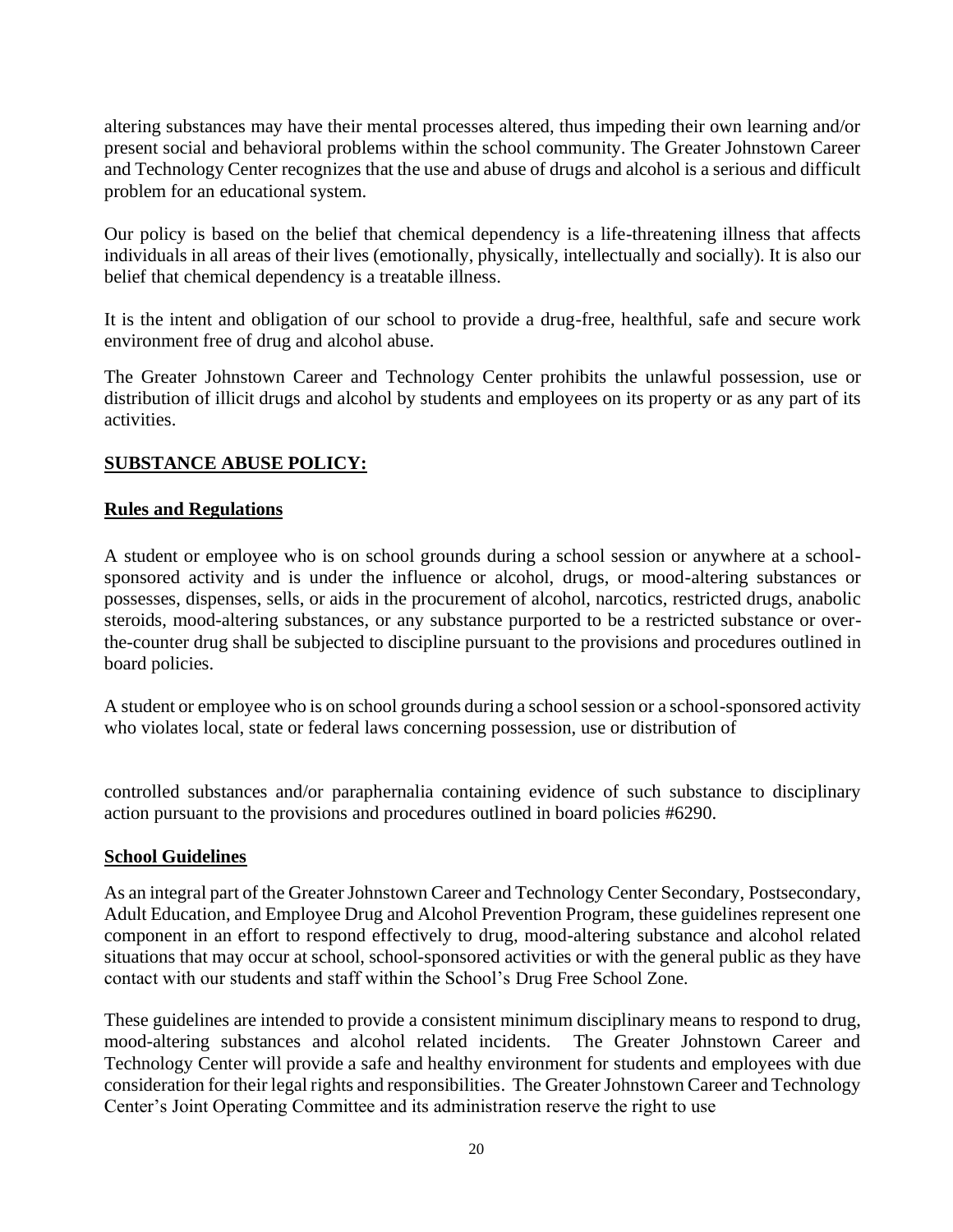any extraordinary measures deemed necessary to control substance abuse even if the same is not provided for specifically in any rule or regulation enumerated herein. Adopted 4/24/90

#### **COMMERCIAL DRIVER TRAINING AND MOBILE EQUIPMENT OPERATIONS PROGRAMS DRUG TESTING POLICY: 6624**

- 6624.1 The Greater Johnstown Career and Technology Center requires that all students in the Commercial Driver Training and Mobile Equipment Operations Program comply with Federal Motor Carrier Safety Regulations Part 382-Controlled Substances and Alcohol Use and Testing.
- 6624.2 All students must submit to a drug screen before being tested for any commercial driver's license. The personnel of the school will coordinate this drug screen. The school covers the cost of the initial drug screen.
- 6624.3 If a student has one positive reading during the course of the training program he or she will be expelled from the program with no refund of tuition and no diploma will be granted.

Once a student receives a positive reading, he or she will be prohibited from driving any equipment off of school grounds or engaging in any portion of a Commercial Driver's test.

#### **ADULT AND POSTSECONDARY EDUCATION DRUG AND ALCOHOL POLICY: 6625**

- 6625.1 The students and staff of the Greater Johnstown Career & Technology Center (GJCTC) are committed to an alcohol-free and drug-free environment. Illegal possession, or use of or involvement with such substances on GJCTC educational grounds will not be tolerated. If an instructor suspects a student is under the influence of drugs or alcohol, the instructor reserves the right to refuse to allow the student to operate any equipment or engage in any training activities.
- 6625.2 Violations of the Drug and Alcohol Policy:
	- 6625.2a \*Possession, use, or distribution of illegal drugs and/or controlled substances.
	- 6625.2b Possession, use, or distribution of paraphernalia containing evidence of such substances.
	- 6625.2c Possession, use, or distribution of alcoholic beverages. *\* Possession is defined as being present at the time of discovery of drugs and/or alcohol.*
- 6625.3 Procedure: Students who possess, use, or distribute illegal drugs, controlled 6625.3a substances, drug paraphernalia, or alcoholic beverages while on GJCTC grounds or at any GJCTC sponsored activity or trip will be reported to the local police department.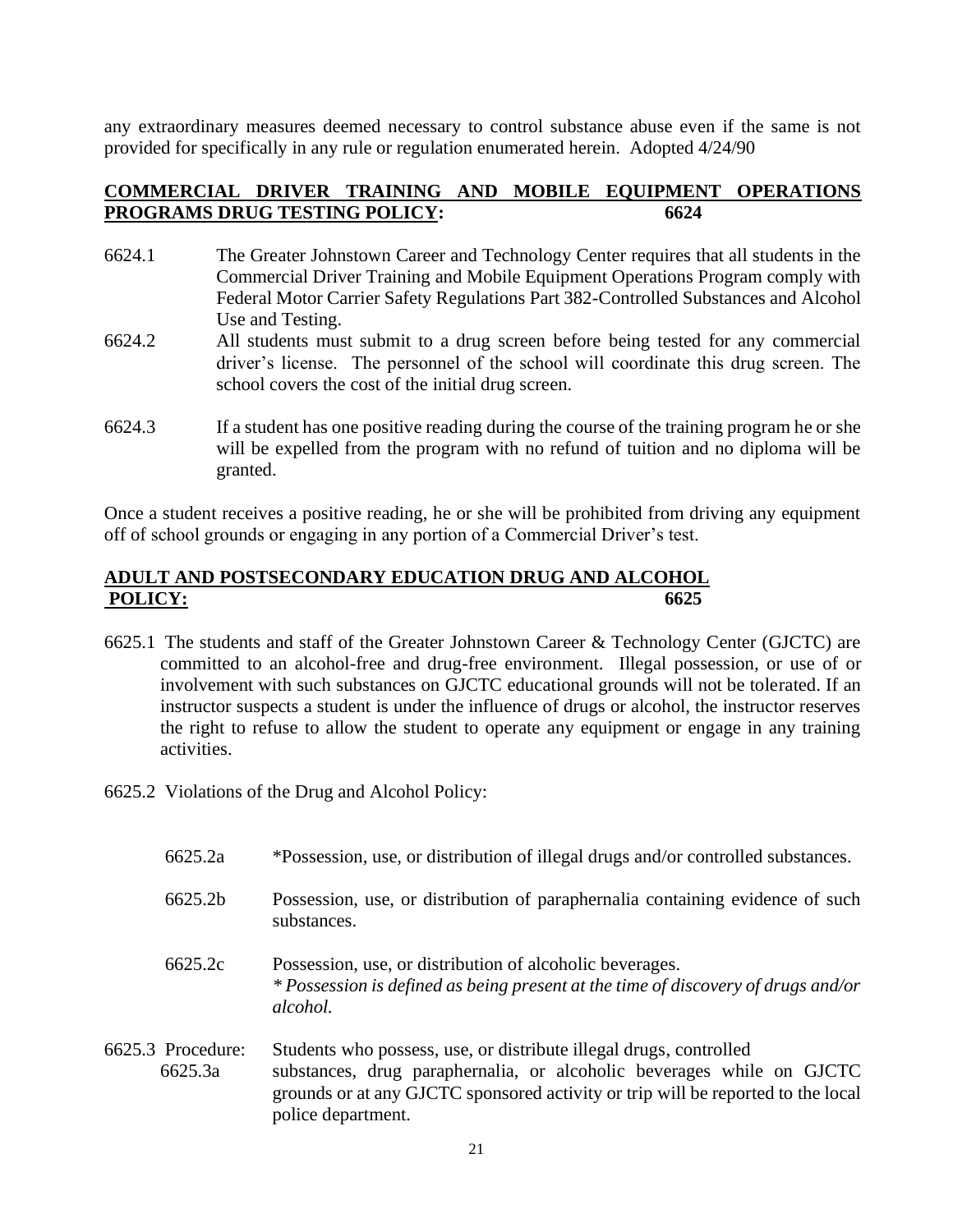- 6625.4 Sanctions: If found guilty of drug or alcohol offenses (as outlined above), the student 6625.4a will be dismissed for the remainder of the school term with no refund of tuition. No diploma or certificate of completion will be issued to the student.
- 6625.5 Appeal Process: 6625.5a If a student feels he or she has been unfairly dismissed from a program at GJCTC, the student has the right to file a grievance following the grievance procedure as outlined in the latest edition of the GJCTC *Adult Education Student Handbook.*
- 6625.6 Counseling: Students are encouraged to speak to the Adult Education Career Counselor 6625.6a regarding their problems with drugs and alcohol and seek additional help through the appropriate resources.

#### **TOBACCO POLICY:**

#### **Greater Johnstown Career and Technology Center Tobacco Policy #6280**

- I. Tobacco Employees, post-secondary and/or adult evening students:
	- A. Employees, Post-secondary and/or adult evening students of the Greater Johnstown Career and Technology Center are not permitted to use tobacco products in the school building, on the school grounds, nor at any school sponsored event.
		- 1. Use of tobacco products is prohibited inside the Greater Johnstown Career and Technology Center School buildings at any time by anyone.
		- 2. Use of tobacco products is prohibited inside of the individual employee's or adult education student's vehicle when secondary classes are in session; nor anywhere on school grounds
- II. Tobacco General Public:
	- A. Tobacco use by the general public will not be permitted anywhere within the building or anywhere on the property of the Greater Johnstown Career and Technology Center.
	- B. Smoking will not be permitted in the building or on school property at any time.
- III. Employees, post-secondary and/or adult evening students violating the tobacco/smoking rules shall receive the following:
	- A. First offense, \$25.00 fine or magistrate's office.
	- B. Second and further offense, \$50.00 fine each or district magistrate.
	- C. A court cost will accompany each fine.
	- D. Certificates of completion will be withheld until all fines have been paid.
- IV. No employee may use tobacco or a tobacco product when working with a student in a professional capacity or within the Greater Johnstown Career and Technology Center building or property, to include any student activity.

JOC Adopted 8/24/93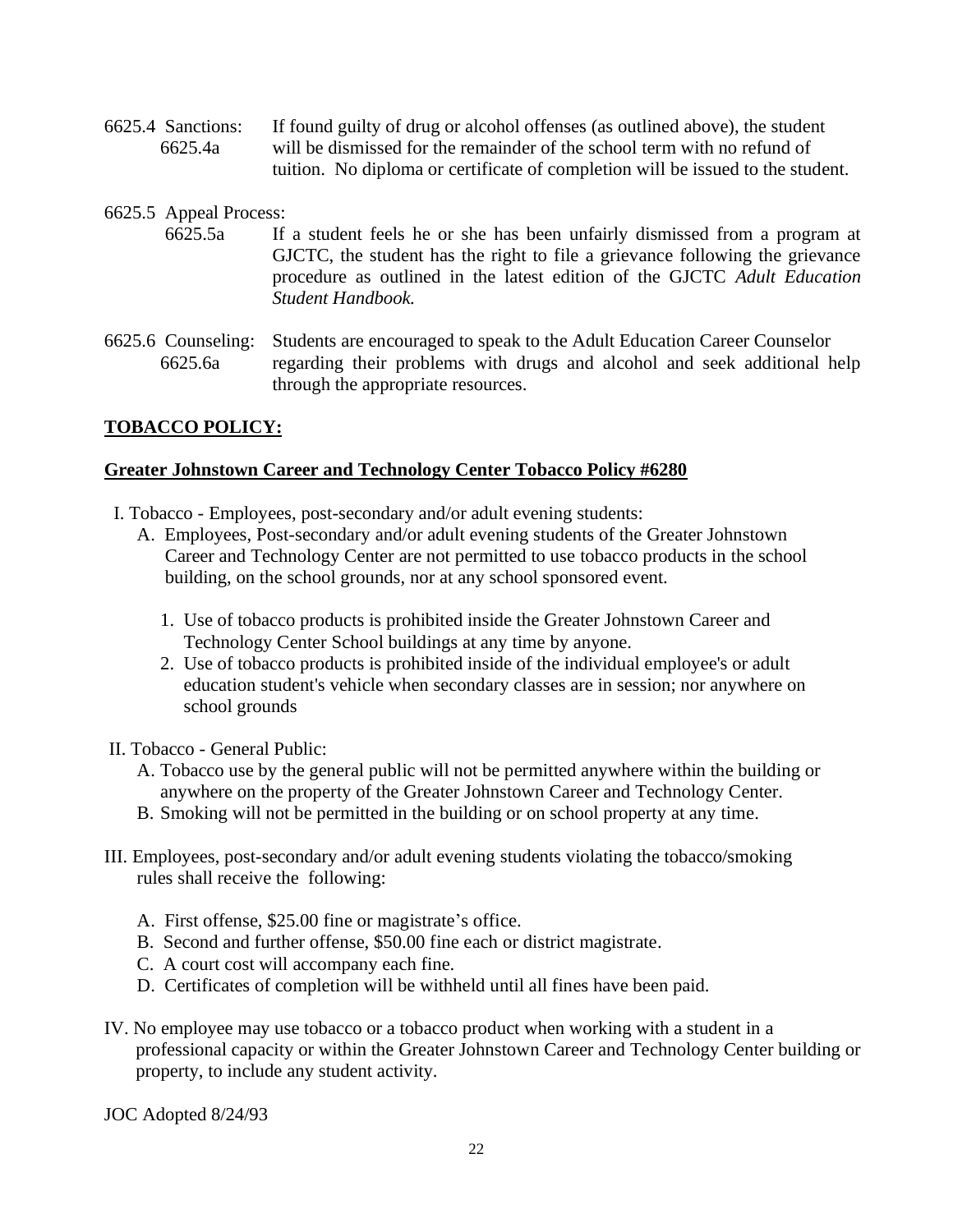# **UNLAWFUL HARASSMENT:**

The Greater Johnstown Career and Technology Center strives to provide a safe, positive learning climate for students in the school. Therefore, it shall be the policy of the School to maintain an educational environment in which harassment in any form is not tolerated. The School prohibits all forms of unlawful harassment of students and third parties by all School students and staff members, contracted individuals, vendors, volunteers and third parties in the school. The School encourages students and third parties who have been harassed to promptly report such incidents to the designated administrators.

The school directs that complaints of harassment shall be investigated promptly, and corrective action be taken when allegations are substantiated.

Unlawful harassment can take the form of:

- Verbal, written, graphic or physical conduct relating to an individual's race, color, national origin/ethnicity, gender, age, disability, sexual orientation, education or religion when such conduct is sufficiently severe, persistent, or pervasive that it affects an individual's ability to participate in or benefit from an educational program or activity or creates an intimidating, threatening or abusive educational environment.
- References to sexual activity.
- Derogatory jokes or comments based on sex.
- Unwelcome touching or leering.
- Unwanted advances.
- Coercion, with the promise of reward.
- Threats, with the promise of punishment.
- Physical assault.
- Bullying/Cyberbullying.

As required by law, information regarding crime rates, including those involving sexual assault, is available by contacting the Supervisor of Adult Education/Workforce Development.

#### **WEAPONS POLICY:**

The Greater Johnstown Career & Technology Center (GJCTC) recognizes the importance of a safe school environment relative to the educational process. Possession of weapons in the school setting is a threat to the safety of students and staff and is prohibited by law (GJCTC Policy 218.1).

Weapons are prohibited on school property. Weapons include, but are not limited to, any knife, cutting instrument, cutting tool, nunchuks, brass or metal knuckles, firearm, shotgun, rifle, BB or pellet gun, look-a-like gun, paintball gun, chemical agent, explosive device, replica of a weapon, and/or any other tool, instrument or implement capable of inflicting serious bodily injury. GJCTC prohibits students from possessing and bringing any of the aforementioned weapons into school buildings, onto school property, to school-sponsored activities, and onto any vehicle providing transportation to school or a school-sponsored activity.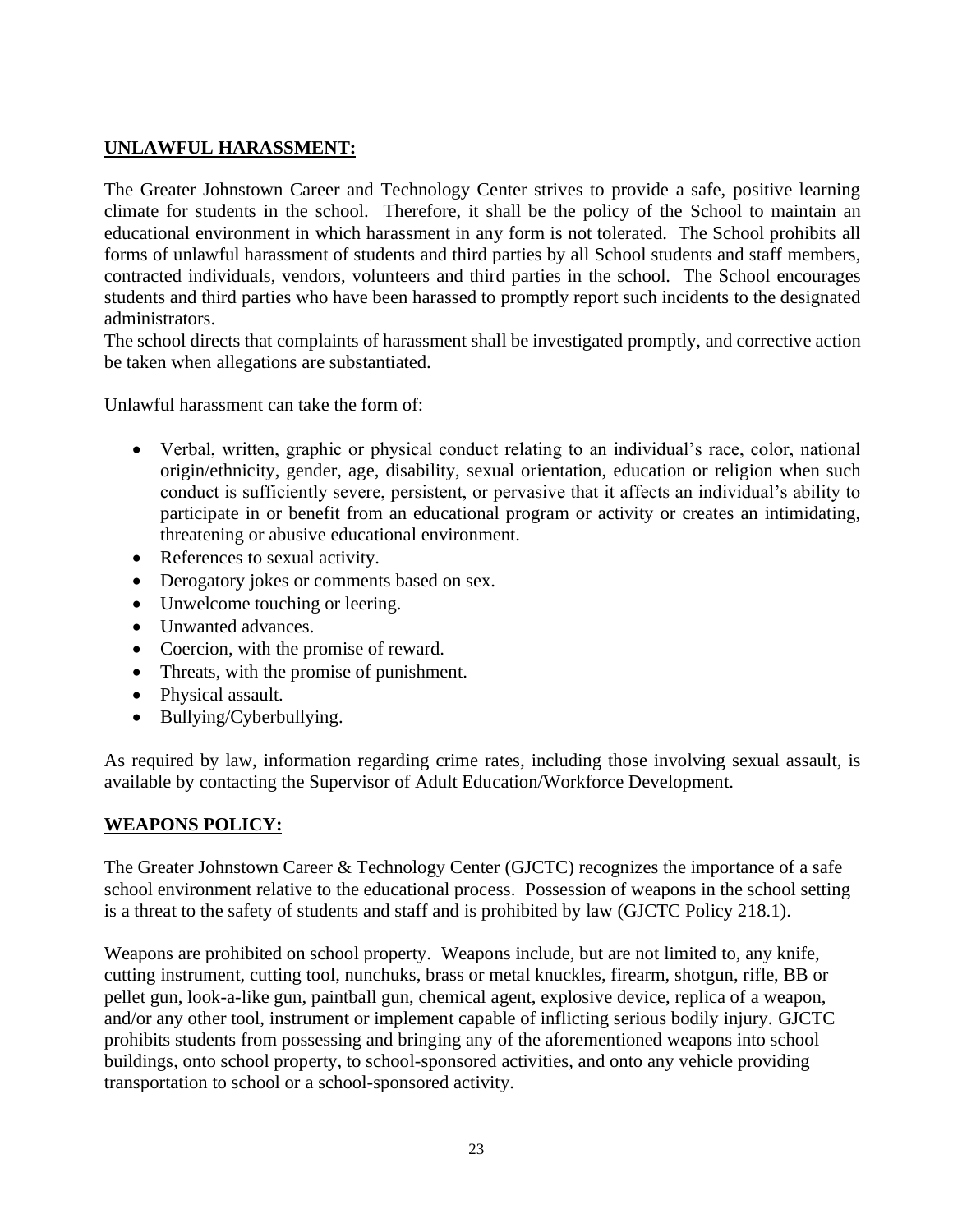Students found to be in violation of this policy will be expelled from their educational program at GJCTC for a period of one  $(1)$  year.

Only knives required by the program and approved of and issued by the instructor shall be permitted. Those knives are to be used or carried only in the assigned program area. Students are not permitted to carry knives from home with them to school or have them anywhere on school property.

#### **BULLYING/CYBERBULLYING POLICY 249**

#### **Purpose:**

The Joint Operating Committee is committed to providing a safe, positive learning environment for its students. The Joint Operating Committee recognizes that bullying creates an atmosphere of fear and intimidation, detracts from the safe environment necessary for student learning, and may lead to more serious violence. Therefore, the Joint Operating Committee prohibits bullying by students.

#### **Definitions SC 1303.1-A:**

**Bullying** means an intentional electronic, written, verbal or physical act or series of acts directed at another student or students, which occurs in a school setting and/or outside a school setting, that is severe, persistent or pervasive and has the effect of doing any of the following:

- 1. Substantial interference with a student's education.
- 2. Creation of a threatening environment.
- 3. Substantial disruption of the orderly operation of the school.

**Bullying**, as defined in this policy, includes cyberbullying.

School setting means in the school, on school grounds, in school vehicles, at a designated bus stop or at any activity sponsored, supervised or sanctioned by the school.

**Authority -** The Joint Operating Committee prohibits all forms of bullying by students.

The Joint Operating Committee encourages students who have been bullied to promptly report such incidents to the principal or designee.

The Joint Operating Committee directs that complaints of bullying shall be investigated promptly, and corrective action shall be taken when allegations are verified. Confidentiality of all parties shall be maintained, consistent with the school's (center's) legal and investigative obligations. No reprisals or retaliation shall occur as a result of good faith reports of bullying.

#### **Delegation of Responsibility SC 1303.1-A:**

Each student shall be responsible to respect the rights of others and to ensure an atmosphere free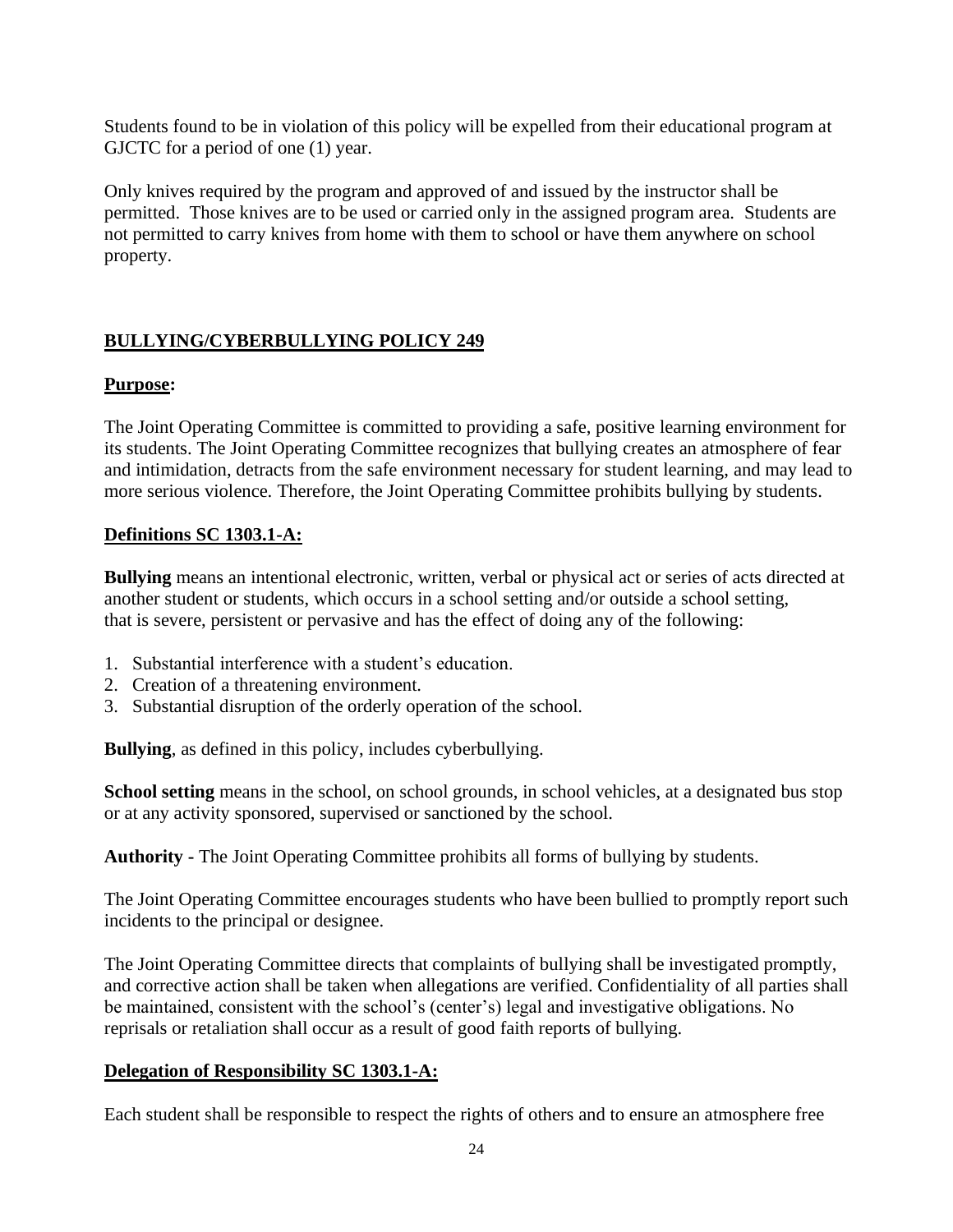from bullying.

The Administrative Director or designee shall develop administrative regulations to implement this policy.

The Administrative Director or designee shall ensure that this policy and administrative regulations are reviewed annually with students.

The Administrative Director or designee, in cooperation with other appropriate administrators, shall review this policy every three (3) years and recommend necessary revisions to the Joint Operating Committee.

The administration shall annually provide the following information with the Safe School Report:

- 1. Joint Operating Committee's Bullying Policy.
- 2. Report of bullying incidents.
- 3. Information on the development and implementation of any bullying prevention, intervention or education programs.

# **Guidelines SC 1303.1-A Title 22 Sec. 12.3 Pol. 218:**

The Code of Student Conduct, which shall contain this policy, shall be disseminated annually to students.

This policy shall be accessible in every classroom. The policy shall be posted in a prominent location within the school building and on the web site, if available.

#### **Education SC 1302-A, 1303.1-A Pol. 236:**

The school (center) may develop and implement bullying prevention and intervention programs. Such programs shall provide staff and students with appropriate training for effectively responding to, intervening in and reporting incidents of bullying.

#### **Consequences For Violations SC 1303.1-A Pol. 218, 233:**

A student who violates this policy shall be subject to appropriate disciplinary action consistent with the Code of Student Conduct, which may include:

- Counseling within the school (center).
- Parental conference.
- Loss of school privileges.
- Exclusion from school-sponsored activities.
- Detention.
- Suspension.
- Expulsion.
- Counseling/Therapy outside of the school (center).
- Referral to law enforcement officials.

#### **References:**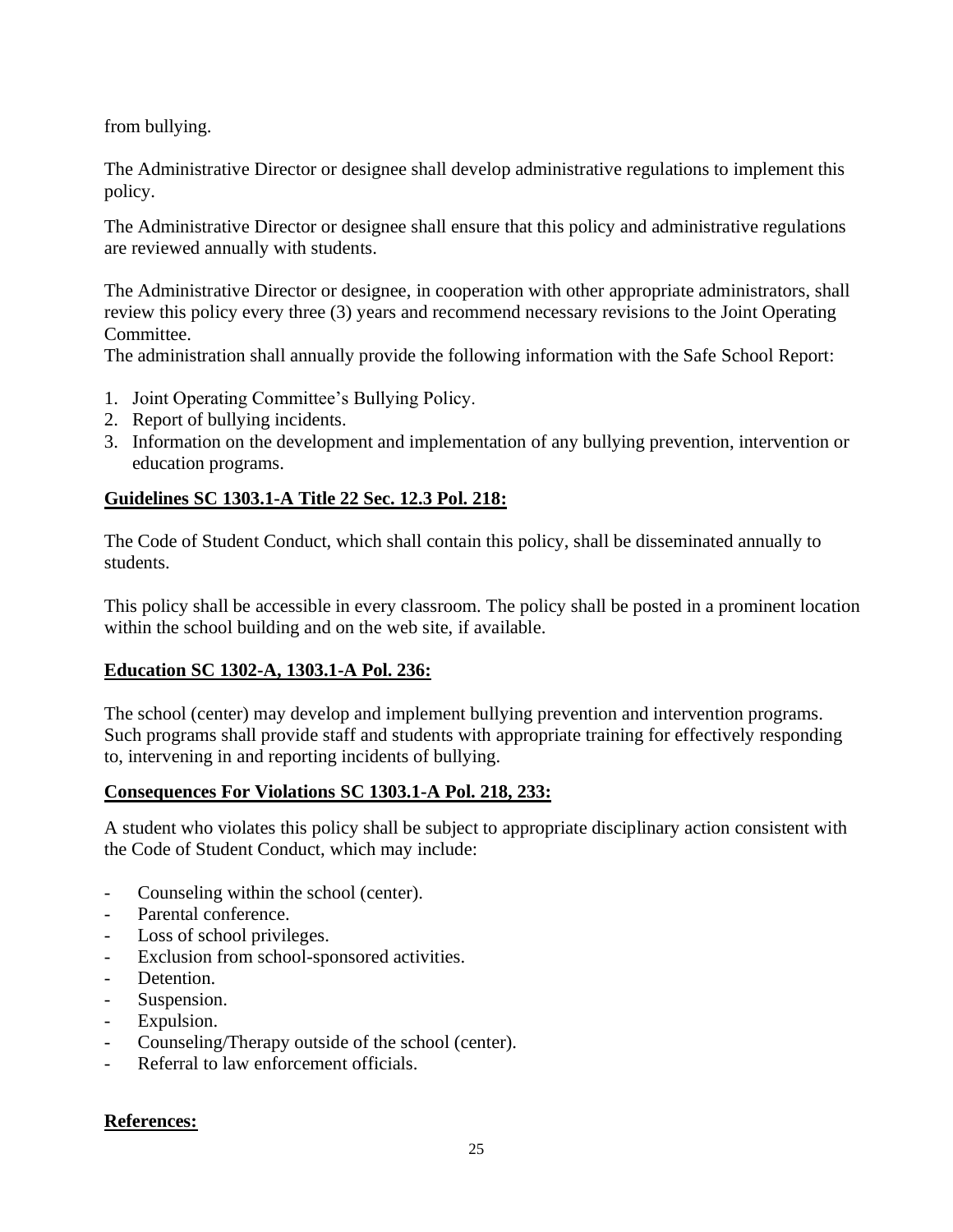School Code – 24 P.S. Sec. 1302-A, 1303.1-A State Board of Education Regulations – 22 PA Code Sec. 12.3 Joint Operating Committee Policy – 000, 218, 233, 236, 248

**PSBA Revision 10/08**

## **ADULT AND POSTSECONDARY STUDENT FRATERNIZATION AND SOCIALIZATION POLICY:**

# **Relative To: GJCTC Secondary Students, Pre-School and Daycare**

# **Students**

#### **Rationale:**

It is the opinion of the Greater Johnstown Career and Technology Center Adult and Postsecondary administration that the welfare of GJCTC's secondary students and students enrolled in the Learning Lamp Pre-School and Daycare are better served if there is no interaction between these students and the students enrolled in adult and postsecondary programs.

Therefore, the GJCTC Adult and Postsecondary administration does not condone, support, or encourage fraternization or socialization between adult students and students enrolled in the secondary school and/or the Learning Lamp Pre-School and Daycare.

#### **Policy:**

Students enrolled in adult or post-secondary programs and courses at the Greater Johnstown Career and Technology Center are not permitted to fraternize or socialize with students enrolled in the secondary school and/or the pre-school. This policy extends from casual socialization to, and including, developing close personal relationships. The GJCTC administration assumes that adult students understand their super ordinate position relative to the secondary students and pre-school students; therefore, the adult student becomes the party responsible should any type of relationship develop.

With the exception of administratively authorized interaction, adult students are expected to have no contact with the aforementioned students. Adult students arriving at GJCTC before their classes begin should stay in their training area, provided their instructor is present. If the instructor is not present, adult students are expected stay in the main lobby area or cafeteria, when not in use, until their classes begin. Adult students should not be roaming the halls of the school or loitering in proximity to the secondary and/or pre-school classrooms while classes are in session. Adult daytime students are required to follow additional fraternization and socialization policies relative to adult daytime programs.

#### **Breaking the Policy:**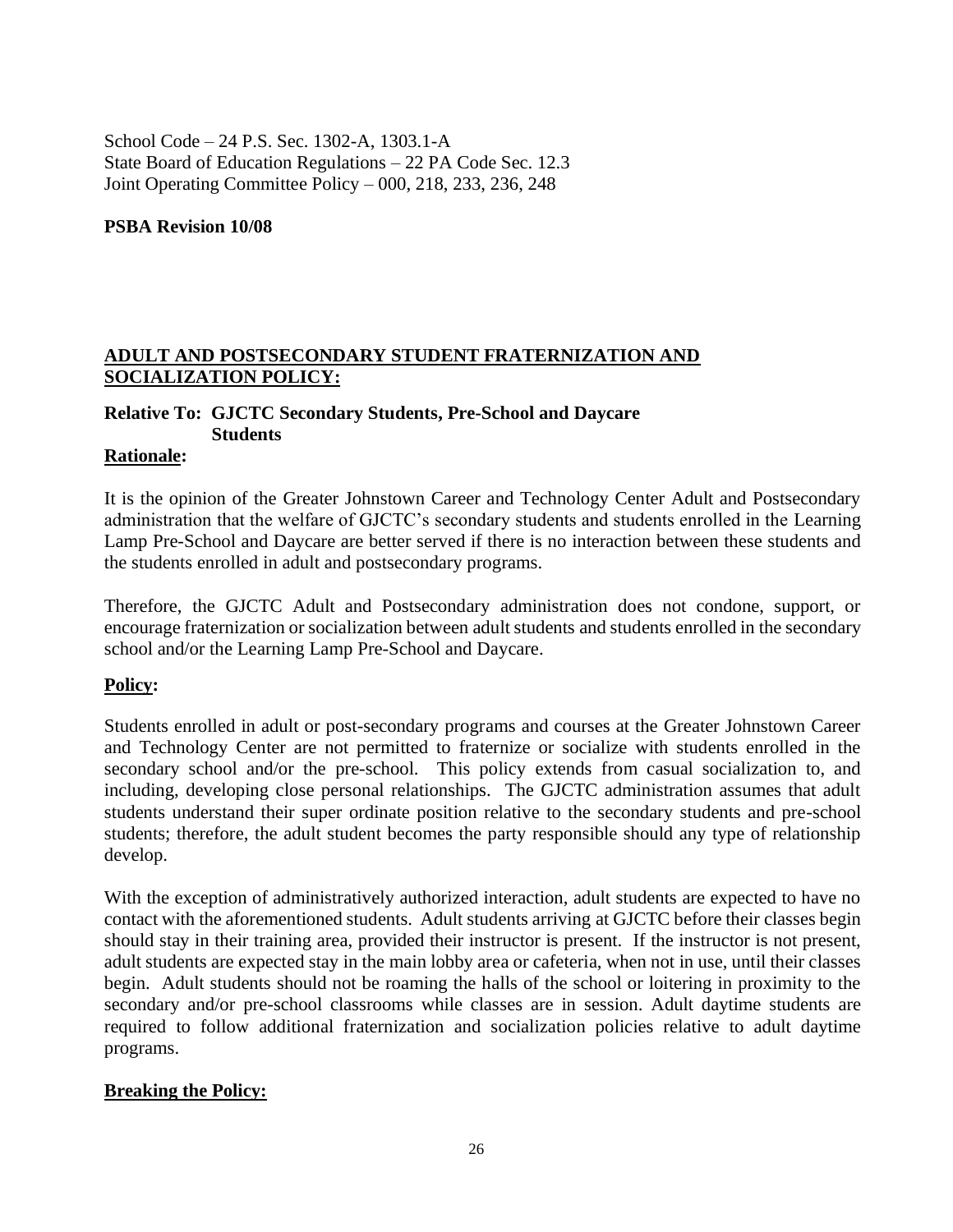Depending on the circumstances, adult students who break the fraternization and socialization policy for the first time may receive a verbal and/or written warning from the Supervisor of Adult Education or designee. A second offense may result in suspension or involuntary discharge from the school, based upon the decision of the Supervisor of Adult Education.

#### **ADULT STUDENT BACKGROUND CHECK APPLICATION POLICY:**

All adult students who are to be enrolled in programs in which secondary students will be participating are required to apply for background checks as a part of the registration process. (Please note: persons applying for admission to the GJCTC Practical Nursing, Nursing Assistant, and Municipal Police Academy programs require candidates for admission to apply for background checks). Documentation that the background check has been applied for and the results returned from the reporting agency, with no negative incidents listed, are conditions for registration in the program. Adult students enrolling in programs in which secondary students are participating, are made aware of these conditions during their interviews. Moreover, enrollees give written acknowledgement they understand that they are not considered registered and cannot complete graduation requirements until the following conditions are met:

- ❑ Adult students enrolling in programs in which secondary students are participating (hereafter referred to as "intergenerational students") are required to apply for Act 34 Clearance and Act 151 Child Abuse Clearance. Any intergenerational student who has lived outside Pennsylvania for the past two years, or more, will also be required to have FBI Clearance. A copy of all agency-returned checks must be included in the student's main facility folder. i<br>I
- ❑ Intergenerational students must have the Act 34 (PA State Police "Request for Criminal Record Check") completed and returned to the school before the first day of class. This can be completed by credit card on-line by the student at http://epatch.state.pa.us or completed in the GJCTC Adult Education Office. In either case there is a \$10.00 fee. **Note: Students will not be permitted to begin class without having the Act 34 background check completed and reviewed by GJCTC administration.**
- ❑ Intergenerational students must have the Act 151("Pennsylvania Child Abuse History Clearance") completed **or** proof of submission returned to the school before the first day of class. The proof of submission can be in the form of the money order receipt and a copy of the completed application. Once the student receives the actual clearance in the mail, he/she must bring it to the Adult Education Office to be copied and reviewed.

Applications for the Act 151 clearance may be obtained in the GJCTC Adult Education Office. The completed application, as well as a money order for \$10.00, must be sent to the Childline and Abuse Registry, Department of Public Welfare, Harrisburg, PA. **Note: Students will not be permitted to begin class without having the the Act 151 background check completed and reviewed by GJCTC administration or submitting proof of submission (money order receipt and copy of completed application) by the first day of class.**

❑ Intergenerational students who have not been official residents of Pennsylvania for the past two years or more will also be required to apply for a Federal Bureau of Investigation (FBI) background check. The application is completed on line and there is a \$27.50 fee. Specific instructions for applying can be obtained in the GJCTC Adult Education office. **Note:**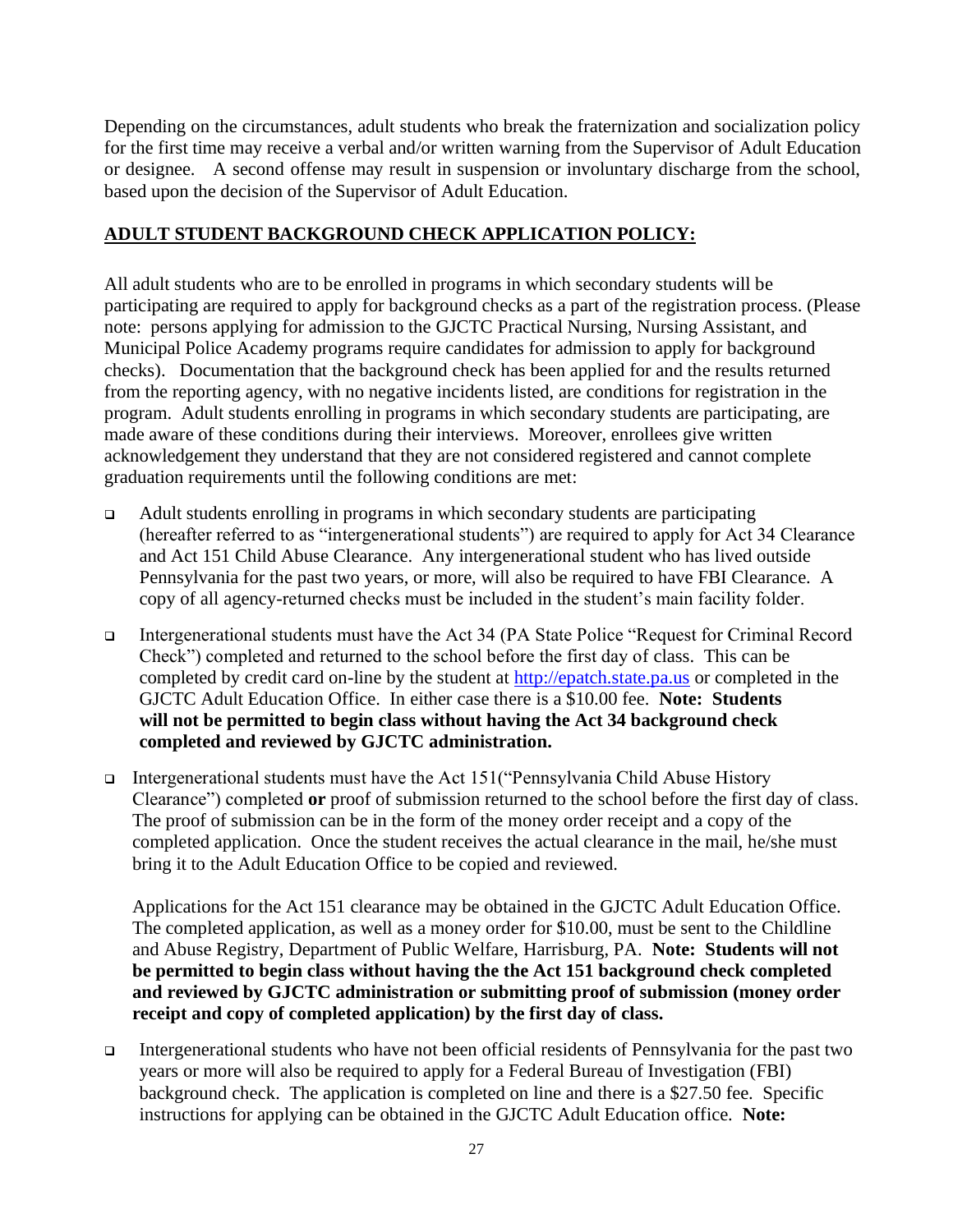#### **Students who have not been official residents of Pennsylvania for the past two years or more will not be permitted to begin class without having the FBI background check completed and reviewed by GJCTC administration.**

Note: Intergenerational students, who have a record with a felony or felonies on their record, will not be permitted to in intergenerational programs. Intergenerational students, who have a record with a misdemeanor or misdemeanors on their record, will have their applications reviewed on a case by case basis by GJCTC administration. Individual circumstances, which may not be addressed by this policy, will be reviewed and dealt with by and at the discretion of GJCTC administration.

#### **NON-DISCRIMINATION IN SCHOOL AND CLASSROOM PRACTICES:**

The Joint Operating Committee declares it to be the policy of the center to provide an equal opportunity for all students to achieve their maximum potential through the programs offered in the center regardless of race, color, age, creed, religion, gender, sexual orientation, ancestry, national origin, marital status, pregnancy or handicap/disability.

The center shall provide to all students, without discrimination, course offerings, counseling, assistance, employment and extracurricular activities. The center shall make reasonable accommodations for identified physical and mental impairments that constitute handicaps and disabilities, consistent with the requirements of federal and state law.

The Joint Operating Committee encourages students and third parties who have been subject to discrimination to promptly report such incidents to designated employees.

The Joint Operating Committee directs that complaints of discrimination shall be investigated promptly, and corrective action be taken when allegations are substantiated. Confidentiality of all parties shall be maintained, consistent with the center's legal and investigate obligations.

No reprisals or retaliation shall occur as a result of good faith charges of discrimination.

In order to maintain a program of nondiscrimination practices that is in compliance with applicable laws and regulations, the Joint Operating Committee designates the Administrative Director as the center's Compliance Coordinator.

The Compliance Coordinator shall publish and disseminate this policy and complaint procedure at least annually to students, parents, parents/guardians, employees and the public. Nondiscrimination statements shall include the position, office address and telephone number of the Compliance Coordinator.

The Compliance Coordinator is responsible to monitor the implementation of nondiscrimination procedures in the following areas:

1. Curriculum and Materials – Review of curriculum guides, textbooks and supplemental materials for discriminatory bias.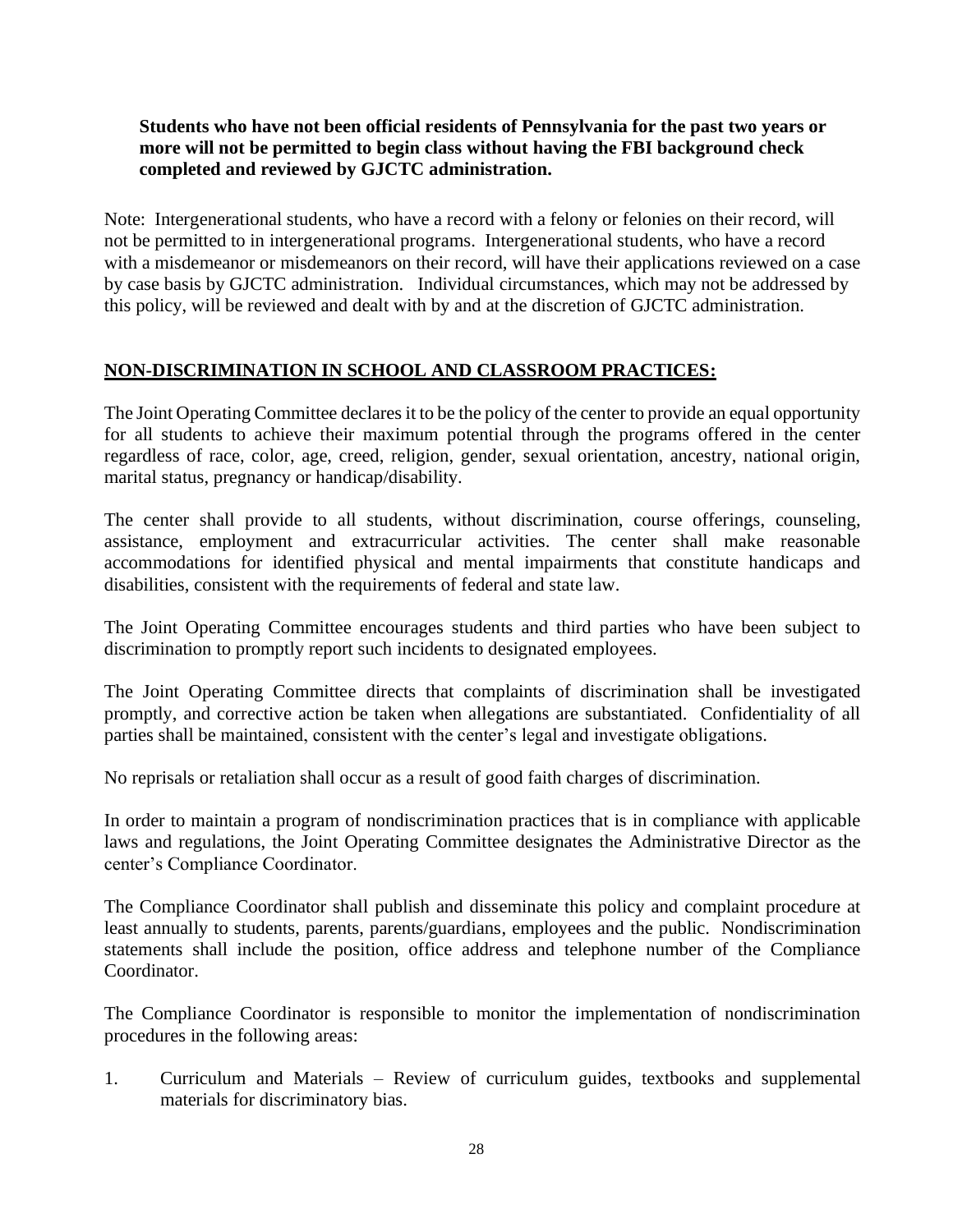- 2. Training Provision of training for students and staff to identify and alleviate problems of discrimination.
- 3. Student Access- Review of programs, activities and practices to ensure that all students have equal access and are not segregated except when permissible by law or regulation.
- 4. Equitable Support Assurance that like aspects of the vocational technical program receive like support as to staffing and compensation, facilities, equipment and related matters.
- 5. Student Evaluation Review of tests, procedures and guidance and counseling materials for stereotyping and discrimination.

The building administrator shall be responsible to complete the following duties when receiving a complaint of discrimination:

- 1. Inform the student or third party of the right to file a complaint and the complaint procedure.
- 2. Inform the complainant that s/he may be accompanied by a parent/guardian during all steps of the complaint procedure.
- 3. Notify the complainant and the accused of the progress of appropriate stages of the procedure.
- 4. Refer the complainant to the Compliance Coordinator if the building administrator is the subject of the complaint.

# **COMPLAINT PROCEDURE – STUDENT/THIRD PARTY:**

# **Step 1 – Reporting:**

A student or third party who believes she/he has been subject to conduct that constitutes a violation of this policy is encouraged to immediately report the incident to the building administrator.

An employee of the center who suspects or is notified that a student has been subject to conduct that constitutes a violation of this policy shall immediately report the incident to the building administrator.

If the building administrator is the subject of a complaint, the student, third party or employee shall report the incident directly to the Compliance Coordinator.

The complainant or reporting employee is encouraged to use the report form available from the building administrator, but oral complains shall be acceptable.

# **Step 2 – Investigation:**

Upon receiving a complaint of discrimination, the building administrator shall immediately notify the Compliance Coordinator. The Compliance Coordinator shall authorize the building administrator investigate the complaint, unless the building administrator is the subject of the complaint or is unable to conduct the investigation.

The investigation may consist of individual interviews with the complainant, the accused, and others with knowledge relative to the incident. The investigator may also evaluate any other information and materials relevant to the investigation.

The obligation to conduct this investigation shall not be negated by the fact that a criminal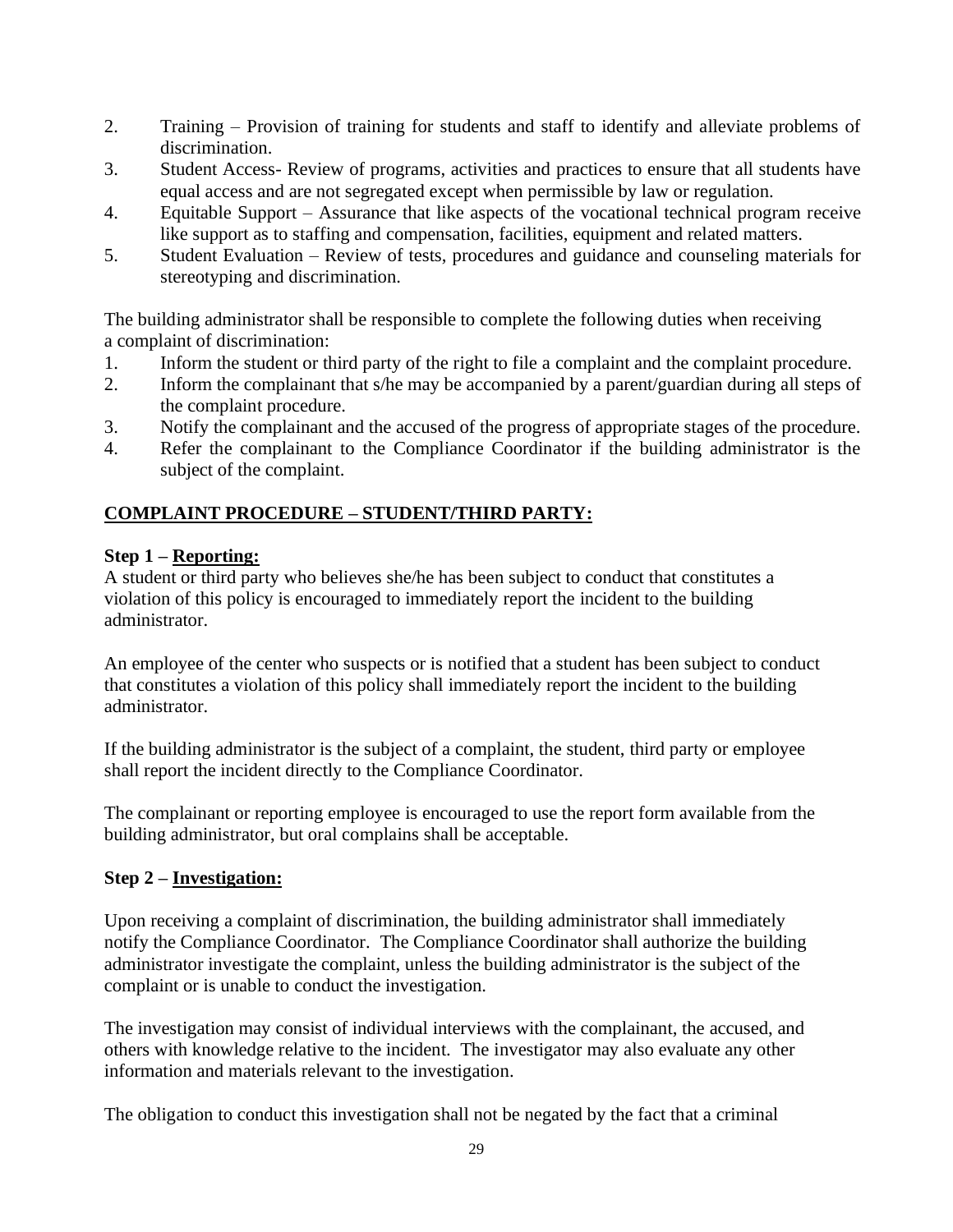investigation of the incident is pending or has be concluded.

#### **Step 3 – Investigative Report:**

The building administrator shall prepare a written report within fifteen (15) days, unless additional time to complete the investigation is required. The report shall include a summary of the investigation, a determination of whether the complaint has been substantiated as factual and whether it is a violation of this policy, and a recommended disposition of the complaint. The findings of the investigation shall be provided to the complainant, the accused and the Compliance Coordinator.

#### **Step 4 – Action of Center:**

If the investigation results in a finding that the complaint is factual and constitutes a violation of this policy, the center shall take prompt, corrective action to ensure that such conduct ceases and will not recur.

Disciplinary actions shall be consistent with the Student Code of Conduct, Joint Operating Committee policies and center procedures, applicable collective bargaining agreements, and state and federal laws.

#### **Appeal Procedure:**

- 1. If the complainant is not satisfied with a finding of no violation of the policy or with the corrective action recommended in the investigative report, s/he may submit a written appeal to the Compliance Coordinator within fifteen (15) days.
- 2. The Compliance Coordinator shall review the investigation and investigative report and may also conduct a reasonable investigation.
- 3. The Compliance Coordinator shall prepare a written response to the appeal within fifteen (15) days. Copies of the response shall be provided to the complainant, the accused and the building administrator who conducted the initial investigation.

#### **STUDENT GRIEVANCE PROCEDURE:**

The Greater Johnstown Career and Technology Center recognizes the right of the student to present complaints to the school. Those persons who have complaints may submit them through the following grievance procedure:

For the purpose of implementing the grievance procedure, days shall be defined as Monday through Friday and shall exclude holidays.

STEP I:

• Within five (5) days after an alleged violation, the grievant shall initiate an informal discussion with the instructor. If this informal discussion does not resolve the issue, the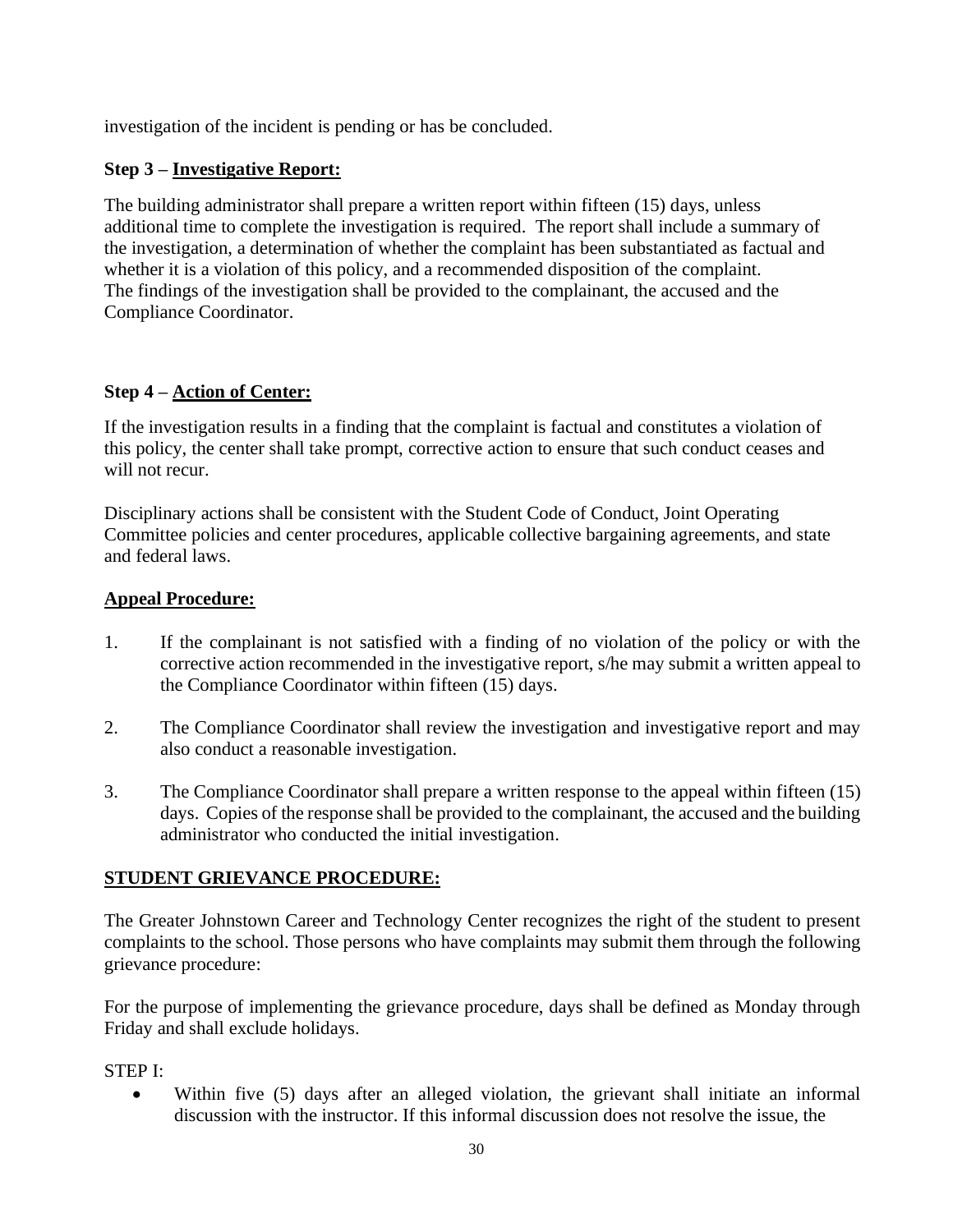grievant shall, within five (5) days, submit a written complaint to the lead instructor of the program.

- An informal conference with all parties involved shall be called in order to solve the problem.
- The lead instructor shall decide the issue and reply in writing to the grievance within five (5) days.
- •

# STEP II:

- If the grievance is not resolved under Step I, the grievant has five (5) days to refer the written complaint through the student advisor assigned to the student.
- The student advisor will reply in writing to the grievance within five (5) days. STEP III:
	- If the action in Step II fails to resolve the grievance to the satisfaction of the affected parties, the grievance, within five (5) days, shall be referred to the Supervisor of Adult Education/Workforce Development.
	- The Supervisor shall return the written decision to the lead instructor of the program with five (5) days.

#### STEP IV:

- If the Supervisor of Adult Education/Workforce Development is unable to resolve the complaint, the aggrieved, within five (5) days, may request the complaint be referred to the Administrative Director.
- The Administrative Director shall return the written decision to the Supervisor of Adult Education/Workforce Development.

#### STEP V:

- If the Administrative Director is unable to resolve the complaint, the aggrieved, within five (5) days, may request the complaint be referred to the Chief School Administrator for a decision.
- The Chief School Administrator will decide the issue and return the written decision to the Administrative Director within fifteen (15) days.
- At the discretion of the Chief School Administrator, a complaint will be directed to the Joint Operating Committee for **final resolution** at the next scheduled meeting following the decision date of Step IV (B).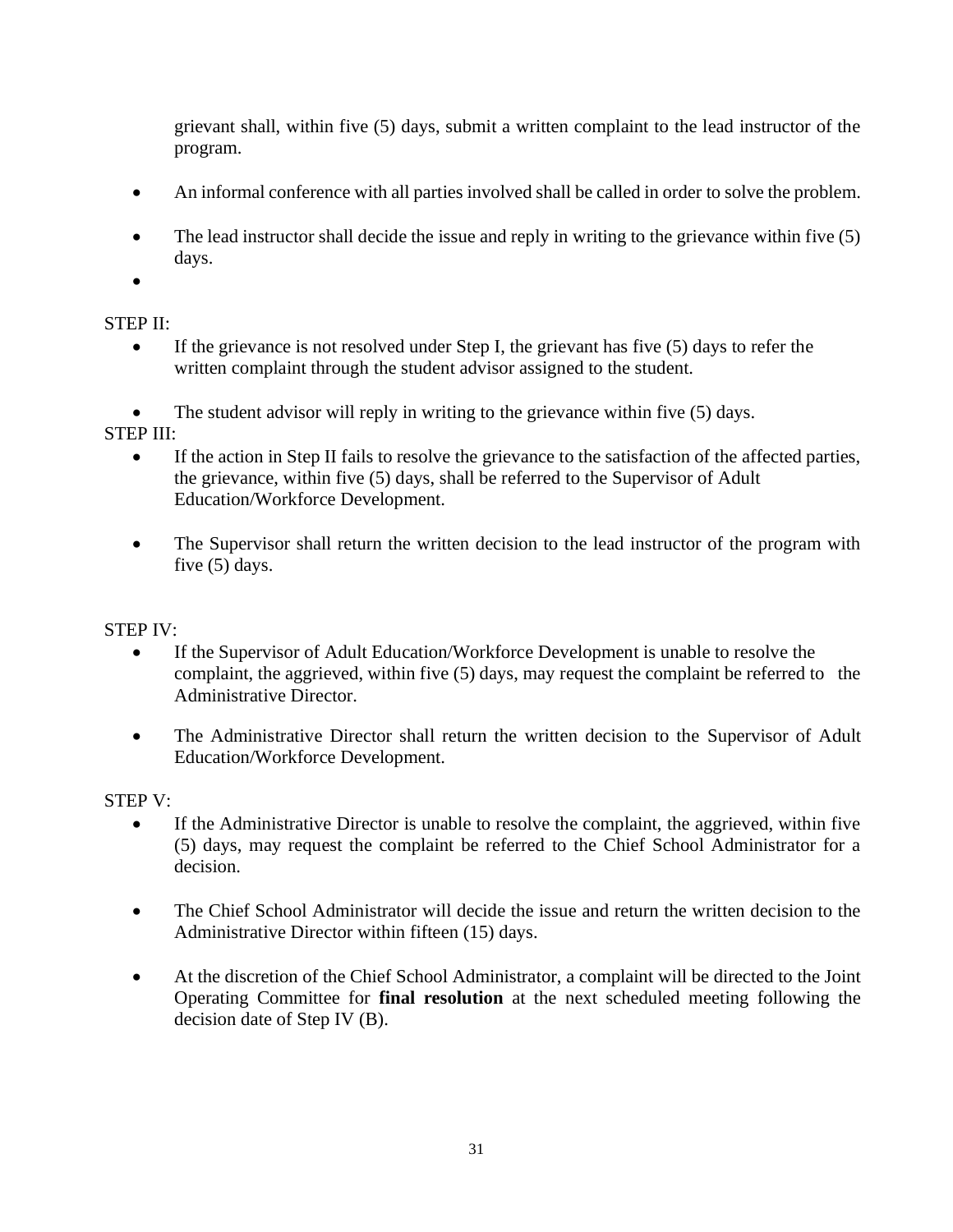# **Tuition**

| <b>Commercial Driver Training</b>       | \$6,273.00  |
|-----------------------------------------|-------------|
| Cosmetology                             | \$14,600.00 |
| <b>Electrical Technology</b>            | \$8,800.00  |
| Heating and Air Conditioning Technology | \$8,800.00  |
| Practical Nursing (Johnstown)           | \$16,500.00 |
| <b>Practical Nursing (Monroeville)</b>  | \$16,500.00 |
| <b>Practical Nursing (Ebensburg)</b>    | \$16,500.00 |
| Mobile Equipment Operations             | \$13,750.00 |
| <b>Municipal Police Academy</b>         | \$8,876.00  |
| Welding                                 | \$8,800.00  |
| Welding (Bedford)                       | \$8,000.00  |
| <b>Intergenerational Programs</b>       | \$8,800.00  |
| Advanced Manufacturing & Programming    | \$8,800.00  |

*Books, supplies, program certification tests, and related program materials are not included in the tuition.*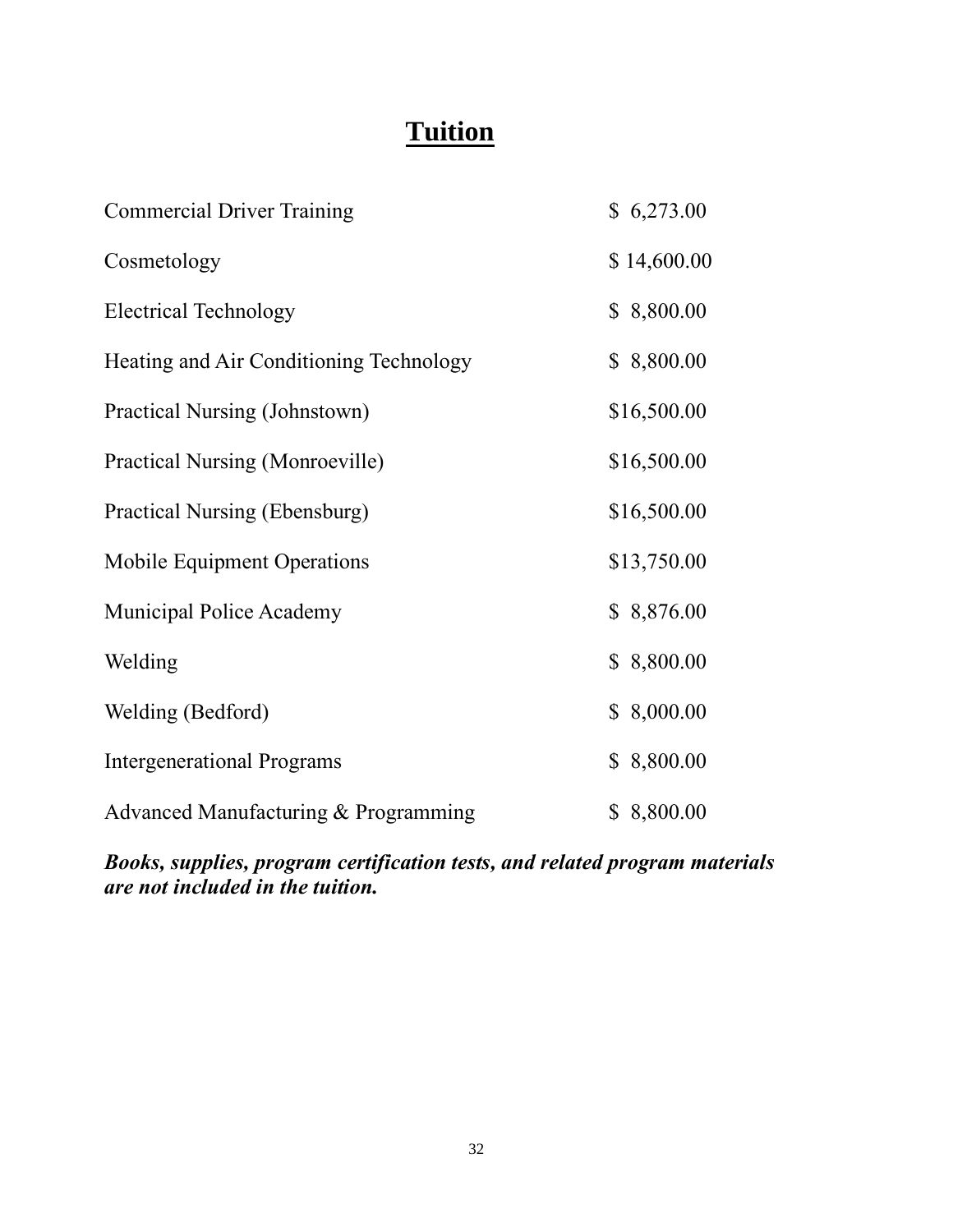# **Staff**

# **OFFICE STAFF:**

| <b>Administrative Director</b>                                  | John S. Augustine II | Master's Degree<br>Penn State University            |
|-----------------------------------------------------------------|----------------------|-----------------------------------------------------|
| Supervisor of Adult & Workforce<br><b>Development Education</b> | <b>Tricia Rummel</b> | Master's Degree<br>Indiana University of PA         |
| <b>Acting Practical Nursing Coordinator</b>                     | Daniel Garrity       | BSN, RN                                             |
| <b>Financial Aid Officer</b>                                    | Kevin Snyder         | Associate's Degree<br><b>ICM School of Business</b> |
| Career Coach<br><b>IUP</b>                                      | Michael Riggenbach   | Bachelor's Degree                                   |
| <b>Adult Education Secretary</b><br>Mount Aloysuis College      | Jennifer Steele      | Associate's Degree                                  |
| Receptionist                                                    | Cynde Smith          |                                                     |

# **INSTRUCTIONAL STAFF:**

| <b>CDL</b> Instructor                    | <b>Keith Custer</b>           | Class A CDL                                     |
|------------------------------------------|-------------------------------|-------------------------------------------------|
| Cosmetology Instructor                   | <b>Heather Naughton</b>       | <b>Licensed Cosmetology</b><br>Operator/Teacher |
| <b>Electrical Technology Instructor</b>  | William Olecki                |                                                 |
| Heating & Air Conditioning<br>Instructor | Jessie Laney                  |                                                 |
| <b>Industry Instructor</b>               | Michael Riggenbach            | Bachelor's Degree<br><b>IUP</b>                 |
| <b>LPN</b> Instructor                    | Susan Gardner                 | MSN, RN                                         |
| <b>LPN</b> Instructor                    | Peggy Sue Keller              |                                                 |
| <b>LPN</b> Instructor                    | <b>Annette Fisanick</b><br>22 | BSN, RN                                         |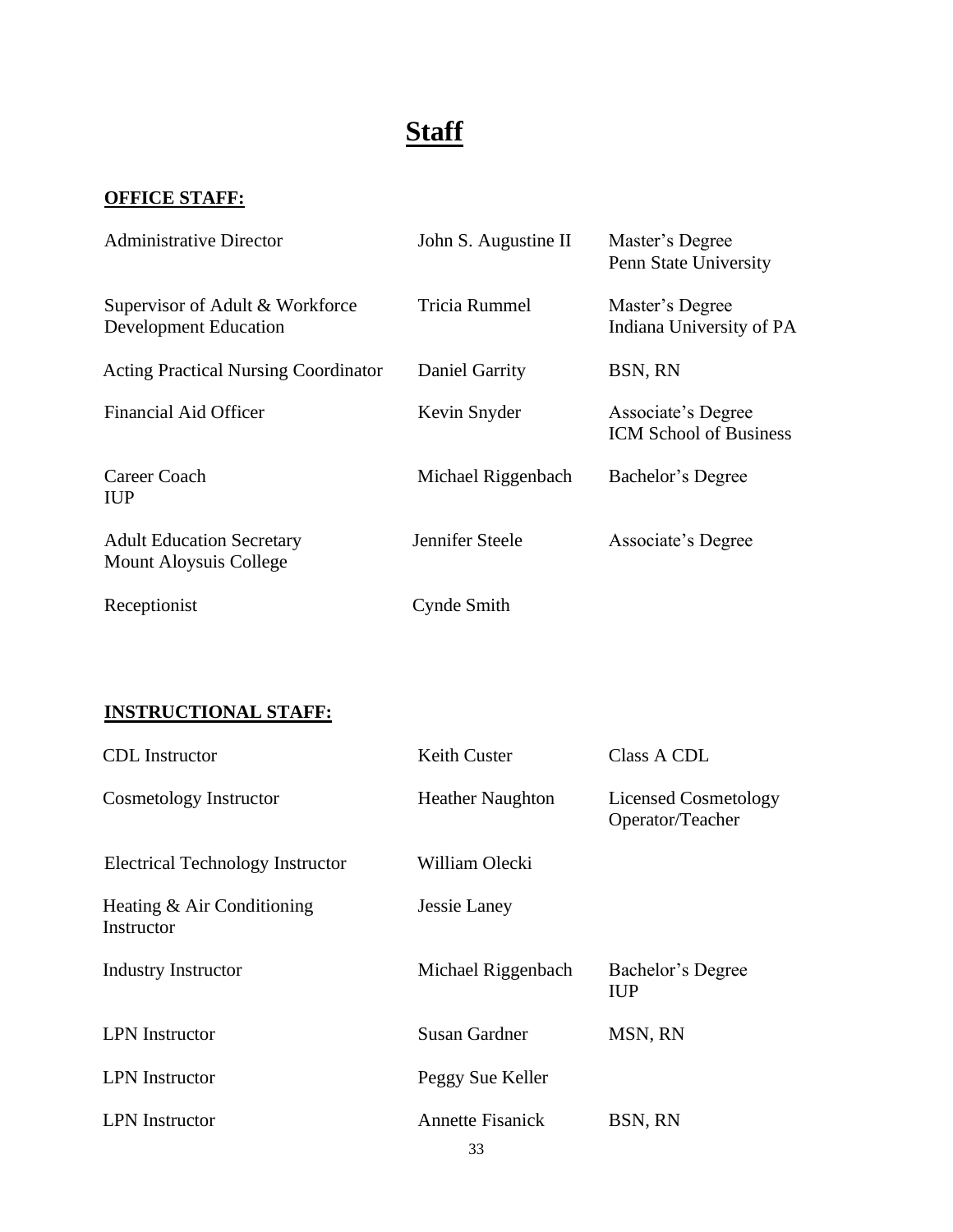| <b>LPN</b> Instructor                              | Jessie Mitchell         |                                                                          |  |
|----------------------------------------------------|-------------------------|--------------------------------------------------------------------------|--|
| <b>LPN</b> Instructor                              | Kathy Halagan           | BSN, RN                                                                  |  |
| <b>LPN</b> Instructor                              | <b>Daniel Garrity</b>   | BSN, RN                                                                  |  |
| <b>Mobile Equipment Operation</b><br>Instructor    | David Mitchell          | <b>NCCER Curriculum Certified</b><br>3rd Party CDL Examiner              |  |
| <b>Nursing Assistant Instructor</b>                | Mary Beth Smith         | <b>RN</b>                                                                |  |
| Police Academy<br>Instructor                       | Michael Burgan          | Master's Degree<br>LaSalle University                                    |  |
| Police Academy<br>Instructor                       | Andrew J. Frear         | Bachelor's Degree<br>Geneva College                                      |  |
| Police Academy<br>Instructor                       | Kevin Gaudlip           | <b>Johnstown Regional Police</b><br>Academy                              |  |
| Police Academy<br>Instructor                       | William T. Goins        | Bachelor's Degree IUP<br>Pennsylvania State Police                       |  |
| Police Academy<br><b>Asst. Director/Instructor</b> | John Hugya              | Bachelor's Degree<br>University of Pittsburgh                            |  |
| Police Academy<br>Instructor                       | Karen Hugya             | Bachelor's Degree<br>University of Pittsburgh                            |  |
| Police Academy<br>Instructor                       | <b>Thomas Owens</b>     | <b>IUP Butler Police Academy</b>                                         |  |
| Police Academy<br>Instructor                       | Michael Porada          | <b>IUP Municipal Police Academy</b>                                      |  |
| Police Academy<br>Director/Instructor              | <b>Adam Richards</b>    | Pennsylvania State Police<br><b>Johnstown Regional</b><br>Police Academy |  |
| Police Academy<br>Director/Instructor              | <b>William Richards</b> | Bachelor's Degree<br>University of Pittsburgh                            |  |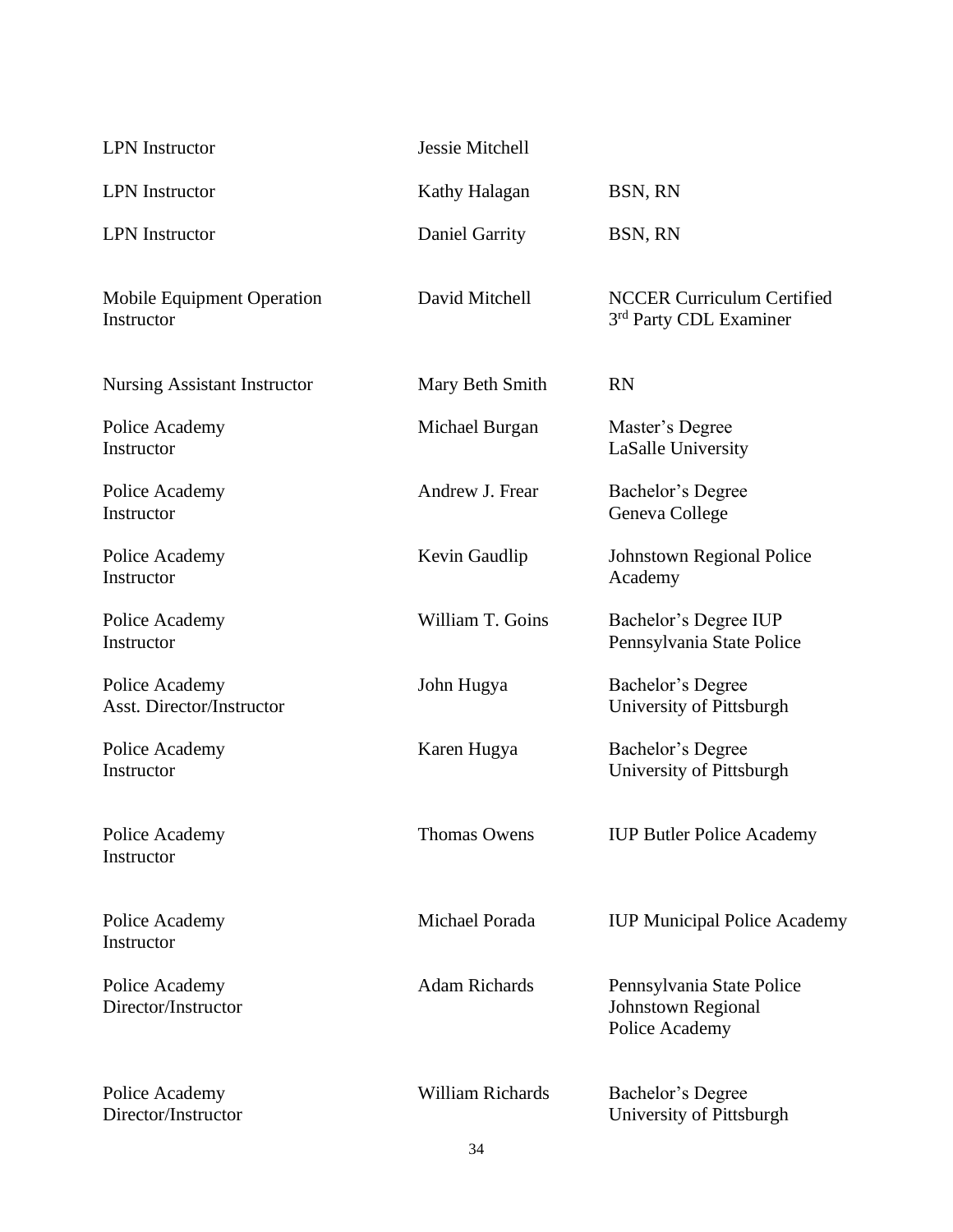| Police Academy<br>Instructor              | <b>Todd Sherle</b>    | Pennsylvania State Police<br>Johnstown Regional Police<br>Academy                                                 |
|-------------------------------------------|-----------------------|-------------------------------------------------------------------------------------------------------------------|
| <b>Welding Instructor</b>                 | Donald McKendree      | Associate's Degree<br><b>Westmoreland County</b><br><b>Community College</b><br><b>NCCER Curriculum Certified</b> |
| <b>Welding Instructor</b>                 | David Mohr            | Associate's Degree<br><b>Westmoreland County</b><br><b>Community College</b>                                      |
| <b>Collision Repair</b><br>Instructor     | <b>Joel Yoder</b>     | Associate's Degree<br>Pennsylvania College of<br>Technology                                                       |
| <b>Auto Technology</b>                    | <b>Corey Leahey</b>   |                                                                                                                   |
| <b>Construction Technology Instructor</b> | <b>Scott Thomas</b>   |                                                                                                                   |
| <b>Culinary Arts</b><br>Instructor        | Lisha Knapp           | Voc Ed II Certification                                                                                           |
| <b>Diesel Mechanics</b><br>Instructor     | <b>Patrick Wallet</b> | Voc Ed I Certificate                                                                                              |
| <b>Machine Technology</b><br>Instructor   | <b>Scott Pritt</b>    |                                                                                                                   |

#### **POLICIES AND PROCEDURES SPECIFIC TO THE JOHNSTOWN REGIONAL POLICE ACADEMY**

The Johnstown Regional Police Academy at the Greater Johnstown Career and Technology Center is part of the Commonwealth of Pennsylvania Municipal Police Officer's Education and Training Commission (MPOETC). The academy is registered as MPS0011, and is authorized under the approval and signature of the certified academy director to authorize certification testing of students upon successful graduation and subsequent police employment.

The original intent was to train police officers for only Cambria and the contiguous counties. As our graduates migrated to other states, the Johnstown Academy became nationally known and our graduates are now sought by all fifty (50) states and their municipalities. The Johnstown Academy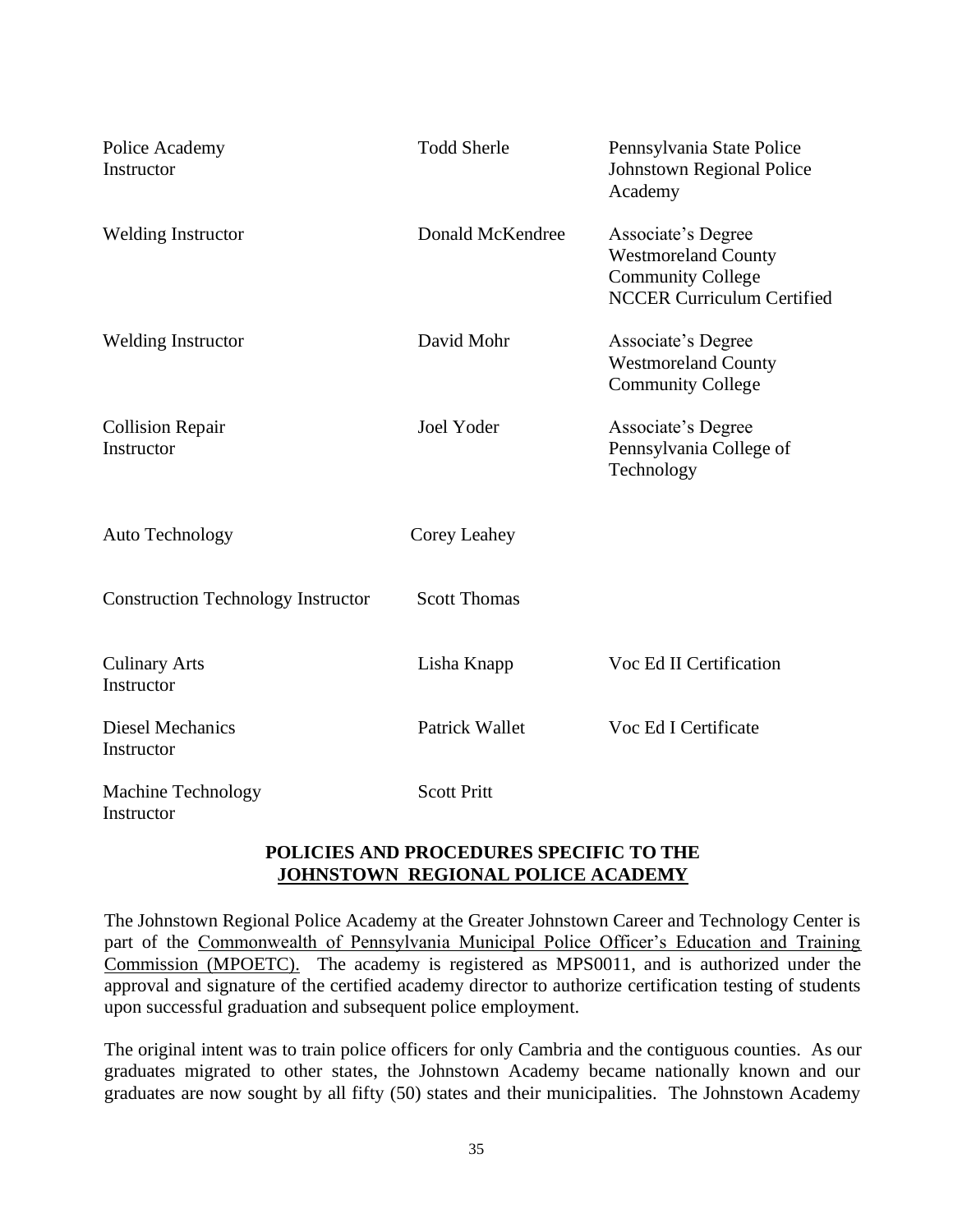also provides for advanced status in the Military and Federal Law Enforcement Agencies when applicable.

Successful completion of Act #120 training will permit the awarding of an MPT number required of all part-time and full time police officers. Once the number is obtained, the legal definition of municipal police officer is accepted throughout Pennsylvania and most other states. There is no legal differentiation between part-time and full time police officers and their training.

Special instructors for specific areas of training are certified by the appropriate agencies which include: the Pennsylvania State Police, the Municipal Police Officer's Education and Training Commission, the National Rifle Association, the PPCT Defensive Tactics, the Federal Bureau of Investigation (F.B.I.) and the American Red Cross.

Local placement includes: 96% of the police departments in Cambria and Somerset counties, federal and state correction institutions, U. S. Forestry Service, PA Fish and Game Commissions, Commonwealth Sheriff Departments, Washington, D.C., Metro and Capitol Police departments, F.B.I., PA State Police, various state police and highway patrols on a national distribution, private security agencies and retail stores, U.P.J. Public Safety, Conemaugh Hospital security, Hiram G. Andrews Center and various local, state and national law enforcement agencies.

#### **CAREERS THAT OUR GRADUATES CAN PURSUE DIRECTLY OR THROUGH ADVANCED TRAINING**

| <b>Anti-Terrorist Specialist</b>            | <b>National Park Service Officer</b>   |
|---------------------------------------------|----------------------------------------|
| <b>Ballistics Technician</b>                | Police Academy Director                |
| Bureau of Alcohol, Tobacco & Firearms Agent | Police Academy Instructor              |
| Campus Police                               | Police K-9 Officer                     |
| Central Intelligence Agent (CIA)            | Police Paramedic                       |
| Coroner                                     | <b>Police Public Relations Officer</b> |
| County, State, Federal Corrections Officers | Postal Inspector                       |
| <b>County Detective</b>                     | Private Detective                      |
| Crime Prevention Officer                    | Private Security Guard                 |
| Criminalist                                 | <b>Probation Officer</b>               |
| Deputy Coroner                              | Profiling                              |
| Deputy Sheriff                              | <b>Public Safety Director</b>          |
| Electronic Countermeasure Specialist        | Sex Crime Investigator                 |
| <b>Emergency Communications Dispatcher</b>  | Sheriff                                |
| Explosives & Pyrotechnical Specialist       | Special Weapons/Tactics Specialist     |
| Federal Bureau Investigation Agent (FBI)    | State & Federal Capital Police         |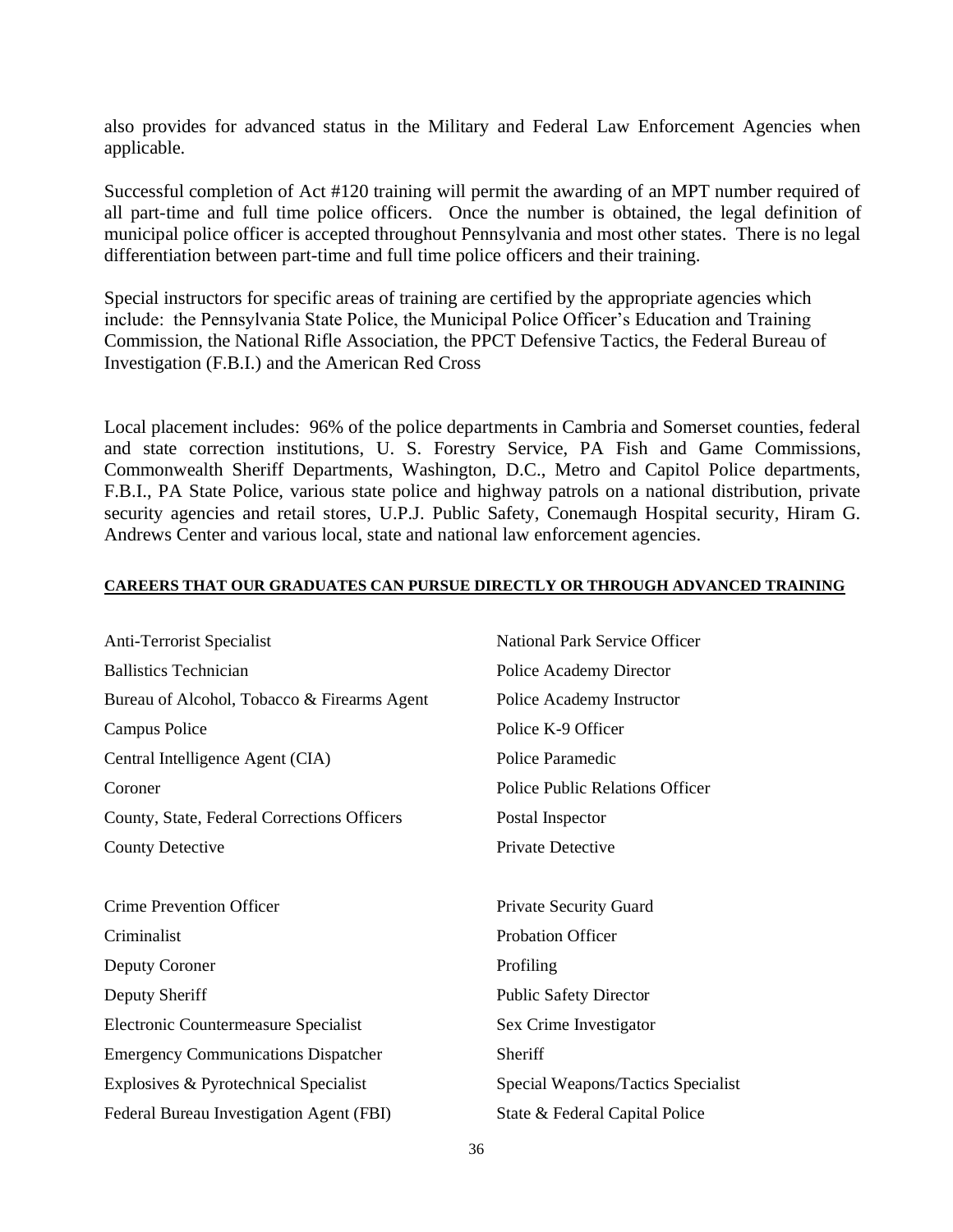| Forensic Specialist                         | <b>State Police Officer</b>           |
|---------------------------------------------|---------------------------------------|
| Homicide Investigator                       | Traffic Accident Investigator         |
| <b>Hospital Security</b>                    | <b>Treasury Agent</b>                 |
| <b>Hostage Investigation Negotiator</b>     | <b>United States Border Patrol</b>    |
| <b>Industrial Safety</b>                    | United States Customs Agent           |
| Juvenile Officer                            | <b>United States Marshall</b>         |
| Law Enforcement Computer Information Tech.  | Victim Behavior Specialist            |
| Law Enforcement Public Relations Specialist | <b>Waterways Conservation Officer</b> |
| Law Enforcement Records                     | Wildlife Conservation Officer         |
| <b>Municipal Manager</b>                    |                                       |
| Municipal Police Officer                    |                                       |

Narcotics Investigator

# **MUNICIPAL POLICE ACADEMY**

The Johnstown Regional Police Academy is an intrinsic, certified, (MPS0011) Academy of the Commonwealth of Pennsylvania Municipal Police Officers' Training & Education Commission (Act #120). A copy of Act #120 is contained in this Booklet.

Successful completion of the approved curriculum and certification test will permit the awarding of a Commonwealth Municipal Police Training (MPT) number required of all police officers in Pennsylvania. An MPT number is essential for employment in almost all basic and related law enforcement occupations in the Commonwealth.

# **919 HOURS TWELVE MONTHS**

The Municipal Police Academy classes meet from 6:00 P.M. to 10:00 P.M., Monday through Thursday. In addition to regular classes the academy also meets four (5) week-ends, Saturdays & Sundays from 8 a.m. until 4 p.m. for firearms training. The range schedule also includes two evenings during the week from 6:00 P.M. to 11:00 P.M.

Johnstown Regional Police Academy no longer provides Lethal Weapons Training (Act #235). However, upon completion of Act #120 Training, Act #235 may be waived upon application and with payment of appropriate fees.

**Police Academy Office** (814) 266-6073 Ext 226 **Adult Education Office** (814) 266-6073 Ext 133 **Financial Aid** (814) 266-6073 Ext 123

# **Basic Poice Curriculum**

|  | $\overline{\phantom{a}}$<br>. . | - -<br>a. |
|--|---------------------------------|-----------|
|  |                                 |           |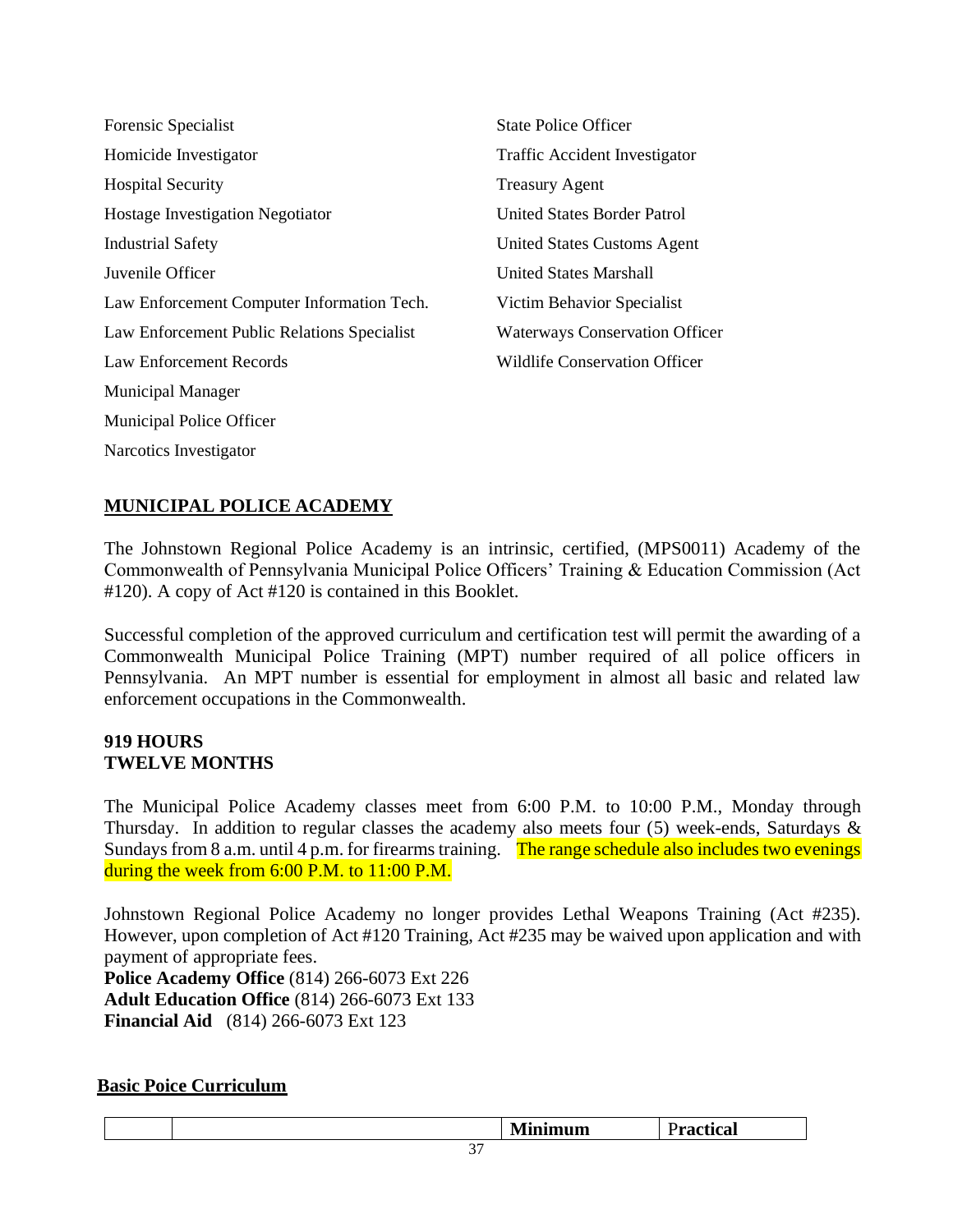|            | <b>Curriculum Section</b>                  | <b>Instructional</b><br><b>Hours</b> | <b>Training Hours</b><br>(included in<br><b>Instructional</b><br>Hours) |
|------------|--------------------------------------------|--------------------------------------|-------------------------------------------------------------------------|
| I.         | Introduction to the Academy                | 6                                    |                                                                         |
| I.         | Intro to Law Enforcement in PA             | 28                                   |                                                                         |
| III.       | Laws & Criminal Procedures                 | 119                                  | $\overline{4}$                                                          |
| IV.        | <b>Human Relations</b>                     | 17                                   |                                                                         |
| V.         | Vehicle Code Enforcement                   | 64                                   |                                                                         |
| VI.        | Patrol Procedures & Operations             | 105                                  | 30                                                                      |
| VII.       | <b>Crash Investigation</b>                 | 27                                   | 6                                                                       |
| VIII.      | Criminal Investigation                     | 53                                   | 12                                                                      |
| IX.        | Drug Law Enforcement                       | 14                                   |                                                                         |
| X.         | <b>Case Presentation</b>                   | 16                                   | 6                                                                       |
| XI.        | <b>Homeland Security</b>                   | 18                                   | $\overline{2}$                                                          |
| XII.       | <b>Responding to Special Needs</b>         | 26                                   | 6                                                                       |
| XIII.      | Juveniles                                  | 8                                    |                                                                         |
| XIV.       | <b>Operation of Patrol Vehicles</b>        | 40                                   | 20                                                                      |
| XV.        | Physical & Emotional Readiness             | 84                                   | 72                                                                      |
| XVI.       | <b>Defensive Tactics</b>                   | 66                                   | 63                                                                      |
| XVII.      | Firearms                                   | 124                                  | 112                                                                     |
| XVIII.     | <b>Emergency Response Training</b>         | 40                                   | 24                                                                      |
| <b>XIX</b> | <b>Handling Arrested Persons</b>           | 24                                   | 8                                                                       |
| XX         | <b>Scenarios &amp; Practical Exercises</b> | 40                                   | 40                                                                      |
|            | $+$                                        |                                      |                                                                         |
|            | <b>Total Hours</b>                         | 919*                                 | 421                                                                     |

#### **\* Required Minimum Hours of Training**

Act 120 of 1974 (Title 53, Subchapter D) directed MPOETC to establish and administer the minimum courses of study for basic training for police officers. Effective January 1, 2018, the fourth revision (fifth version) of the municipal police officer's basic curriculum is the single curriculum taught by certified police academies and is required for all cadets attempting to comply with the provisions of the Act. As before, this latest revision establishes minimum standards and expectations for training and performance of entry-level police officers in Pennsylvania

Minimum hours of instruction may be increased as needs develop.

#### **ADMISSION PROCEDURES**

Candidates for admission must have a personal interview with the Academy Director.

There is a registration fee of \$100 that will be applied to the student's tuition upon beginning training in the Academy. Each candidate must complete a criminal background check. The fee for this online service is \$22.00. A 10 year certified driver's license history check is also required at a cost of \$10.00. A \$65 pre-testing fee is required for the physical fitness and reading test.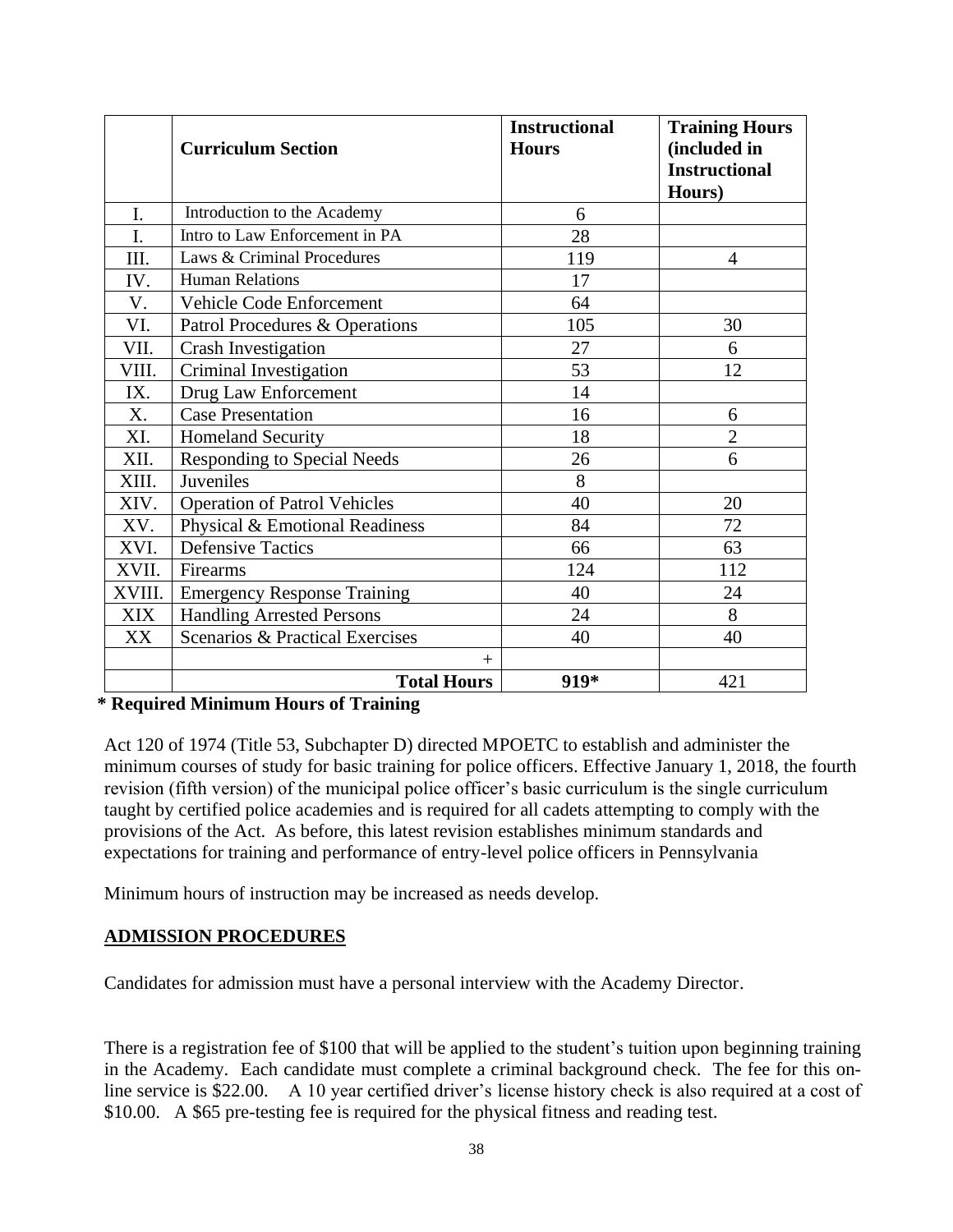Police Academy graduates are awarded a diploma upon successful completion of the course.

The Greater Johnstown Career and Technology Center affirms that all employment practices will be done in adherence to Title IX of the Educational Amendments of 1972, Title VI and VII of the Civil Rights Act of 1964 and Section 504 of the Rehabilitation Act of 1973. We further affirm that all curriculum offerings and student enrollment practices will be handled without discrimination based on sex, race, color, religion, national origin or non-job-related handicaps or disabilities. Inquiries should be directed to: Title IX Coordinator, Section 504 Coordinator, at the Greater Johnstown Career and Technology Center, 445 Schoolhouse Road, Johnstown, PA 15904-2998. Phone: 814-269-3874.

#### **ADMISSION REQUIREMENTS**

Eligibility for enrollment in a police academy is generally governed by the eligibility requirements for certification under the Act, as established in § 203.11.

#### **Items listed in the eligibility requirements are:**

- 1. Be 18 years of age or older.
- 2. Possess a high school diploma or GED Equivalency
- 3. Be free from convictions of disqualifying criminal offenses.
- 4. Veterans/all former military cadet applicants must present a DD214 with an honorable release rating. Any other type of release or discharge will be reviewed and a decision will be made to accept or reject the applicant.
- 5. Be able to read at no less than the ninth grade level, as established through the administration of the Nelson-Denny Reading Test.
- 6. Be personally examined by a Pennsylvania licensed physician. The examination shall include the following:
	- a. Applicants shall be free from the addictive or excessive use of either alcohol or drugs which shall be determined using current laboratory testing procedures.
	- b. Applicants shall be free from the use of illegal controlled substances which shall be determined using current laboratory testing procedures.
	- c. Applicants' physical condition shall be such that applicant could reasonably be expected to withstand significant cardiovascular stress.
	- d. Applicants shall be free from any debilitating conditions such as tremor, lack of coordination, convulsion, fainting episodes or other neurological conditions which may affect the applicants' ability to perform as police officers.
	- e. Applicants shall have visual acuity of at least 20/70, uncorrected in the stronger eye, correctable to at least 20/20; and at least 20/200, uncorrected in the weaker eye, correctable to at least 20/40. In addition, the applicant shall have normal depth and color perception and shall be free of any other significant visual abnormality.
	- f. Applicants shall have audio acuity sufficient to distinguish a normal whisper at a distance of 15 feet. The test shall be independently conducted for each ear while the tested ear is facing away from the speaker and the other ear is firmly covered with the palm of the hand. The applicant may not use a hearing aid or other aid to perform the test. If the applicant fails this test, the applicant shall be required to take and pass a decibel audio test.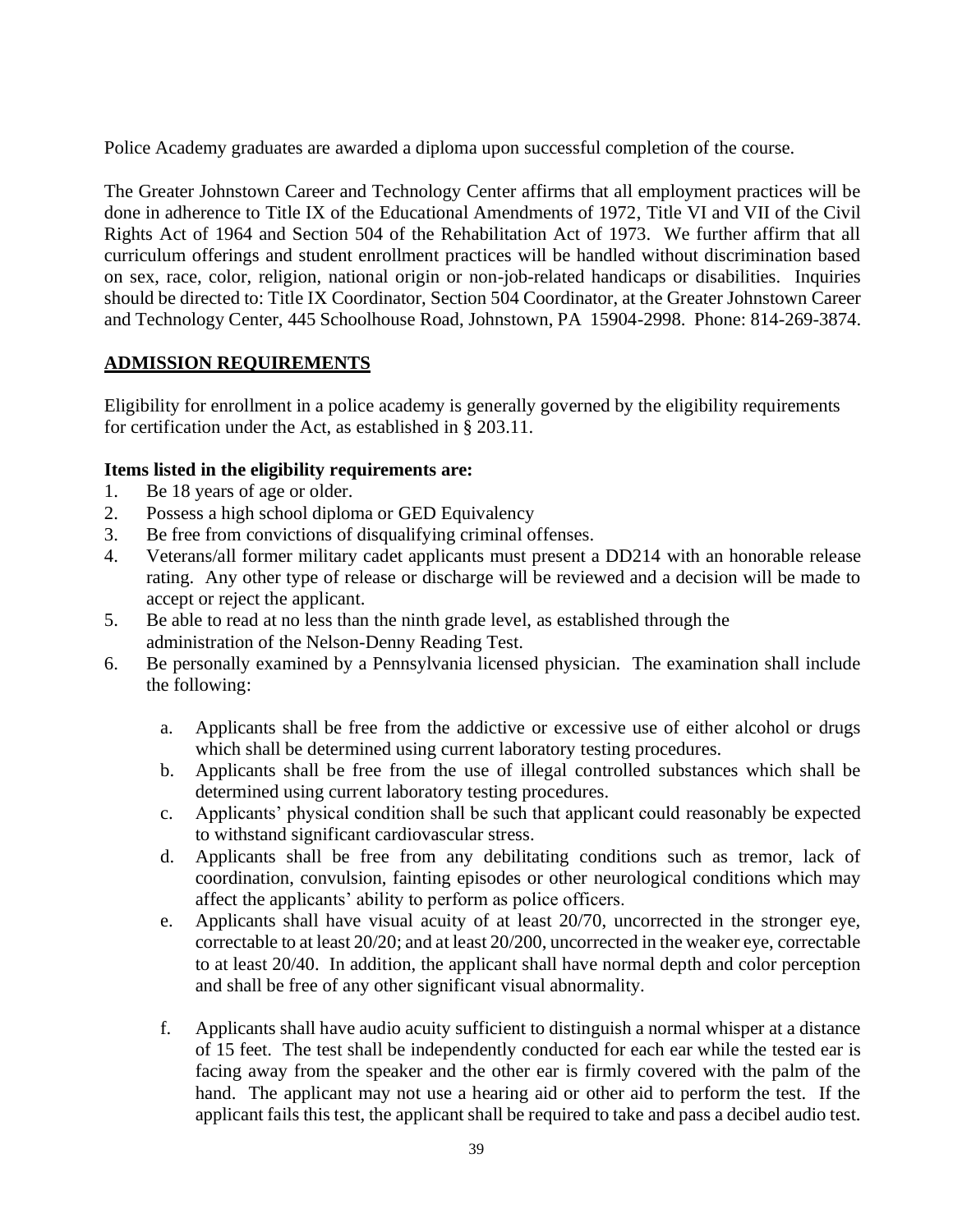- g. Applicants may not be missing any extremities, including digits, which would prevent performance of required police duties or meeting minimum training requirements.
- h. Applicants shall be free from any other significant physical limitations or disabilities which would, in the physicians' opinion, impair the applicant's ability to perform the duties of a police officer or complete the required minimum training requirements.
- 7. Be personally examined by a Pennsylvania licensed psychologists and found to be psychologically capable to exercise appropriate judgment or restraint in performing the duties of a police officer. The examination shall include the following elements:
	- a. Interview and history. The psychologist shall personally interview the applicant. The interview shall include a summary of the applicant's personal, educational, employment and criminal history.
	- b. Required psychological test. Applicant shall be administered a current form of the Minnesota Multiphasic Personality Inventory (MMPI).
	- c. Other testing methods. If the licensed psychologist is unable to certify to the applicant's psychological capability to exercise appropriate judgmental restraint to perform the duties of a police officer including the handling of a lethal weapon, the psychologist shall employ whatever other appropriate techniques necessary to form a professional opinion of the applicant's ability. The use of these additional techniques requires a full and complete written explanation to the Commission on a form submitted by the psychologist to the Commission indicating what additional testing has been performed and the results of the tests.
- 8. Copy of birth certificate.
- 9. Be evaluated to determine physical fitness using the standards developed by the Cooper Institute for Aerobics Research in Dallas, Texas. Each applicant shall score no lower than the  $30<sup>th</sup>$  percentile of the Cooper standards, which coincides with the  $30<sup>th</sup>$  percentile of the general population, in each of four required evaluations to be eligible for employment. A person will not be enrolled in a recruit training program at a police academy certified by the Commission unless the person obtained a score in the  $30<sup>th</sup>$  percentile or higher for the person's age and gender as specified in the Cooper standards for each of the four evaluations. The four required evaluations are as follows:
	- a. 1.5 mile run.
	- b. 300 meter run.
	- c. One minute sit ups.
	- d. Bench Press.

Academy Personnel will conduct this evaluation prior to the start of the program to determine the applicant's eligibility for admission.

10. If applicable a copy of a currently issued Concealed Weapons Permit

#### **APPLICATION FALSIFICATION**

Any falsification of information as to military service (DD 214), delinquency, alcoholism, use of Act #64 controlled substances, arrest conviction, psychiatric disorders, character reference, residency,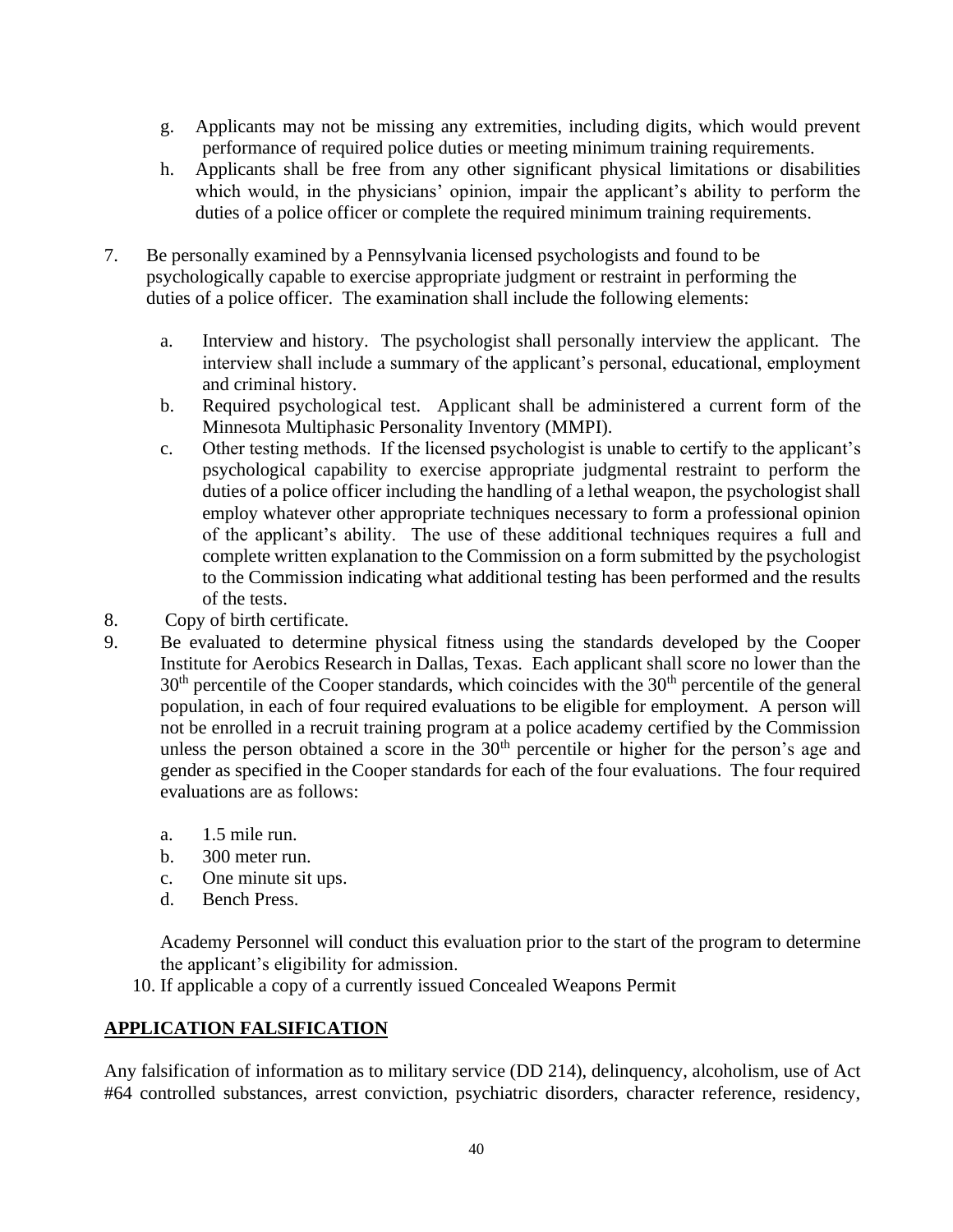citizenship or employment will be "just cause" for immediate expulsion from the Act #120 training program subject to the indicated tuition refunds as set forth elsewhere in this publication.

#### **BASIC TENETS OF GOOD LAW ENFORCEMENT**

- 1. Let common sense guide your judgment and courtesy control your action at all times.
- 2. Be ready to serve the public interest staunchly and fearlessly twenty-four hours each day.
- 3. Strive diligently to free the innocent as well as to convict the guilty; justice, not punishment, is the goal of law enforcement.
- 4. Avoid the temptation to seek personal advantage from the knowledge and stature gained through your position.
- 5. Honor, do not abuse, your badge; the rights of the individuals are most precious possessions.
- 6. Uphold the reputation of the organization public esteem earned by years of dedicated law enforcement may be shattered by one act of misconduct.
- 7. Beware of favoritism wealth, race, creed, and influence have no place on the scales of justice.
- 8. Learn more, serve better, earn more.
- 9. Act always as a model to youth a source of friendship and a modern example of old fashioned integrity.
- 10. Properly prepare the body, mind and conscience to discharge your responsibilities and then do your best in the service of community, country, and God**.**

#### **REGULATIONS FOR CADET CONDUCT**

The enclosed information is provided to guide the cadet toward a successful completion and implementation of those theories, skills, techniques and procedures that are the foundation of competent law enforcement.

- All cadets must comply with the rules as defined within these operational procedures.
- When the interpretation of any rule is in doubt, the Academy Director or his representative should be consulted for guidance.
- The omission of any specific rule from this text should not be construed as license to function outside of reasonable prudent parameters of adult behavior.
- This document will be amended as situations dictate.
- Cadets are subject to suspension/dismissal for conduct unbecoming a Cadet and:
	- Being prosecuted for a misdemeanor violation or felony
	- Inability to conform to Academy standards
	- Violation of Municipal Police Officers Education & Training Commission Rules and Directives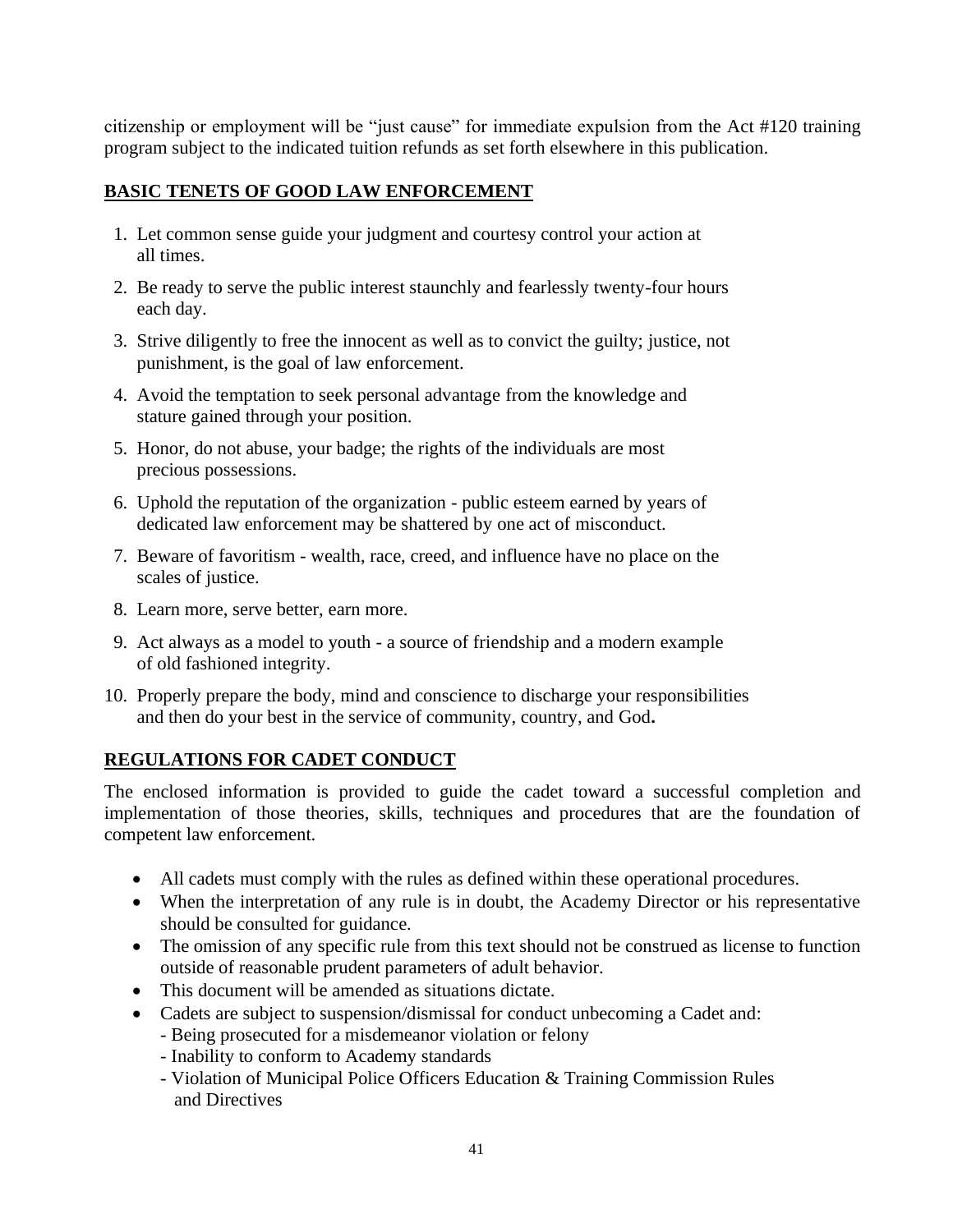#### **GENERAL OBJECTIVES**

To help the police cadet evaluate his or her actual performance of law enforcement procedures relative to academy training, based upon techniques indicated by contemporary authorities in police technology.

To train the police cadet to think as an investigator with an open, unbiased mind.

 To provide the kind of training that will condition the police cadet to assume his or her responsibility in law enforcement, regardless of personal feelings.

To observe, evaluate, and act upon early symptoms of typical social patterns.

To educate the police cadet to function within the constitutional limits of the law.

 To help the police cadet understand how to locate and coordinate community resources, for providing the most effective aid to the people.

To meet the needs of the Act #120 curriculum and certification requirements.

#### **HOW THE OBJECTIVES WILL BE ATTAINED**

A.By furnishing the cadet with the basic techniques of the first responding officer.

- 1. Observation (total sensory perception)
- 2. Comprehension (analysis and cognition)
- 3. Reporting (documentation)
- 4. The basic interrogatives: WHO, WHAT, WHERE, WHEN, WHY, and HOW.
- 5. Techniques of:
	- a. Interviewing
	- b. Interrogation
	- c. Investigation Planning
- B. By furnishing the police cadet with the fundamentals of the criminal and vehicular laws of the Commonwealth & ordinances of the local municipalities.
	- 1. To define the elements of each crime.
	- 2. To determine that which is necessary to prove whether a suspect is guilty or not guilty of the charge against them.
- C. By furnishing the police cadet with information relative to modern police methods and laboratory policy.
- D. By helping the police cadet understand themselves, the public and the offender.
- E. By defining the constitutional rights of all citizens.
- F. By defining the powers of arrest and the authority and responsibilities in the use of deadly force.

#### **TESTING, GRADING AND MAKE-UP MODULES OR SECTIONS**

1. The individual topic instructor is the primary judge as to whether a cadet has attended required classes as per Pennsylvania (Act #120) State guidelines and demonstrated the level of attitude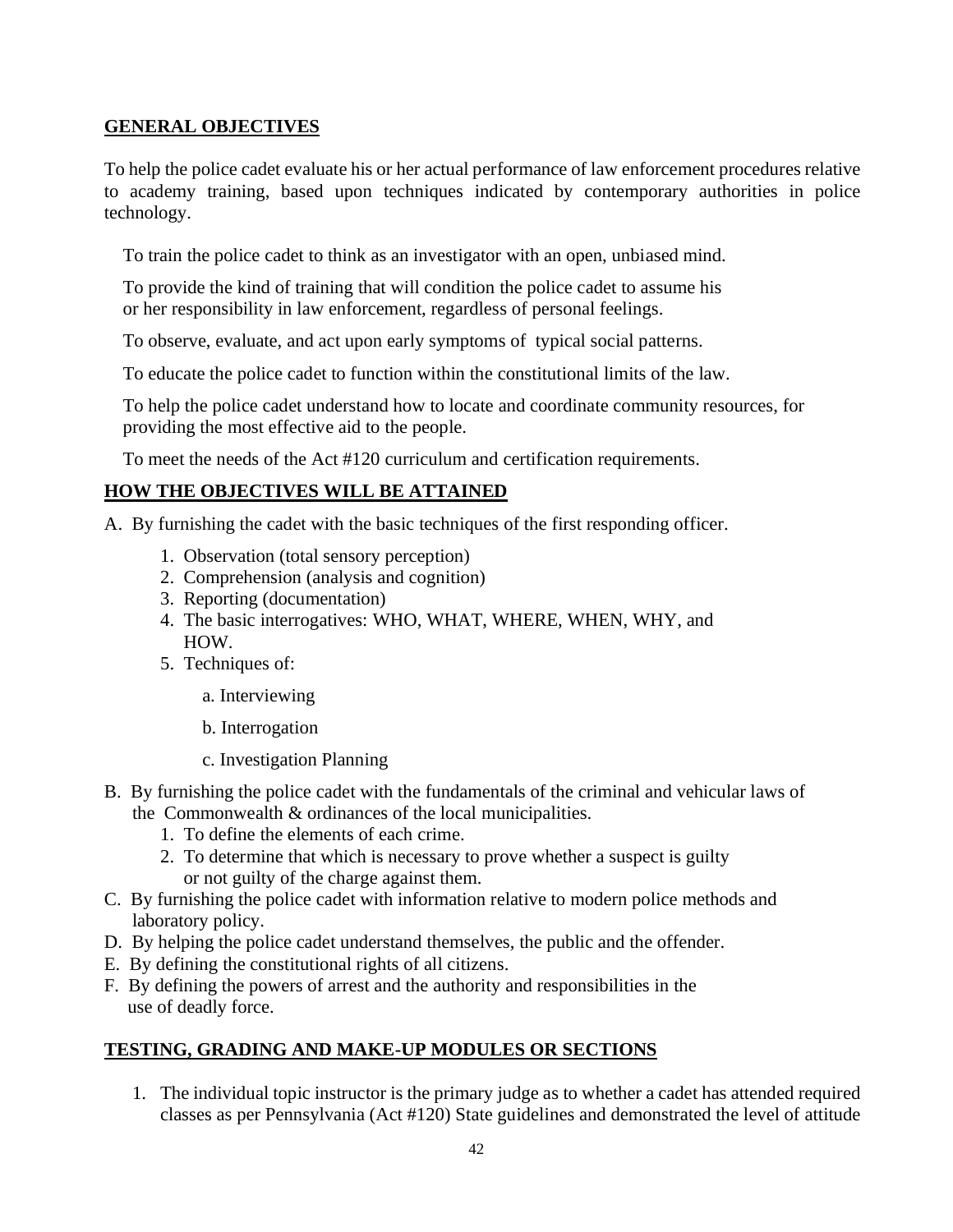and proficiency permitting the cadet to take test(s) as per the specific topic. No test will be permitted unless minimum mandated hours are completed.

- 2. Applicants will successfully complete the basic training course approved by the Commission with a minimum grade established by the Commission. The Commission will publish a notice in the Pennsylvania Bulletin and in the Commission newsletter whenever the minimum grade on each tested area of examination changes. Currently the minimum grade is established at 80%.
- 3. Applicants not achieving the minimum grade in any tested area shall repeat the failed training in that area before being eligible to take the examination in that tested area at a Commissioncertified school. If the applicant fails to achieve the minimum grade on the applicant's second attempt, the applicant shall be required to successfully retake and pass the entire basic police training course to qualify for certification.
- 4. Applicants not achieving the minimum grade in two separate tested areas during one basic police training course shall be required to retake and pass the entire police training course in order to qualify for certification. A charge per instructional hour will be charged for the cadet making up a whole module or section. The academy director will set the cost at the time of the make-up.
- 5. In order that the student meets the criteria for the physical training and defensive tactics requirements for graduation, the following standards have been adopted:
	- a. All physical fitness written tests must be passed. (80% or better).
	- b. 100% of the physical training time must be successfully completed (dressed and performed).
	- c. The defensive tactics final test must be passed.
	- d. Defensive tactics (as defined by the specific instructor) must be successfully completed.
	- e. Meet the minimum 50% of the Cooper Standards in the basic four test areas for the applicant's age and gender.

#### **THE COOPER STANDARDS SET FORTH HAVE BEEN DONE SO AS TO MEET THE NATIONAL AVERAGES OF LAW ENFORCEMENT ENTRY PHYSICAL REQUIREMENTS IN THE UNITED STATES. IF ANY CADET HAS A CONFLICT WITH THE ABOVE STATED REQUIREMENTS - THOSE CONFLICTS MUST BE TYPED AND PRESENTED TO BOTH THE INSTRUCTOR IN QUESTION AND THE ACADEMY DIRECTOR.**

#### **NOTEBOOK**

The notebook will be the cadet's most important tangible accomplishment in this course.

The notebook will reflect a proper catalog of course content, cadet knowledge and the amount of effort that the cadet has put forth.

The notebooks will not be used for any other purpose than this course. All other names, drawings, stamps and other materials will be omitted.

#### **THE NOTEBOOK WILL CONSIST OF THE FOLLOWING**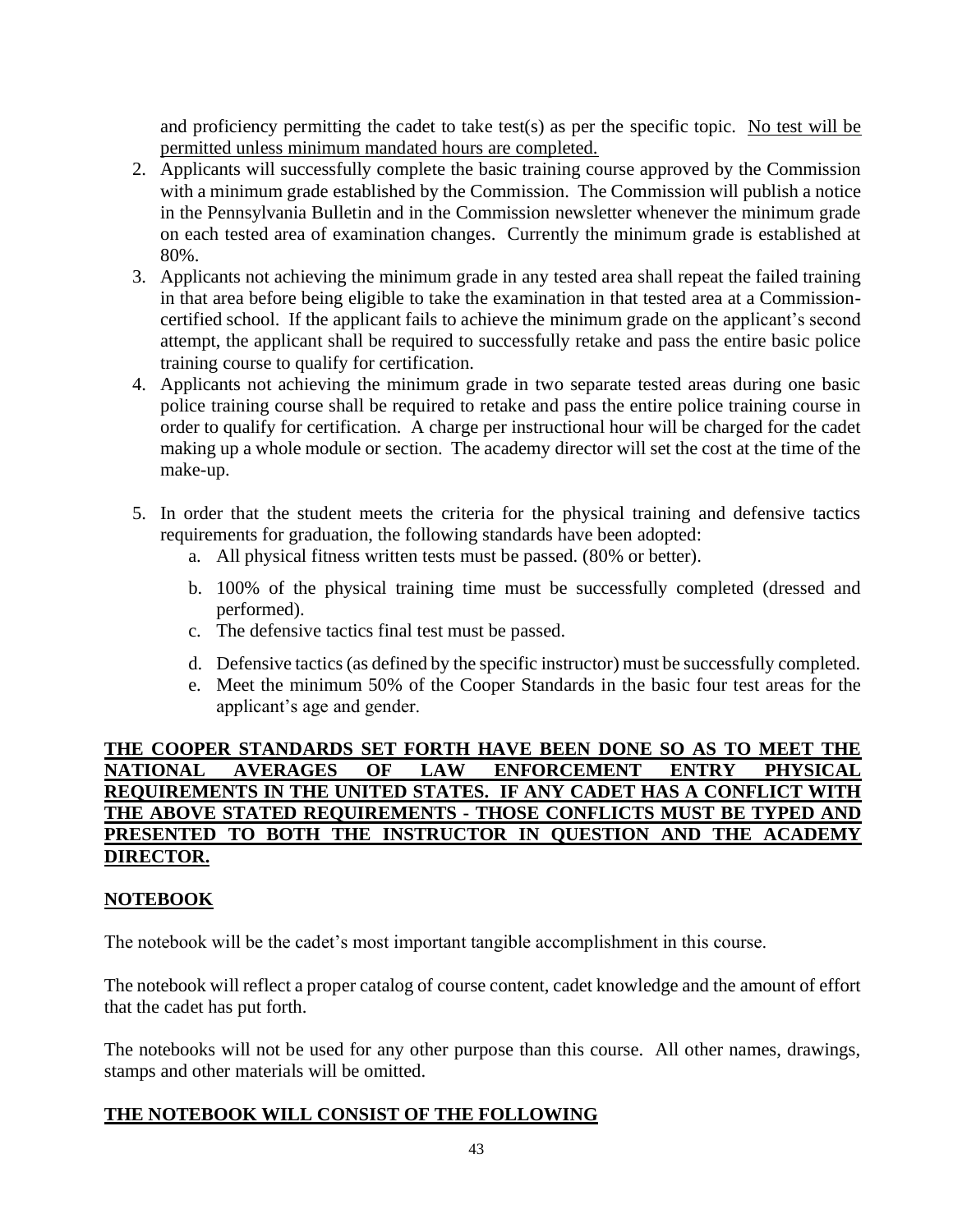- 1. A table of contents.
- 2. All class notes (on standard white paper not tablet).
	- a. Dictation (to include chalkboard and overhead projectors)
	- b. Audio-visuals
	- c. Chapter outlines or basic concepts
- 3. New terminology.
- 4. All handouts.
- 5. All term papers, research papers and any short topical themes.
- 6. All diagrams and drawings.

Handwritten notes will be taken at all lecture and classroom sessions. These notes will then be transcribed into typewritten material, if possible, and placed into a binder.

The instructors will offer suggestions for improvement and will review notebooks periodically.

#### **EQUIPMENT**

All cadets are held responsible for the care and proper use of all equipment and materials issued to an individual or provided for general use. No article of Academy equipment issued to the cadet, or Academy property of any kind, shall be removed from the Academy premises.

All equipment, supplies and weapons, supplied by the cadet or the cadet's municipality will be the responsibility of the cadet.

The Academy will not replace, reimburse, or be responsible for the misuse, malfunction, or damage to the equipment as stated above.

#### **BEHAVIOR IN THE HALLS**

Police Academy Cadets are expected to set examples of outstanding behavior in the Academy and traveling to and from the Academy.

The schedule of classes and break periods may not coincide with other adult and post-secondary classes and it is expected that you will walk the halls quietly and not disturb other classes in session.

Your attitude and performance in all areas in and around the building will be observed. Remember, you aspire to be enforcers of the law - therefore, you are judged most severely by the public.

#### **DRESS**

- 1. Classroom Standard uniform as specified by the Academy Director.
- 2. Range durable, expendable clothing suitable for physical activity will be worn.
- 3. Defensive tactics and physical training. Sweat gear will be worn.
- 4. Helmets, padded shirts, batons, and hand guards will be provided by the Academy.
- 5. It is required that all uniforms be laundered, modest, and meet the standards of the Academy, as defined by the Director. Uniforms shall not be modified.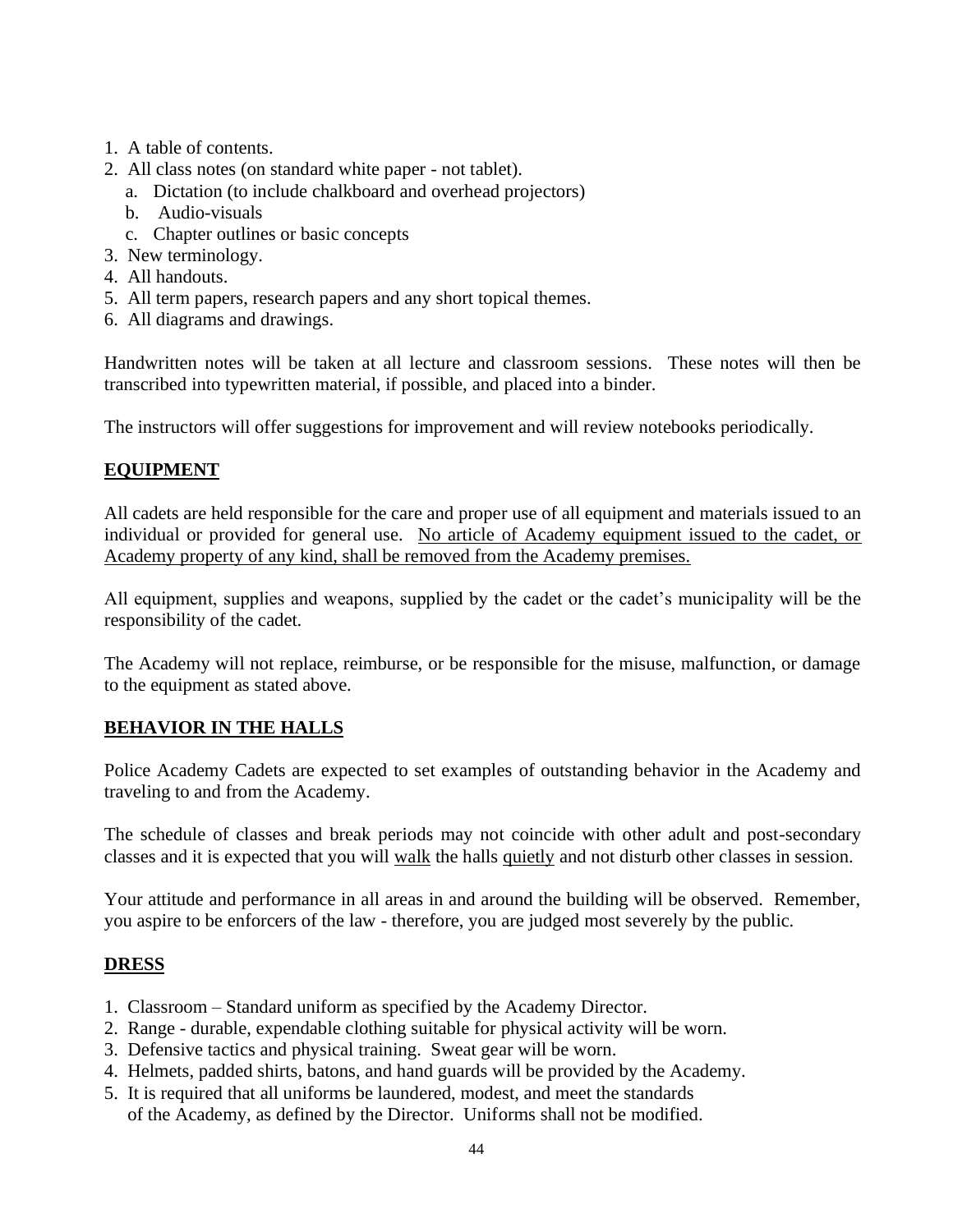6. Cadets will adhere to the uniform directive which is issued at the time uniforms are issued.

# **GROOMING STANDARD - ALL CADETS**

- 1. Clean uniforms
- 2. Shoes shined
- 3. No jewelry or attachments from neck up.
- 4. No severe hairdo's.
- 5. (FEMALE CADETS) Collar length or rolled up hair
- 6. (MALE CADETS) Neat trim side burns even with center of ear mustaches/beards, neatly trimmed otherwise they will be removed.
- 7. Personal hygiene a must.

# **REQUIREMENTS OF THE CADET**

- 1. To attend all scheduled classes at the specified time and to submit a written excuse for tardiness and/or absence to the director (to/from form).
- 2. To arrange for make-up of excused absences and tests (see instructor).
- 3. To arrange for practice, tutoring, and re-evaluation of deficient competencies (see instructor).
- 4. To maintain a comprehensive notebook as specified by the section on notebooks.
- 5. To arrange for the retaking of the complete course of instruction (or module) if a failing grade or insufficient attendance, below state guidelines, is indicated.
- 6. To pass all topical areas with a minimum percentage grade of 80%.
- 7. To perform the tasks as assigned at a level of competency established by MPOETC and the Academy Director**.**

# **REQUIREMENTS FOR THE COURSE**

- 1. To constitute successful completion of this course, students will be required to complete 100% of the module competencies, and attain at least a grade of 80% in each module.
- 2. Written tests of both the objective and the subjective structure will be given at the completion of each module or topical area of the course. The tests will be corrected and graded by the specific instructor and submitted to the Academy Director.
- 3. Quizzes will be given as required in the basic curriculum.
- 4. It is required that each student keep a notebook organized according to the Harvard System of Outlining. Handouts will be given to the student for each section of the course. The handout should be placed into the appropriate category in the notebook. When completed, the notebook will be of value as ready reference material.
- 5. All demonstrable practical skills will be graded on pass/fail criteria relative to the competence catalog.
- 6. Individual instructors have the final say as to whether the testing and attendance have been adequate.

# **MECHANICS OF THE COURSE**

- 1. Classroom instruction (lecture and discussion)
- 2. Study assignments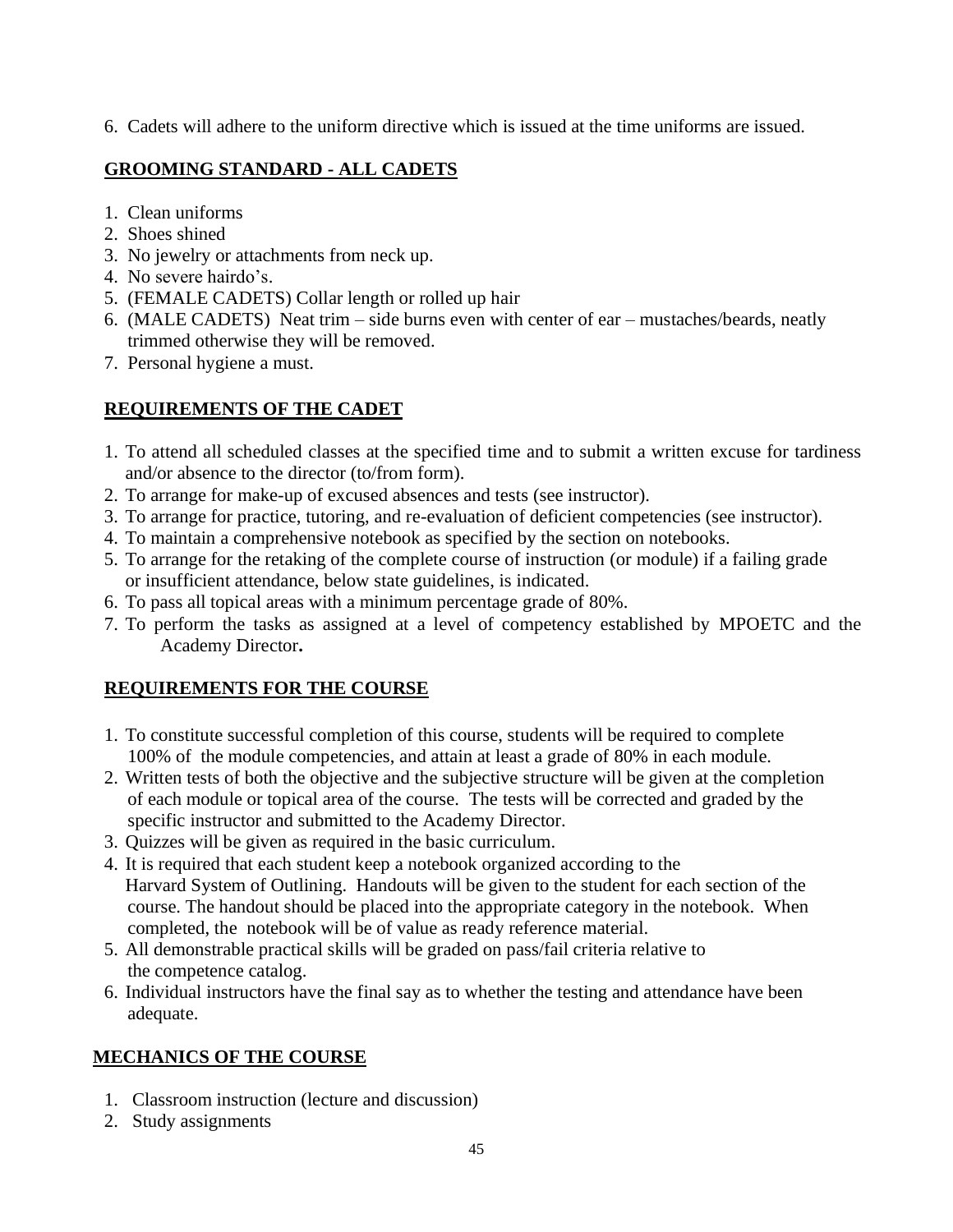- 3. Research papers
- 4. Demonstrations & practical exercises
- 5. Role playing
- 6. Written & Oral evaluations
- 7. Competency Level Check List Evaluations (Task analysis)
- 8. Programmed instructional units and work sheets
- 9. Field experiences
- 10. Guest speakers
- 11. Audio-visual media

# **ATTENDANCE**

- 1.The Academy staff and administration must meet the requirements of the Act #120 curriculum as defined by the Commission.
- 2. The Academy staff and administration must also attempt to meet the special problems and limitations of the students, relative to their daily lives and personal commitments.
- 3. The training syllabus under Act #120 establishes a minimum of 919 hours of training. The student should remember that Act #120 established 919 hours of class time and with additional
- training such as homework assignments.

Because many cadets have full-time or part-time employment, in addition to family requirements,

- it is the opinion of the Faculty and Administration that homework should be held to a minimum. With the above stated objectives and policies established, it is the student's responsibility to use all non-instructional time between 6:00 p.m. and 10:00 p.m. as study time unless directed otherwise by Staff or Administration.
- 4**.** The Commission has approved the 919-hour curriculum.
- 5. The 919 hours, 12 months curriculum also permits the Academy to establish the following situations for the benefit of the cadets.
	- A. Permits Veterans Administration cadet benefit approval.
	- B. Permits the Academy to qualify for Title IV funding including Federal PELL grants and student loans.
	- C. Has established a curriculum "second to none" which permits your Academy diploma and transcript to become nationally recognized.
	- D. Permits a higher percentage of cadets to master the curriculum and to graduate.

# **INJURIES, SICKNESS, AND AILMENTS**

Injuries, ailments, and other disabilities sustained either on or off duty must be reported immediately to the Director. (Written notes, not telephone calls), and the Cadet must present a release from a physician prior to re-admission to physical training classes.

- 1. Any injury, sickness, or ailment sustained off the premises which prevent the student from returning to the Academy must be reported in writing immediately to the Director.
- 2. After receiving medical attention, the cadet will submit a written report to the Director explaining the nature of his illness and the treatment prescribed by the physician. Medical treatment will be at the expense of the cadet.
- 3. Any and all injuries incurred on Academy grounds and within the Academy building, including all areas under roof or outdoor training areas, must be reported by the cadet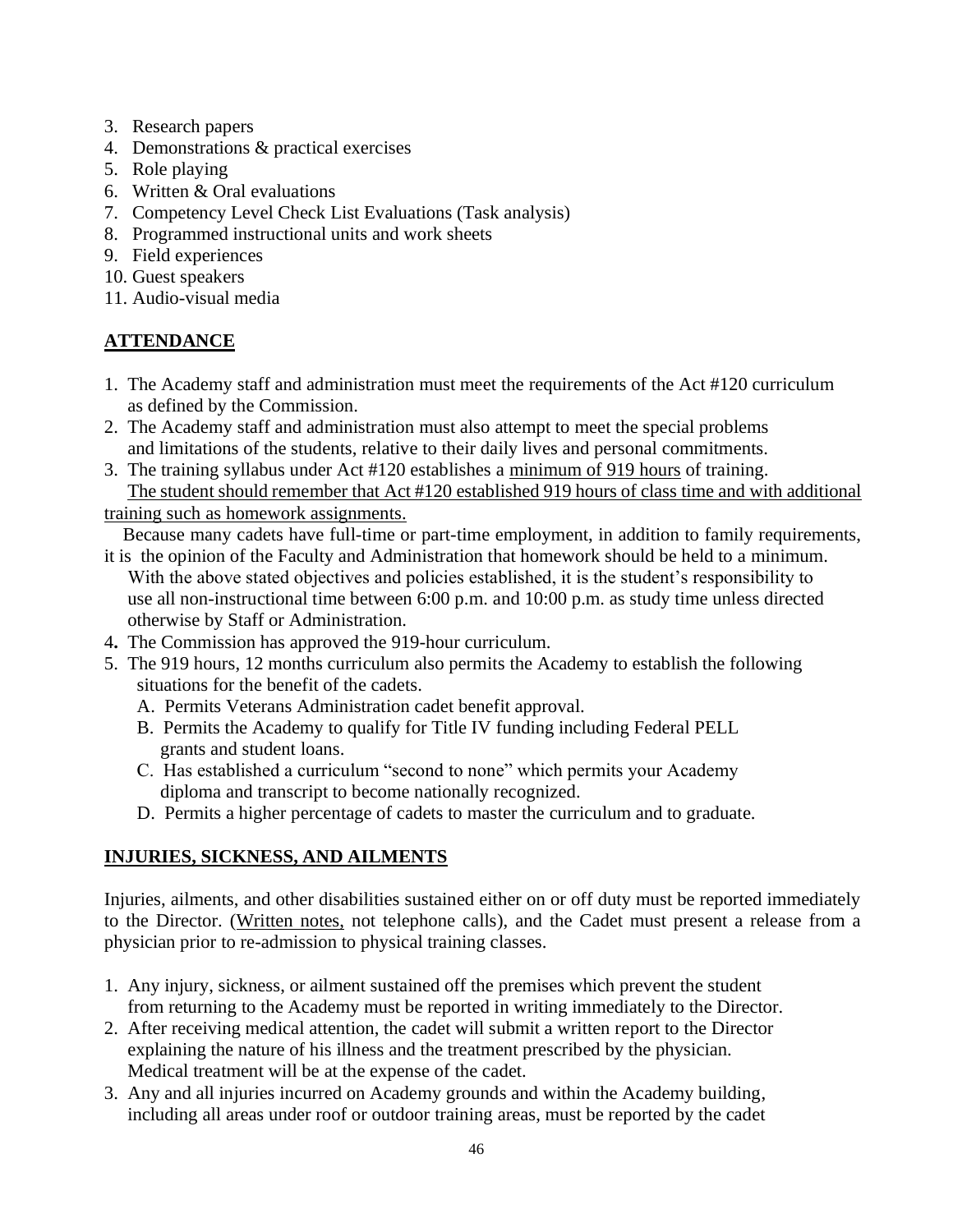to the instructor in charge. It is the responsibility of the student and the instructor to file an accident report in the academy office instructor in the academy office, as soon as possible. If the injured cadet is not able to file the report, the instructor is responsible. However, if the instructor is not informed as to the cadet's injury, that instructor cannot file on an incident of which he/she is unaware.

#### **MEDICAL EXPENSES**

The Commonwealth of Pennsylvania and the Greater Johnstown Career and Technology Center are not liable for medical expenses incurred by the cadet as a result of injury or illness sustained while he/she is undergoing training at the Academy.

When necessary, medical treatment will be provided by local physicians, or in local hospitals, and expenses will be the responsibility of the police officer or their police department. Each municipal police officer enrolled at the Academy should be familiar with coverage provided by their police department's health and accident insurance plan, and to whom medical expenses should be referred for payment. Pre-service students (non-police, private individuals) must provide for their own medical insurance and the Academy cannot accept responsibility for medical treatment or medications.

The application via the cadet to attend the Academy is "implied consent" by the student to the above stated policy.

#### **CERTIFICATION**

Persons who may attend and be eligible to test for the Pennsylvania State Municipal Police Officer's MPT Certification number.

Part-time municipal police officers. Full-time officers, under waiver. Full-time officers.

Persons who may attend but will not be eligible to test for certification until such time as they become employed as a Municipal Police Officer:

CETA trainees seeking certificates Non-police officers seeking certificates Criminology graduates.

Persons not currently employed as MUNICIPAL POLICE OFFICERS may apply for PENNSYLVANIA HIGHER EDUCATION ASSISTANCE AGENCY LOANS through local lending institutions, and if eligible, may receive VETERANS' BENEFITS and PELL GRANTS information while attending the ACT #120 school.

All municipalities now require successful completion of the ACT #120 curriculum prior to application for a position as a Municipal Police Officer.

Successful completion of the ACT #120 training will permit the Graduated Cadet to test for the MPT number required of all full-time and part-time police officers. Once the MPT number is obtained, the legal definition of municipal police officer is accepted throughout Pennsylvania and many other states.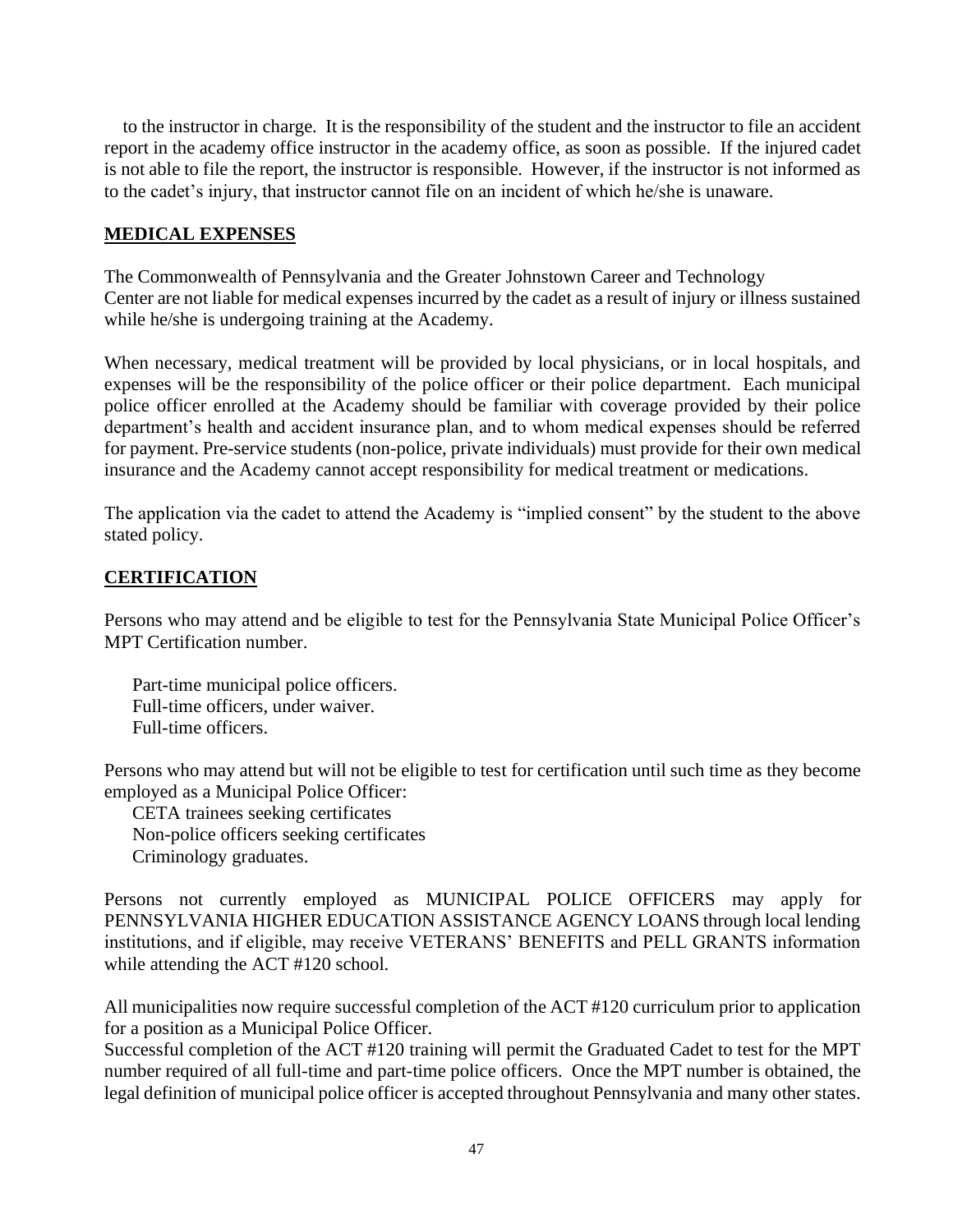Officers making Lateral Transfer between police departments must contact the Commission to determine the need for full waiver or partial waiver training, if an MPT number is not maintained by the officer.

## *CIVILIAN ENROLLMENT (NON-SWORN MUNICIPAL OFFICERS)*

Non-police officers, such as: Persons desiring to become sworn municipal officers, private detectives, watch guards, security guards, couriers, constables, sheriffs or their deputies, county detectives, or any other citizen of the United States who complies with the standards set by the Municipal Police Officers' Education and Training Commission are permitted to attend the ACT #120 course, in total or in specific topical areas under waiver.

A diploma will be issued to the cadet upon successful completion of the course. The cadet then must apply for certification through the commission.

County detectives must obtain an MPT number due to the similar arrest powers as stated under ACT #120.

# **ABSENCES**

The Academy Director may excuse a cadet from any classes. Please telephone the Academy office. Specific details outlining the absence will be submitted to the Director upon return to the Academy. The call to the Academy office must be classified as an emergency only.

An excused absence is one that is due to illness or death in the immediate family, and any other unavoidable circumstances; however, the school must be apprised of the reason for said absence within twenty-four hours and the reason must be supported by documentary evidence, or said absence will be recorded as unexcused. Any unexcused absences could result in immediate dismissal. All cadets must attend 100% of the duration of the course in order to attain satisfactory attendance. When a cadet has missed any part of the course, the instructor may issue an incomplete grade for that section which must be repeated for graduation.

A cadet is late if he/she is not in his proper place at any field experience, or designated class session according to the time listed on the schedule. If a cadet is late, the instructor is authorized to use his or her discretion in correcting the condition. The cadet will also fill out the standard, to/from form.

#### **ATTEND 100% OF ALL CLASSES**

Cadets are required to attend 100% of all classes. Academy Directors are the sole and final authority for allowing a cadet to miss any portion of training for any reason. In cases where a cadet is employed by a police department (basic training applicant), the Academy Director will consult with the police department when authorizing absences. Any cadet missing class without the authorization of the Academy Director has failed to comply with the regulatory requirements of the training Act. Academy Directors can authorize two types of absences, excused and unexcused, as described below.

#### Excused Absences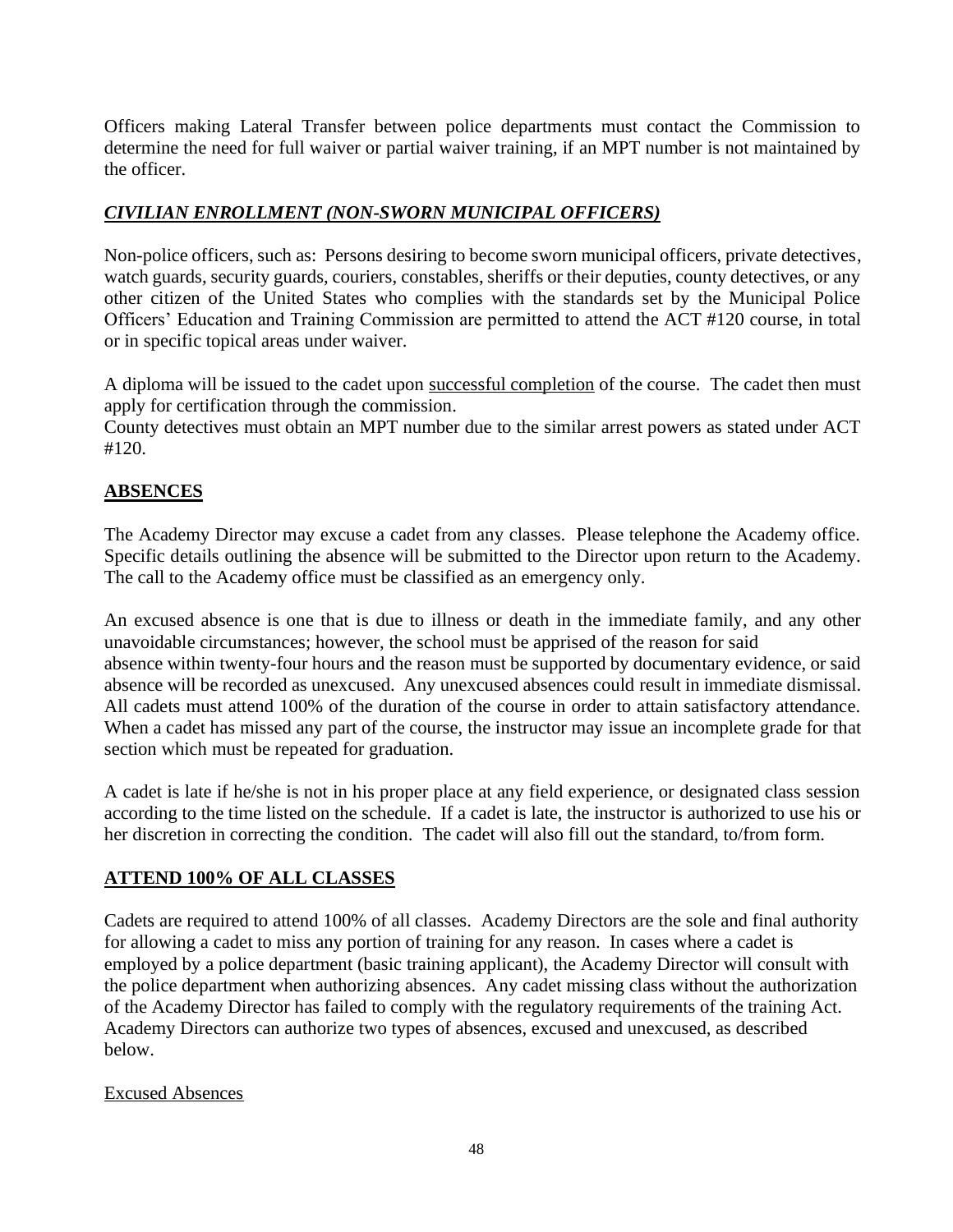Excused absences, as defined in regulation, can be authorized for personal illness or injury, illness in the immediate family requiring the cadet's attention, or death of an immediate family member. A cadet whose absence is excused is not required to make up the specific hours of class that were missed but is responsible for all the material that was covered during the absence. The academy must maintain documentation of each excused absence that includes the name of the cadet, the date and time of the absence, classes missed, and an acknowledgment by the cadet that they were afforded an opportunity to cover the missed material with the instructor if desired.

#### Unexcused Absences

Unexcused absences are defined as any absence authorized by the Academy Director that does not meet the definition of an excused absence. Cadets are responsible for all the material that was covered and ARE required to make up the classroom or practical time missed for any unexcused absences. All time must be made up before applicable tests are taken. All applicable tests must be taken before a cadet can be considered to have passed a module.

#### Tardiness

Any cadet not physically present at the start of his/her scheduled class period will be considered tardy and the exact number of minutes will be recorded by the instructor. The accumulated time may count toward an absence when it is equivalent to the length of one class period. A to/from form will be filled out and turned into the instructor to comment on and forward to the Director of the Academy.

All cadets must complete the basic training course approved by the Commission with a minimum grade as established by the Commission. The Commission will publish a notice in the *Pennsylvania Bulletin* and in the Commission newsletter whenever the minimum grade on each tested area of examination changes.

- 1. Applicants not achieving the minimum grade in any tested area are permitted to take the examination in that tested area at a Commission-certified school. If the applicant fails to achieve the minimum grade on the applicant's second attempt, the applicant shall be required to successfully retake and pass the entire basic police training course in order to qualify for certification.
- 2. Applicants not achieving the minimum grade in two separate tested areas during one basic police training course shall be required to retake and pass the entire basic police training course in order to qualify for certification.

#### **MAKE-UP**

Make-up work is not permitted for the purpose of receiving Veterans Administration training allowances.

#### **PROGRESS STANDARDS:**

Progress will be based on Municipal Police standards in relation to theory and/or skills performance. Ninety-fine percent of the grades will be created by objective (specific points per topic) by the way of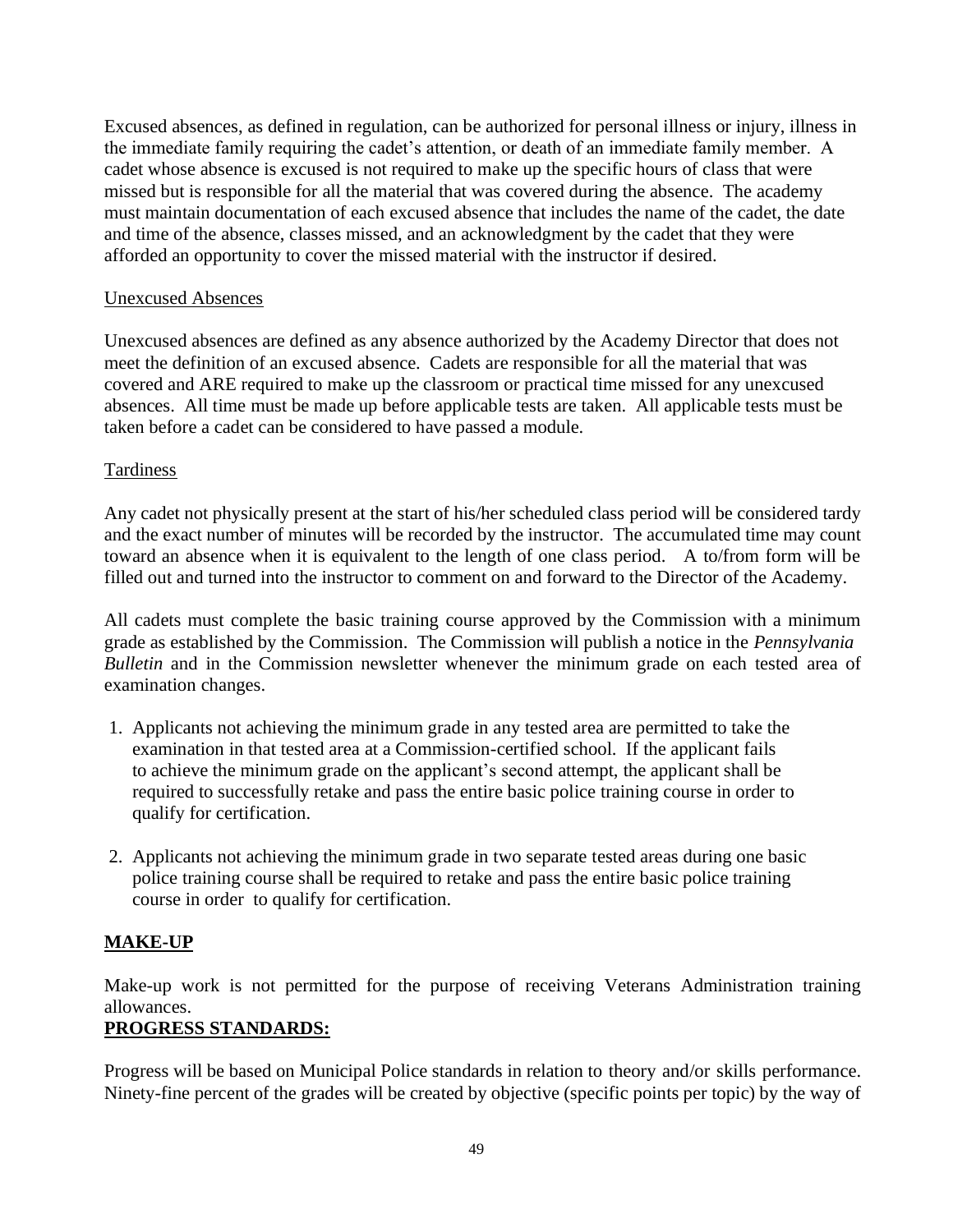standard tests. Five percent of grade will be created in the view of the instructor as to classroom performance, as observed by the instructor.

The average grade per module will be created by the specific topics in the module. One or more topics make-up a module. The total average "modular grade" must be above 80% average even though specific modular grades may be failing or passing unto themselves. The more grades, the less important each topic becomes. However, it is not intelligent to rest on the average modular grade. Specific low grades, even though boosted by the averaging technique, still stand by themselves when the transcript is viewed by prospective employers. The Academy Director, and the area instructor will confer as to giving the final recommendation for certification. Percentage grades can be over-ridden by the Academy instructors and the Director.

#### **CERTIFICATION REQUIREMENTS**

Unless the Academy Director deems that the Academy criteria have been met, the diploma will be withheld and recommendation for certification not forwarded to the Commission.

It is REQUIRED that the minimum Act #120 hours be met for certification in the specific areas.

It is REQUIRED that the extra provided hours be met (unless excused by the Academy Director) in order that the cadet will achieve the highest job recommendations from the Academy personnel. ALL TESTS WILL BE BASED UPON THE 919 HOUR CURRICULUM.

Once a cadet leaves the Academy, the Director is contacted whenever a reference to the cadet's Academy attendance and performance is given - this is not a threat, it is a fact. When you leave the Academy, YOUR RECORD SPEAKS FOR YOU. YOU CREATE THAT RECORD and the Academy Director can only VERIFY THE FACTS.

#### **GRADING**

A grade of 80% or above will be considered as passing on written tests. In areas of proficiency the instructor will subjectively evaluate the competency performance. All topics must be passed in order to graduate from the course. Oral or written examinations are held as prescribed:

- 1. Each cadet is required to maintain an average of 80% or better in all of his subjects.
- 2. A cadet who fails to correct a grade deficiency, and who reveals a pattern of inability to maintain a 80% average, will not receive a certificate or diploma.
- 3. A cadet who is deficient in his class studies should consult instructor for assistance and guidance.

#### **RECYCLE**

When a cadet has: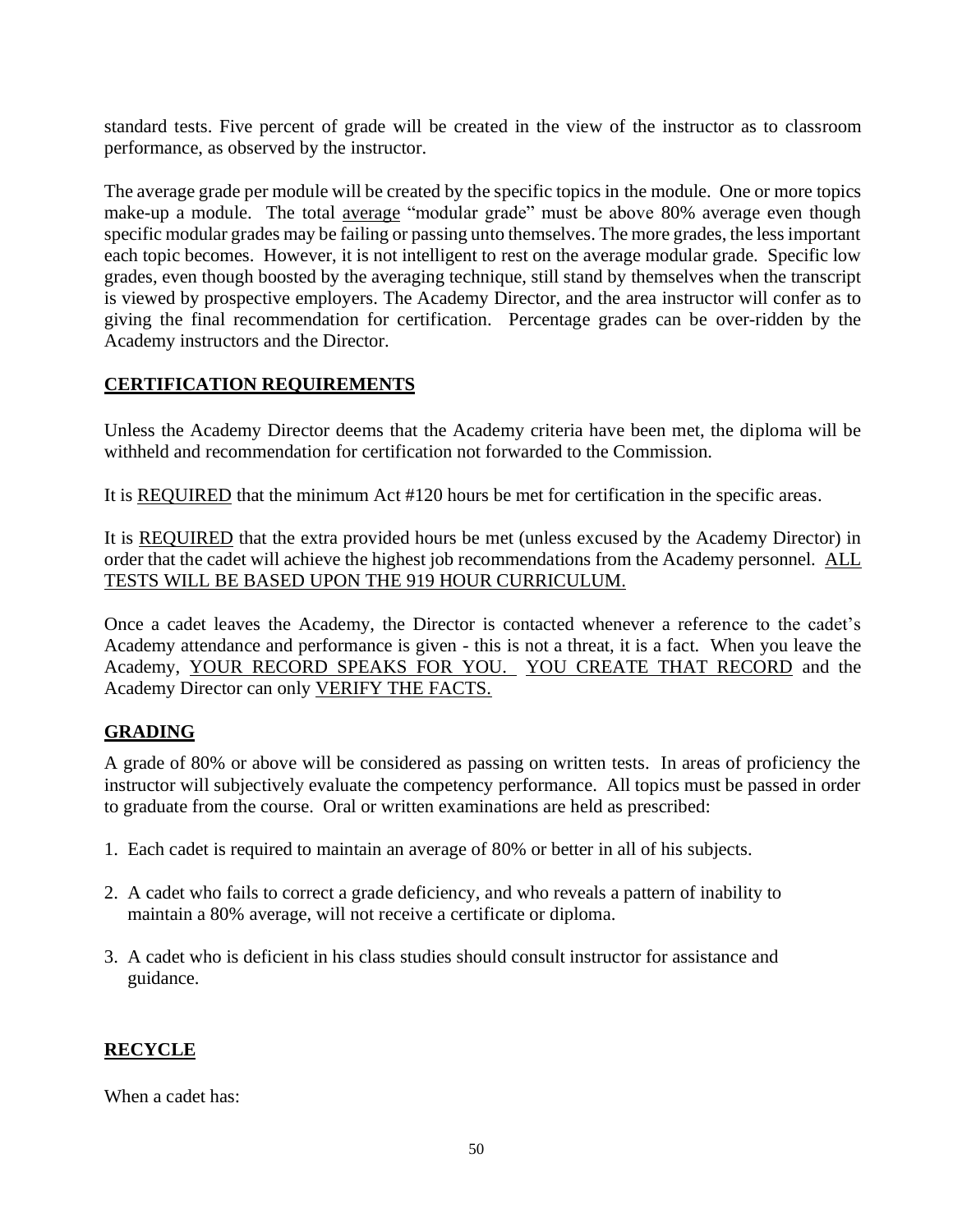- 1. Missed too many classes, as determined by the Director.
- 2. Scored below 80% on one or more units.
- 3. Failed to perform at subjectively evaluated skills, or attitude levels as determined by the instructors and/or the Director.
- 4. Failed to maintain prescribed tuition and learning materials payment plans.
- 5. Failed to adhere to other regulations as defined in this book.

It will be the option of the Academy Director to require the cadet to repeat in whole or in part those areas of deficiency at a rate (determined at that time) per instructional hour.

Unless the Academy Director deems that the Academy criteria have been met the diploma will be withheld and recommendation for certification not forwarded to the Commission.

# **BREAKS**

Breaks are not a "right" of the cadet, but a privilege granted by the specific instructor(s) with approval of the Academy Director.

The instructor has the right and duty to limit or exclude breaks as per their evaluation of cadet or overall progress. Remember - - once past, a break is gone forever, but the experience, knowledge and practice will remain relative to the active participation of the cadet in the learning process.

# **VISITORS**

Visitors are welcome to attend, observe and ask questions about any aspect of the structure and operation, regulations, and procedures of the Academy, Act #120 and Act #235 or any other acts or laws of the Commonwealth of Pennsylvania or the United States of America. However, visitors to the Academy instructional areas or laboratories must first obtain permission from the Academy Director. No pets or children are permitted on or about Academy facilities. No visitors are permitted on the range, in the gym(s) or the emergency medical training areas.

# **FIREARMS**

The Academy does not authorize or accept responsibility for the use or misuse of any firearms or weapons as defined by Act #235 (The Lethal Weapons Act) and/or Section 908 or chapter 61 of the Pennsylvania Crimes Code, or any other State or Federal Laws.

Firearms will only be carried by academy cadets to and from and on the firearms range. Firearms will not be carried (loaded or unloaded) in the Greater Johnstown Career and Technology Center school building. Unloaded firearms will be transported (not worn) to and in the Police Academy only when directed to by the range instructors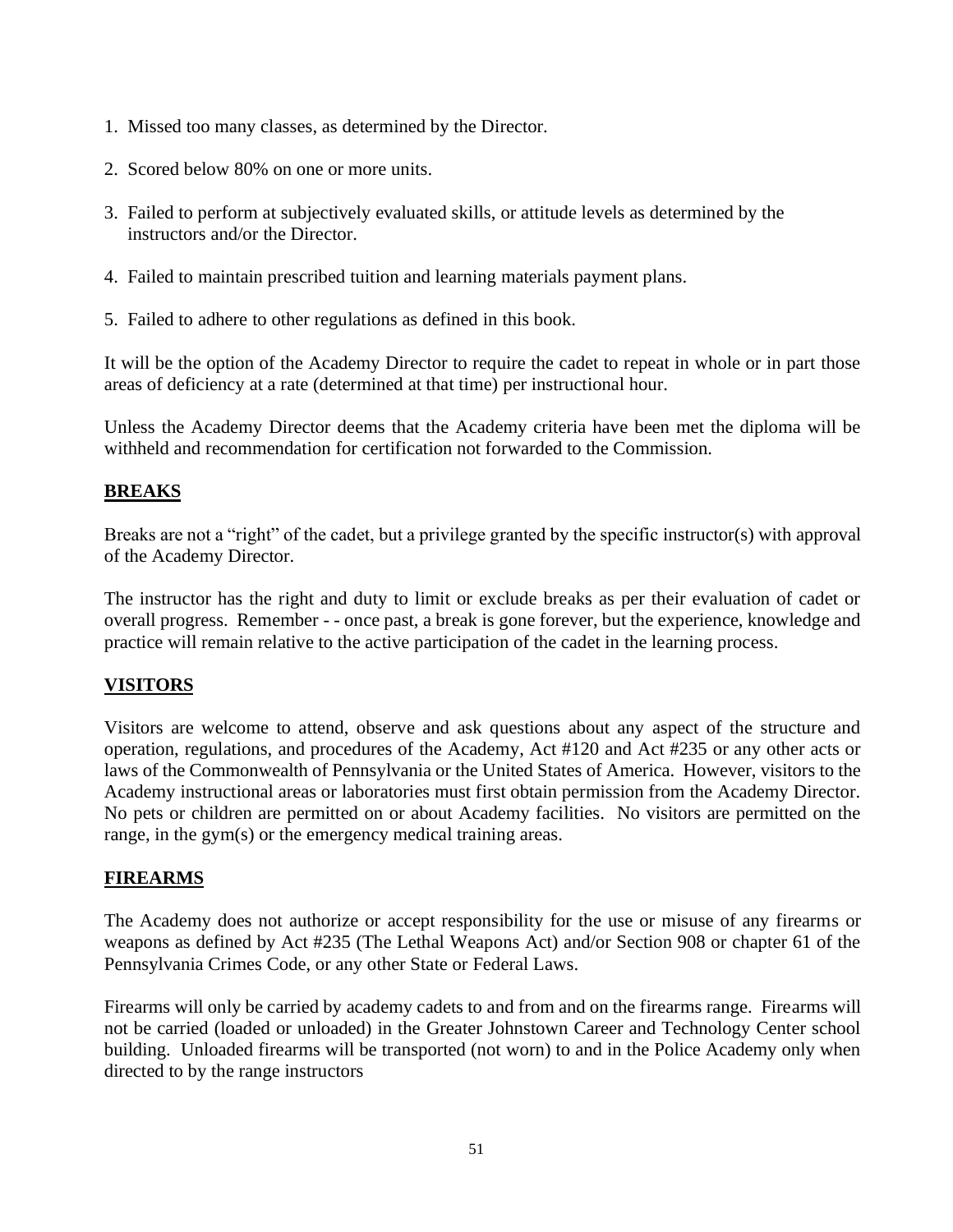# **FIREARMS REGULATIONS GENERAL**

All students must have a service revolver of no less than .38 caliber groove diameter, or semi-auto pistol of no less than 9mm land diameter (.356 caliber)

All handguns must be approved, inspected, and recorded by the Academy firearms instructor. (Range Officer/Range Master).

Academy approved ear and eye protection equipment must be worn at all times on the range and must be provided by the student.

Bullet protective clothing is approved and recommended by the Academy but should not be an element of false security for violation of any academy regulations. (Cadet provided).

Every trainee will be issued ammunition at the range by the Academy. Shotgun and special weapons ammunition will also be provided by the Academy. The cadet must provide all leather gear. Equipment to include belt, snap-down holster, (2) speed loaders with pouches, or for semi-auto weapons each cadet will be required to possess (3) magazines and magazine pouch.

#### **FIREARMS RANGE USE**

The range is both an extension of the Johnstown Regional Police Academy and the property of a third party under annual lease.

All cadets, instructors, and administrators of the Academy are bound by the rules of safety and good conduct as defined by the rules of the Academy and are guests of the third party owner.

With the above understandings, it is directed that no personnel affiliated with the Academy, as cadets, faculty or administration are sanctioned to remain on the range or third party owner property for any reason after the Academy instructors or the Director has dismissed the class or the implied dismissal via the published training schedule. All persons remaining on the range or farm property will be subject to trespass and will not be accorded any relationship with the Academy.

Any firearms practice, parties or any other activities not covered by the Academy curriculum are grounds for immediate dismissal. The control of the range and other third party owner property reverts immediately back to range owner upon official class dismissal.

Firearms will only be carried by academy cadets to and from and on the firearms range. Firearms will not be carried (loaded or unloaded) in the Greater Johnstown Career and Technology Center school building. Unloaded firearms will be transported (not worn) to and in the Police Academy only when directed to by the range instructors.

#### **COMMAND POST RANGE RULES AND REGULATIONS**

- 1**.** Raise the red range flag to indicate "Hot Range".
- 2. The range officer will be responsible for the enforcement of all safety rules and regulations.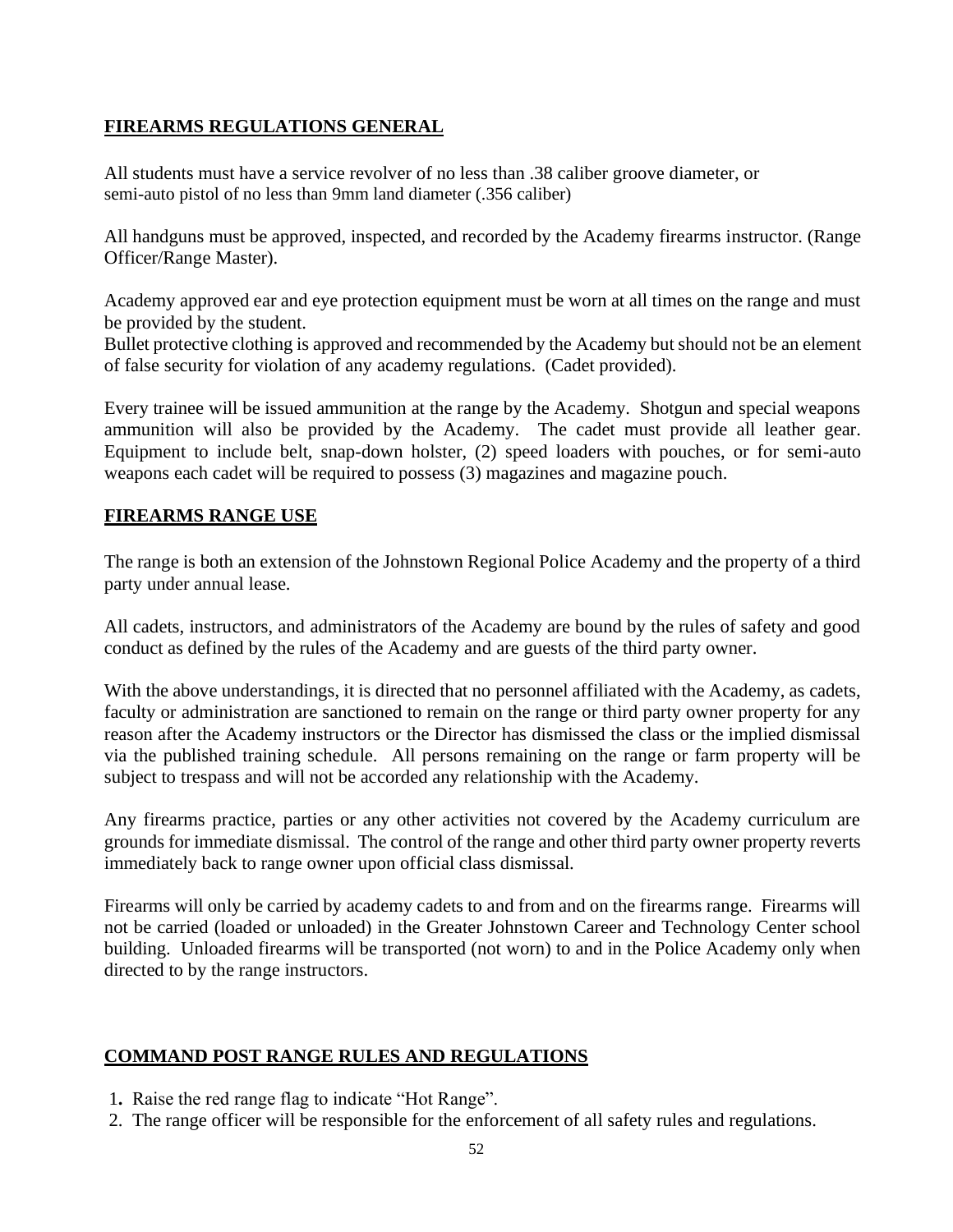- 3. The range officer prior to firing will inspect all weapons, serial numbers and make of weapons will be noted at this time.
- 4. Weapons will be empty and holstered at all times.
- 5. There will be NO handling of weapons behind the firing line at any time.
- 6. Weapons on the firing line will be handled on command of the range officer at all times.
- 7. You will not turn around with a weapon in your hand while on the firing line. You will raise your free hand. You will be attended to.
- 8. If something is wrong with the functioning of your weapon, keep the weapon facing down range and raise your free hand. You will be attended to.
- 9. When you have completed your firing, you will be instructed to clear, check and holster your weapon, or keep the cylinder open, with the muzzle facing down range.
- 10. No shooter will move to a position forward or behind a line parallel to any other person in a firing situation.
- 11. Remember, our goal is to have no misfires or accidental discharges, but if we must have one, then let it always be down range.
- 12. Factory ammunition will be used on the range. (ISSUED).
- 13. Clean up the range after firing has ceased for the day. Place brass in marked containers, burnable materials are to be burned and other trash will be discarded in an appropriate manner.
- 14. The shooter must count all shots and any suspected misfires or incomplete ignitions reported immediately to the range officer. DO NOT FIRE another shot if you suspect a projectile to be lodged in any portion of the weapon.
- 15. Immediately report any injury or illness to the range officer no matter how slight.
- 16. No conversation will be permitted during firing.
- 17. Smoking is not permitted.
- 18. Chewing of tobacco or gum is not permitted.
- 19. Remove all staples from target hangers.
- 20. Lower red range flag indicating FIRING HAS CEASED.

#### **RANGE EQUIPMENT "REQUIRED"**

- 1. HANDGUN.35 caliber (9mm or larger)
- 2. POLICE SECURITY HOLSTER with snap or locking mechanism
- 3. (2) Speed Loaders (with pouches) revolvers
- 4. (3) Magazines (with pouches) semi-automatics
- 5. EAR PROTECTION
- 6. EYE PROTECTION

Yellow shooting glasses - dim or cloudy only Blue or gray glasses - bright light Regular safety corrective lenses Safety goggles - issued Plain safety lens glasses

7. LOOSE DURABLE CLOTHING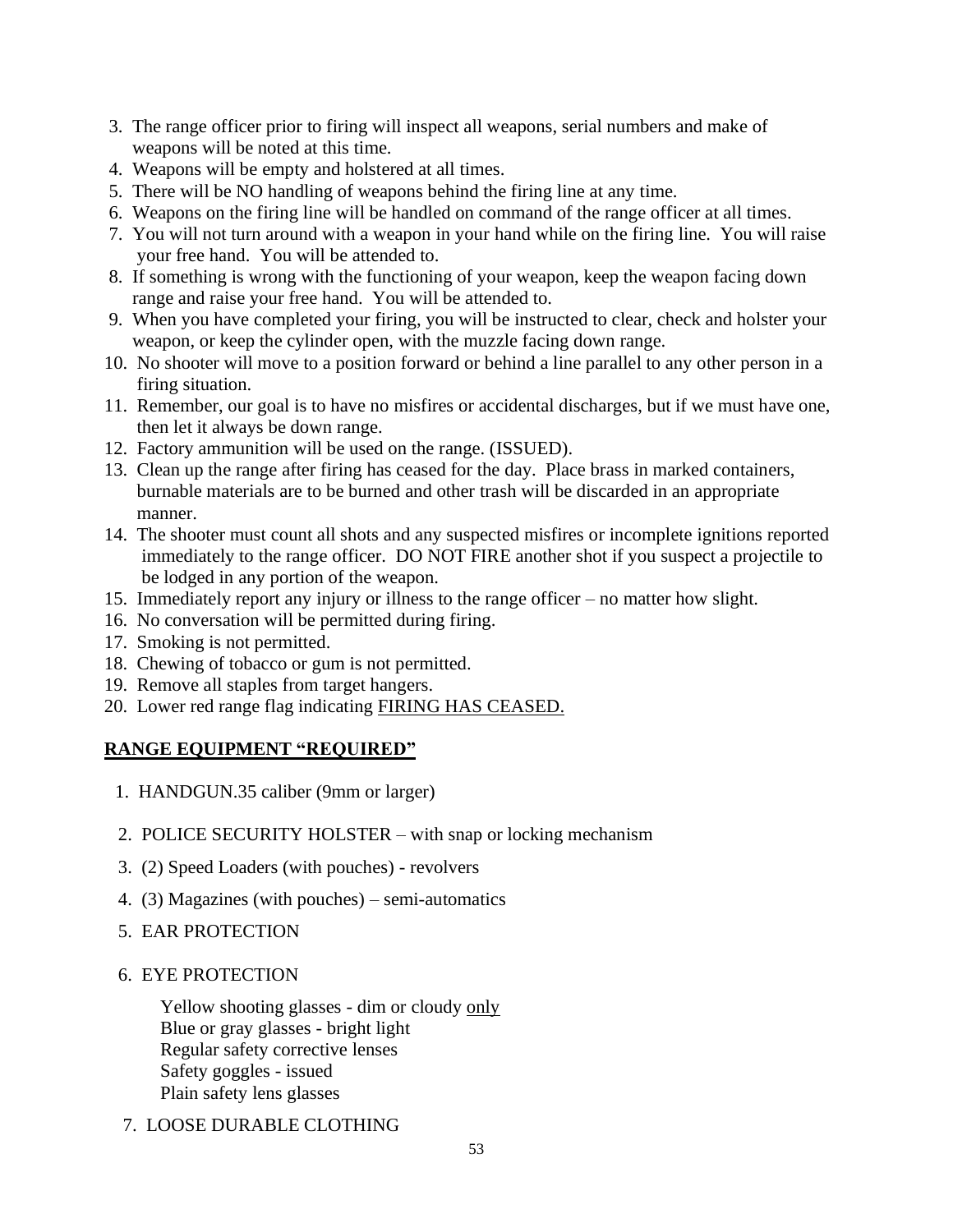Tight pants with difficult-to-access pockets do not work

- 8. FULL LENGTH PANTS No shorts
- 9. WORK BOOTS OR HEAVY SHOES (recommended) Open sandals have no place on the range
- 10. POLICE MAG-LITE FLASHLIGHT
- 11. CLEANING KIT
- 12. HAT WITH EYE PEAK OR OPEN BACKED EYE PEAK FOR SUN SHADE/PROTECTION.
- 13. PLASTIC OR RUBBER GLOVES issued
- 14. FOOD AND DRINK (NO ALCOHOLIC BEVERAGES OF ANY KIND) No refreshment concessions are available on the range.

# **RANGE EQUIPMENT "RECOMMENDED"**

- 1. Bullet-proof vest (for on-duty assignments)
- 2. Shirt with pockets
- 3. Tarp, rug, or blanket
- 4. Raincoat/rain gear
- 5. Sun Protection (shirts with sleeves) sun block
- 6. Bug Screen / Bug Repellant

# **CERTIFICATIONS AS POLICE OFFICERS.**

Successfully completing the basic police-training course, as determined by the training school, and based on Commission standards will enable the applicant to apply to take the certification examination, administered by the Commission.

To qualify to sit for the certification examination, the applicant shall:

- 1. Achieve a minimum qualifying firearms score of 80%
- 2. Receive certification for First Aid & CPR from the American Red Cross, the Department of Health, the American Heart Association or other agencies approved by the Department of Health.
- 3. Comply with Commission Rules and Regulations
- 4. Pass the same certification exam administered to those seeking waiver of training as set forth in the Rules & Regulations in Section 203.12(4).
- 5. Attend 100% of the classes.
- 6. Successfully complete the basic training course approved by the Commission with a minimum grade as established by the Commission.

# **Waiver of Training**

Applications for certification for which waivers of training are requested shall be submitted by the applicant's employing police department. An applicant for a waiver of training shall: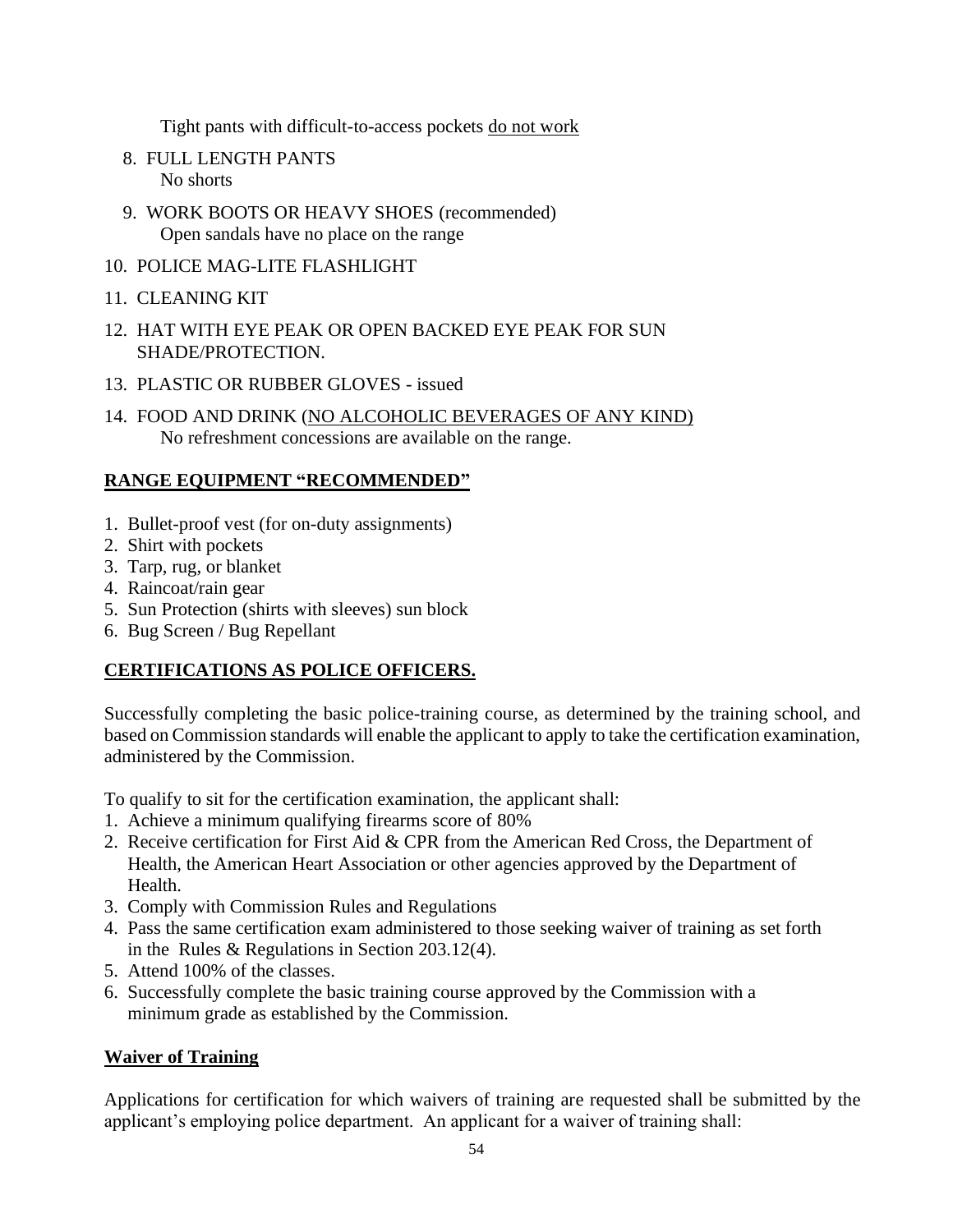- 1. Be employed as a police officer.
- 2. Satisfy one of the following conditions:
	- (a) Successfully completed a Pennsylvania basic police training course approved by the Commission.
	- (b) Previously was a Commission-certified police officer and left this position in good standing.
	- (c) Previously was employed as a full-time police officer in this Commonwealth before June 18, 1974, and who was not required to obtain certification from the Commission, and worked as a full-time police officer for at least 5 years.
	- (d) Previously or currently employed as a police officer of another state and met the certification standards of that state, as evidenced by documentation from the state agency responsible for establishing the standards.
- 3. Undergo proficiency testing in the following three areas. Documentary proof of each qualification shall accompany the waiver of training application.
	- (a) Firearms Applicants shall qualify on a police firearms course conducted by a certified police firearms instructor with the weapons the applicant will use in the performance of his police duties.
	- (b) First Aid/CPR Applicants shall have a valid certification in first aid, adult, child and infant CPR from the American Red Cross, The American Heart Association, the Department of Health or any agency approved by the Department of Health.
	- (c) Patrol Vehicle Operation Applicants shall successfully pass the patrol vehicle operation test at a certified school or by a certified instructor.

#### **MUNICIPAL POLICE EDUCATION AND TRAINING LAW Act of 1974, P.L. 359, No. 120 AN ACT**

Creating the Municipal Police Officers' Education and Training Commission; providing for the commission's membership, selection, compensation, and removal; providing for the powers and duties of the commission; providing for the appointments and duties of the chairman; providing for the act's applicability to the civil service laws; requiring training by certain political sub-divisions and police departments; providing penalties for violation thereof; and making an appropriation.

The General Assembly of the Commonwealth of Pennsylvania hereby enact as follows:

Section 1. "Municipal Police Officers' Education and Training Program". The General Assembly shall establish a Municipal Police Officers' Education and Training Program in accordance with the provisions of this act. The administration of this Program shall be the responsibility of the Pennsylvania State police.

Section 2. "Definitions" - As used in this act:

- (1) "Commission" means the Municipal Police Officers' Education and Training Commission.
- (2) "School" means a training school or academy, which provides a basic police training school or academy, which provides a basic police training course within the functional organization of a police department or departments or any educational facility within the Commonwealth of Pennsylvania.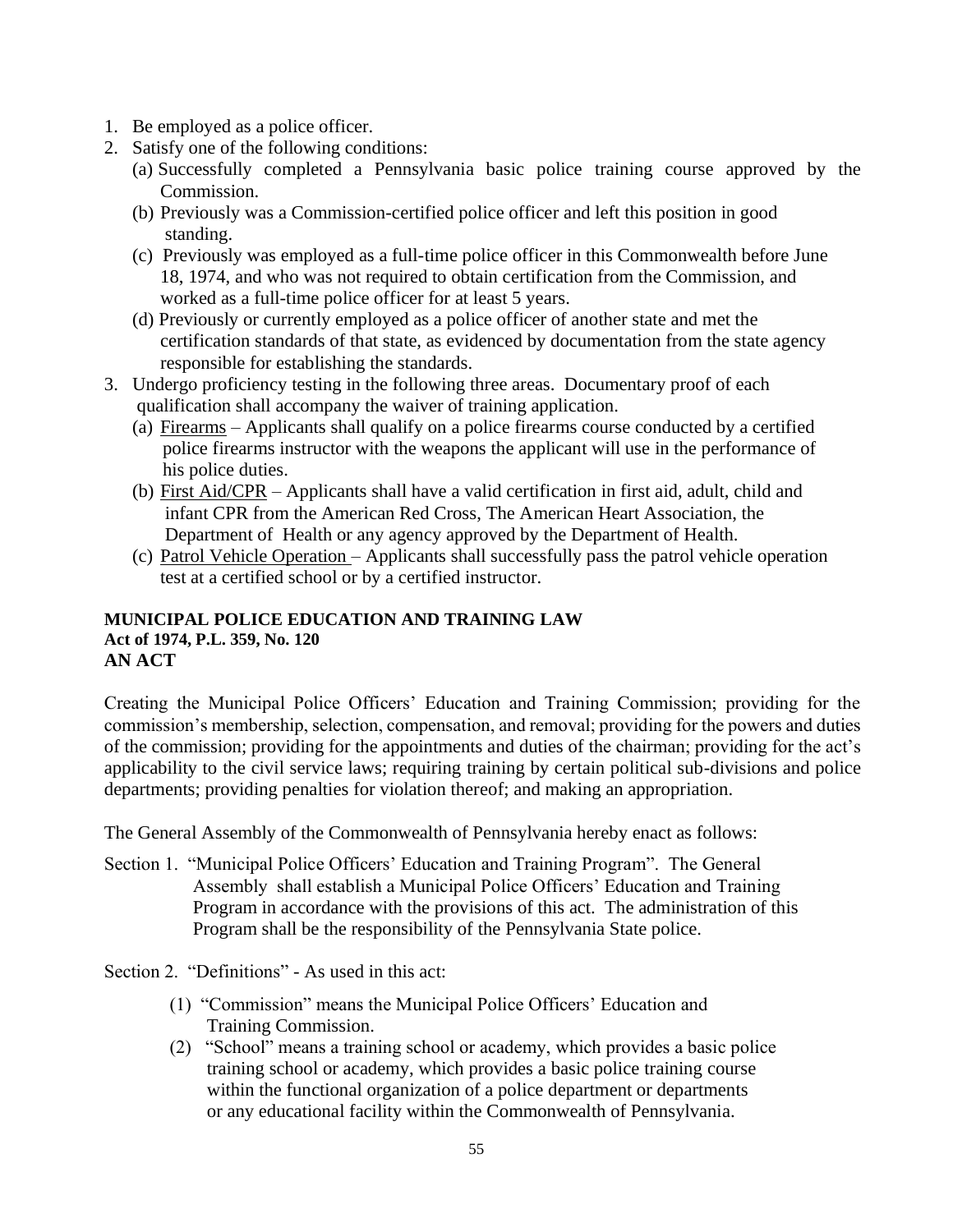- (3) "Police officer" means any full-time or part-time employee, of a city, borough, town, township or county police department assigned to criminal and/or traffic law enforcement duties, and for the purpose of training only, security officers of first class city housing authority, but shall exclude persons employed to check parking meters and/or to perform only administrative duties, auxiliary and fire police.(amended Dec. 20, 1984, P.L. 1197, No.227).
- (4) "Police department" means any public agency of a political subdivision having general police powers and charged with making arrests in connection with the enforcement of the criminal and/or traffic laws.
- (5) "Commissioner" means the Commissioner of the Pennsylvania State Police.
- (6) "Political subdivision" means any county, city, borough, incorporated town or township (amended Dec. 20, 1984, P.L. 1197, No. 227).
- (7) "Certification" means the assignment of a certification number to a police officer after successful completion of a mandatory basic training course or receipt of a waiver of basic training from the commission and successful completion of mandatory in-service training. Certification is for a period of two years.(added Dec. 21, 1988, P.L., No. 180).

Compiler's Note: The act of Oct. 5, 1980, P.L. 692, No. 141 which amended definition (3) of this section also contained the following provisions:

- Section 2. This act shall take effect immediately and shall be applicable to all security officers hired by first class city housing authorities on and after the date one year prior to the effective date of this amendatory act. Those security officers to whom this act is applicable who are presently employed by first class city housing authorities on the effective date of this amendatory act shall have one year to comply with its provisions.
- Section 3. The Municipal Police Officers' Education and Training Commission; Creation. - There is hereby created a Municipal Police Officers' Education and Training Commission.
- Section 4. Commission Members; Selection, Compensation and Removal-(a.) The commission shall be composed of twenty members as follows:
	- (1) The Secretary of the Department of Community Affairs.
	- (2) The Attorney General of the Commonwealth.
	- (3) The Commissioner of the Pennsylvania State Police, who shall serve as chairman of the commission.
	- (4) A member of the Senate of Pennsylvania, to be appointed by the President pro tempore of the Senate.
	- (5) A member of the Pennsylvania House of Representatives, to be appointed by the Speaker of the House of Representatives.
	- (6) Four elected officials of the various political subdivisions of the Commonwealth, to be appointed by the Governor; one to be a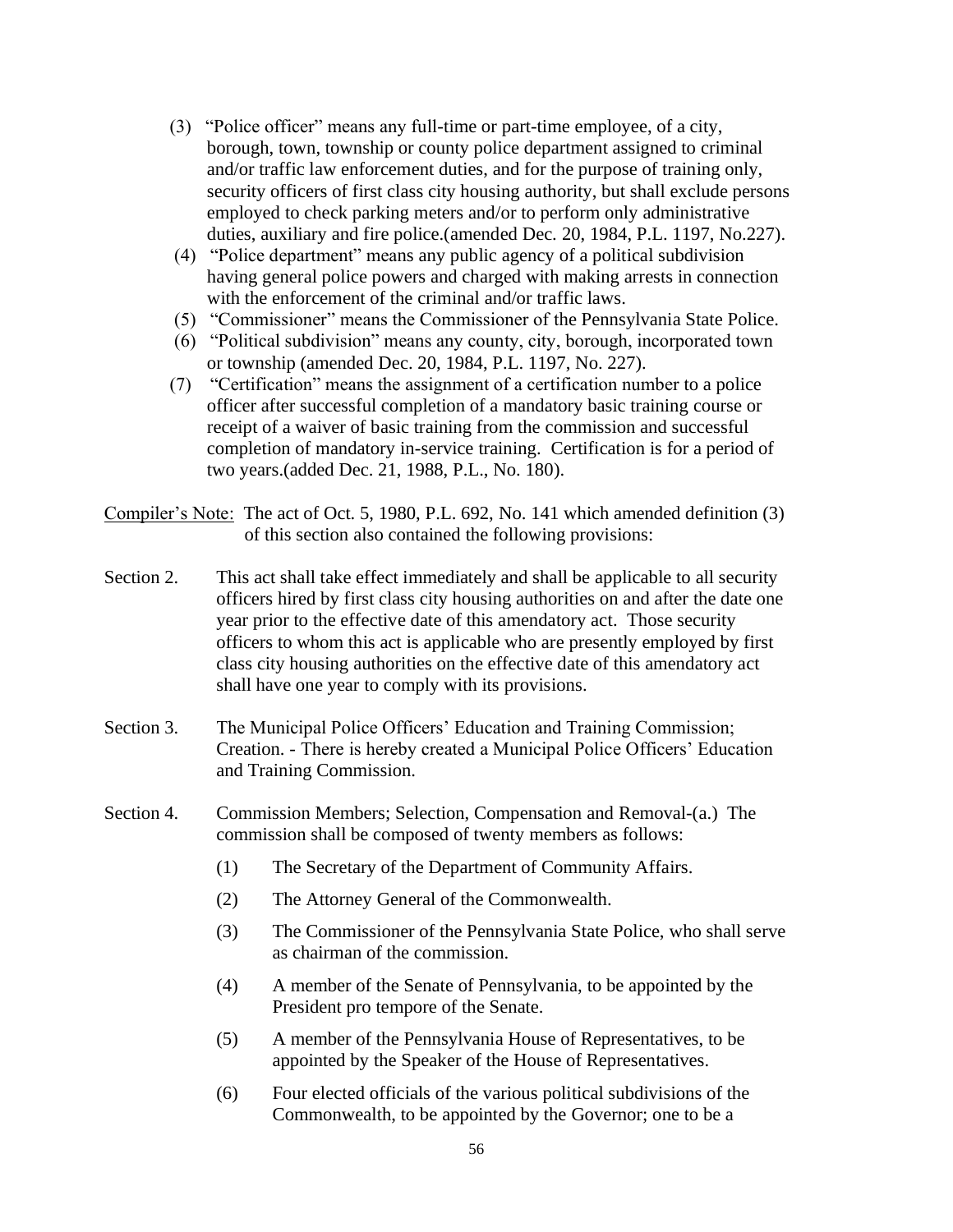borough official, one a first class township official, one a second class township official, and one a city official.

- (7) Four incumbent chiefs of police from the various political subdivisions of the Commonwealth to be appointed by the Governor; at least one to be a chief of a borough police department, at least one to be a chief of a township police department, at least one to be a chief of a city police department.
- (8) One Federal Bureau of Investigation special agent-in-charge to be appointed by the Governor.
- (9) One educator qualified in the field of law enforcement, to be appointed by the Governor.
- (10) One member representing the public at large, to be appointed by the Governor.
- (11) Two non-commissioned police officers to be appointed by the Governor.
- (12) The police commissioner of a city of the first class or his designee.
- (13) A director of one of the certified training schools to be appointed by Governor.
	- (a) amended Dec. 21, 1988, P.L., No. 180)
	- (b) All members of the commission appointed by the Governor shall serve for a period of three years except that upon the effective date of this act, the Governor shall appoint two police chiefs for a period of three years, one police chief for period of one year. Any member of the commission shall, immediately upon termination of his holding of the position by virtue of which he was eligible for membership or appointed as a member of the commission, cease to be a member of said commission.
	- (c) A member appointed to fill a vacancy created by other than expiration of a term shall be appointed for the unexpired term of of the member whom he is to succeed in the same manner as the original appointment.
	- (d) The members of the commission shall serve without compensation but shall be reimbursed the necessary and actual expenses incurred in attending the meetings of the commission and in the performance of their duties under this act.
	- (e) Members of the commission may be removed by the Governor for cause after written notice from the Governor.
	- (f) The designated public member may not be nor may not have been a police officer and is not affiliated nor has ever been affiliated with a police department or training school. (f added Dec. 21, 1988, P.O., No. 180).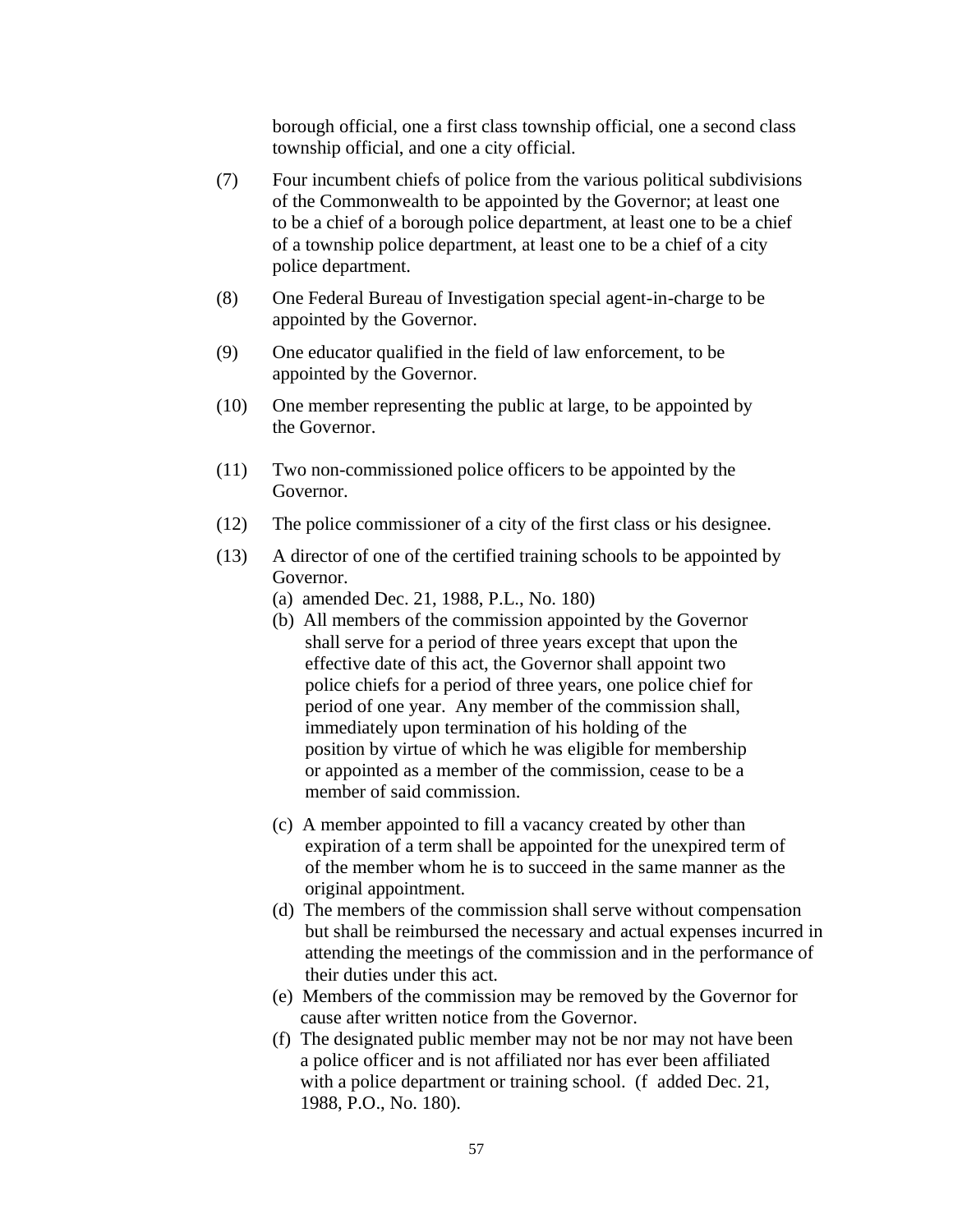- Compiler's Note: Section 207 of the act of Oct. 15, 1980 (No. 164), known as the "Commonwealth Attorneys Act" provided that the Attorney General shall be a member of the Municipal Police Officers' Education and training Commission.
- Section 5. "Powers and Duties of the Commission". The powers and duties of the Commission shall be as follows:
	- (1) To establish and administer the minimum courses of study for basic and in-service training for municipal police officers and to revoke an officer's certification for failure to comply with the basic and inservice training requirements or in cases, where an officer is convicted of a criminal offense or the commission determines that the officer is physically or mentally unfit to perform the duties of his office.
	- (2) To approve or revoke the approval of any school which may be utilized to comply with the educational and training requirements as established by the commission.
	- (3) To establish the minimum qualifications for instructors, to approve or revoke the approval of any instructor and to develop the requirements **for continued certification.**
	- (4) To promote the most efficient and economical program for police training by utilizing existing facilities, programs and qualified State, local and Federal police personnel.
	- (5) To make an annual report to the Governor and to the General Assembly concerning (i)the administration of the Municipal Police Officers' Education and Training Program, and (ii)the activities of the commission, together with recommendations for executive or legislative action necessary for the improvement of law enforcement and the administration of justice.
	- (6) To require every police officer to attend a minimum number of hours of in-service training as provided for by regulation, unless the officers' employer files a show cause document with the commission, requesting additional time for such officer to comply with the in-service training requirements. Approval of such request shall be made by the commission on a case-by-case basis.
	- (7) To require all police officers to undergo a background investigation to determine the individual's suitability for employment as a police officer. This investigation shall be completed prior to the employment of such officer and shall include, but not be limited to, a criminal history check, a credit check, personal interviews and any other applicable means of determining eligibility. An applicant who has been convicted of a felony or serious misdemeanor shall not be eligible for employment as a police officer.
	- (8) To require minimum standards for physical fitness, psychological evaluation and education as prerequisites to employment as a police officer.
	- (9) To appoint an Executive Director to administer the training program established by this act. The position of Executive Director shall be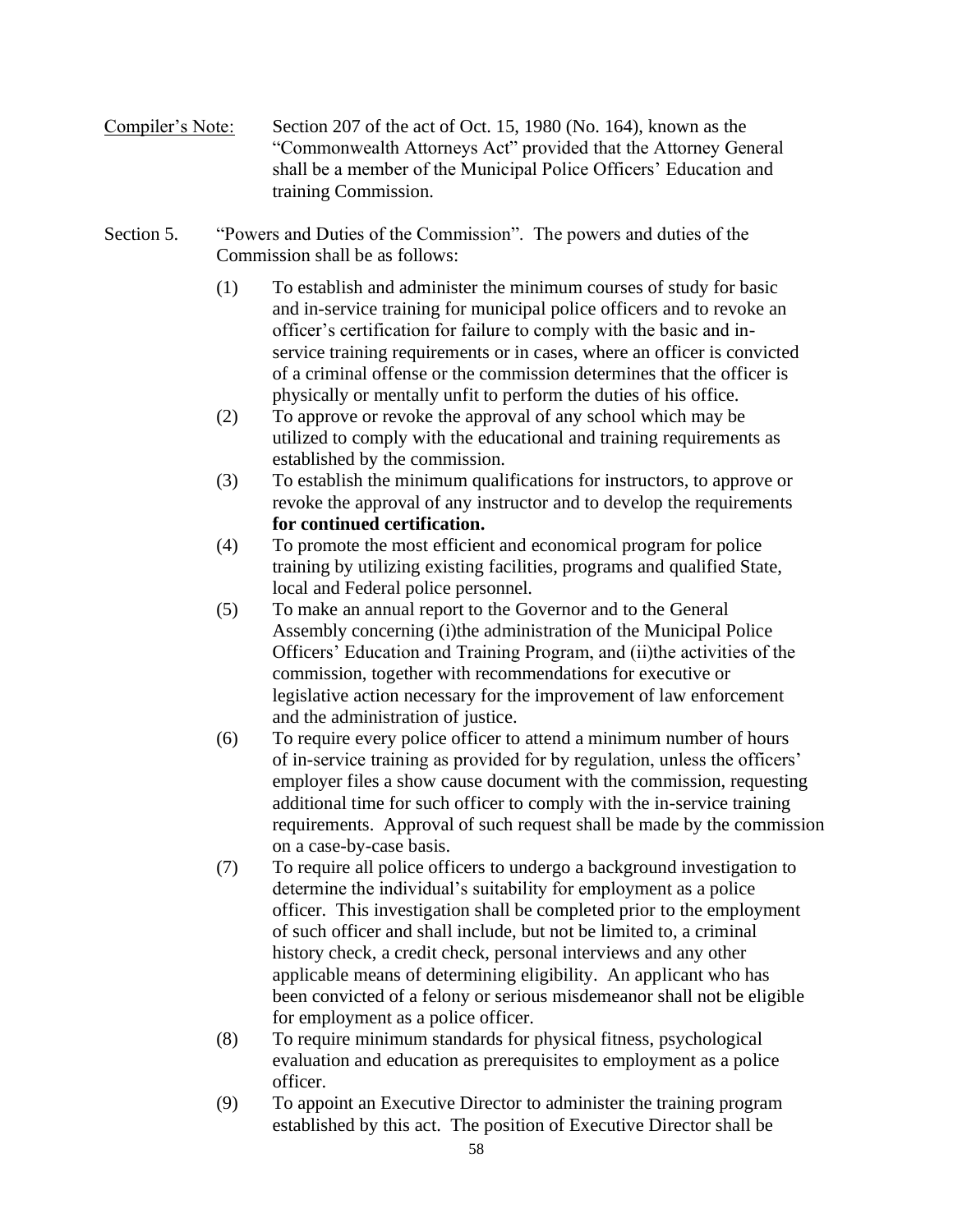filled by the commission who shall select the best qualified person from a list of three persons nominated by the Pennsylvania State Police Commissioner. The person who receives a simple majority of those members present and voting shall become the Executive Director. If the commission rejects all nominees, then the process shall be repeated until a person is selected. The Executive Director shall employ a sufficient staff, including professional, administrative and clerical personnel, to perform the tasks of his office, including the preparation of an annual budget.

- (10) To consult, and cooperate with, universities, colleges, community colleges and institutes for the development of specialized courses for municipal police officers.
- (11) To consult and cooperate with, departments and agencies of this Commonwealth and other states and the Federal Government concerned with police training.
- **(**12) To certify police officers who have satisfactorily completed basic educational and training requirements as established by the commission and to issue appropriate certificates to such police officers.
- (13) To visit and inspect approved schools at least once a year.
- (14) To make such rules and regulations and to perform such other duties as may be reasonably necessary or appropriate to implement the education and training program for police officers.
- (15) To grant waivers of mandatory basic training to police officers who have successfully completed previous equivalent training or who have acceptable full-time police experience, or both. (amended Dec. 21, 1988, P.L., No. 180).
- Section 6. "Powers and Duties of the Commissioner" (deleted by amendment Dec. 21, 1988, P.L., No. 180).
- Section 7. "Meeting; Quorum" The commission shall meet at least four times each year. Special meetings may be called by the chairman of the Commission, or upon written request of five members. A quorum shall consist of eleven members of the commission. (7 amended Dec. 21, 1988, P.L., No. 180).
- Section 8. "Applicability to the Civil Service Laws" Nothing in this act shall be construed to exempt any police officer or other officer or employee from the provisions of the existing civil service laws or the tenure act.
- Section 9. "Police Training Mandatory; Penalties"
	- (a) All political subdivisions of the Commonwealth or groups of political subdivisions acting in concert shall be required to train all members of their police departments prior to actually enforcing criminal laws, enforcing moving traffic violations under 75 Pa.C.S. (relating to vehicles) or being authorized to carry a firearm after the effective date of this act, pursuant to the provisions of this act.
	- (b) Those municipal police officers employed on the effective date of this subsection shall be able to perform criminal or traffic duties and be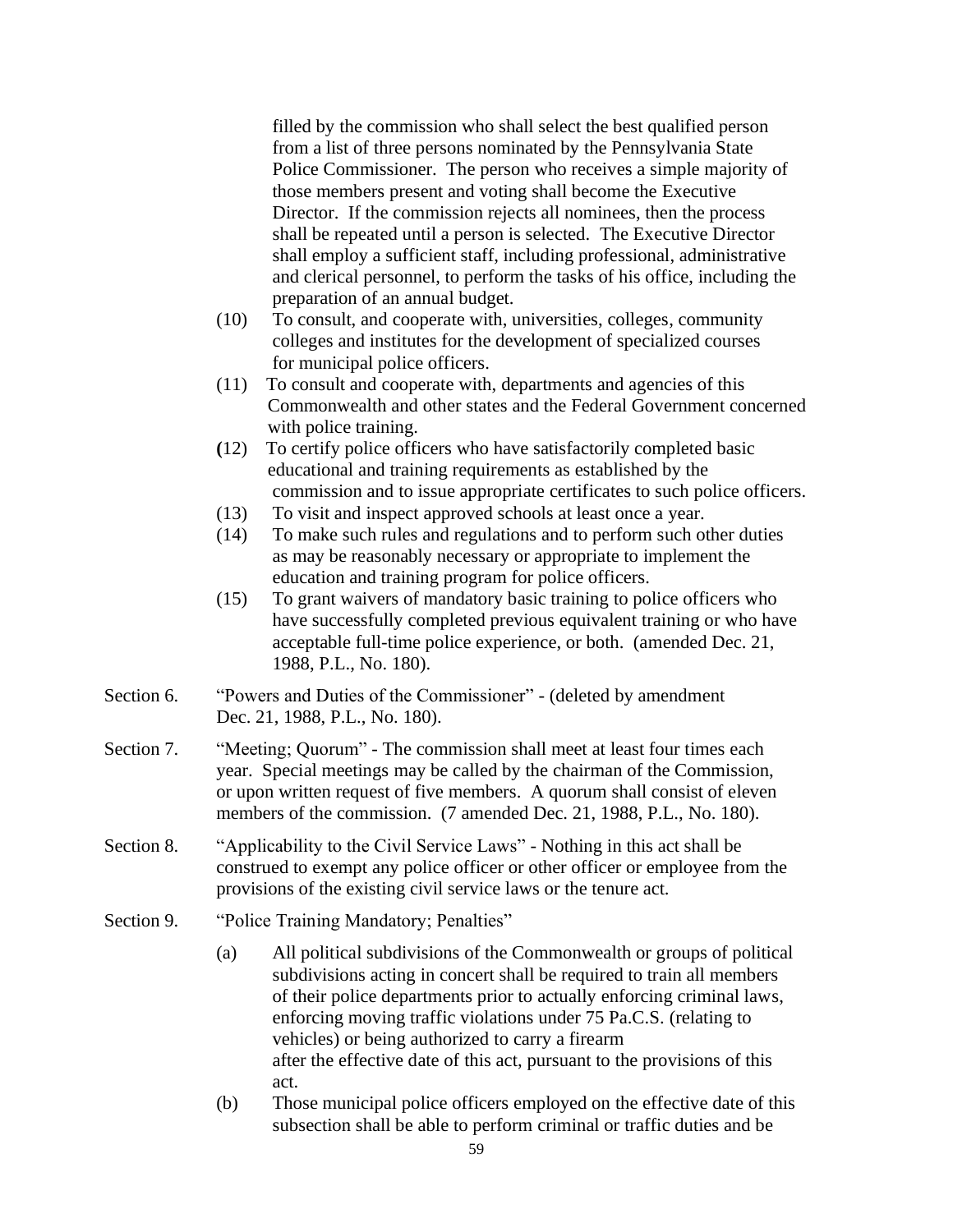authorized to carry a firearm until certified by the commission, but no longer than one year from their date of employment.

- (c) Any person hired as a municipal police officer by any political subdivision or group thereof acting in concert shall be ineligible to receive any salary, compensation or other consideration or thing of value for the performance of his duties as a police officer unless he has met all of the requirements as established by the commission and has been duly certified as having met those requirements by the commission.
- (d) Any official of any political subdivision who orders, authorized or pays as salary to a person in violation of the provisions of this act shall on summary conviction thereof be sentenced to pay a fine of one hundred dollars (\$100) or be imprisoned for a term not to exceed a period of thirty days. The commission may stop payment of all funds which pass to municipalities by this act for any violation of this act. It shall notify the State Treasurer to discontinue disbursement of any State funds until a municipality is in compliance with this act. (amended Dec. 21, 1988, P.L., No. 180).
- Section 9.1 "Automatic Certification" All municipal police officers hired prior to June 18, 1974 shall be automatically certified for basic training but shall be required to complete the in-service training as set forth in section 5 (6). (9.1 added Dec. 21, 1988, P.L., No. 180).
- Section 9.2 "In-Service Training by Existing Personnel" The requirements of section 5(6) shall apply to every municipal police officer. (9.2 added Dec. 21, 1988, P.L., No. 180, to take effect in two years).
- Section 10 "Reimbursement of Expenses" -
	- (a) The commission shall provide for reimbursement to each political subdivision of one hundred percent of the allowable tuition and the ordinary and necessary living and travel expenses incurred by their police officers while attending certified municipal police basic training schools, providing said political subdivision adheres to the training standards established by the commission. The regular salary of police officers while attending approved schools, within the meaning of the act, shall be paid by the employing political sub-division. Fifty percent of the regular salaries of police officers while attending approved schools within the meaning of the act shall be reimbursed by the commission to the employing political subdivision. For the fiscal year beginning July 1, 1989, to June 30, 1990, and for each year thereafter sixty percent of the regular salaries of police officers while attending approved schools within the meaning of this act shall be reimbursed by the commission to the employing political subdivision. The commission shall require written documentation of all expenses incurred by political subdivisions relating to the training of municipal police officers for the purposes of reimbursement by the commission. All municipalities shall annually audit these funds as part of their annual audit and submit a copy of such audit to the commission. Failure to do so shall render the municipality in violation of this act.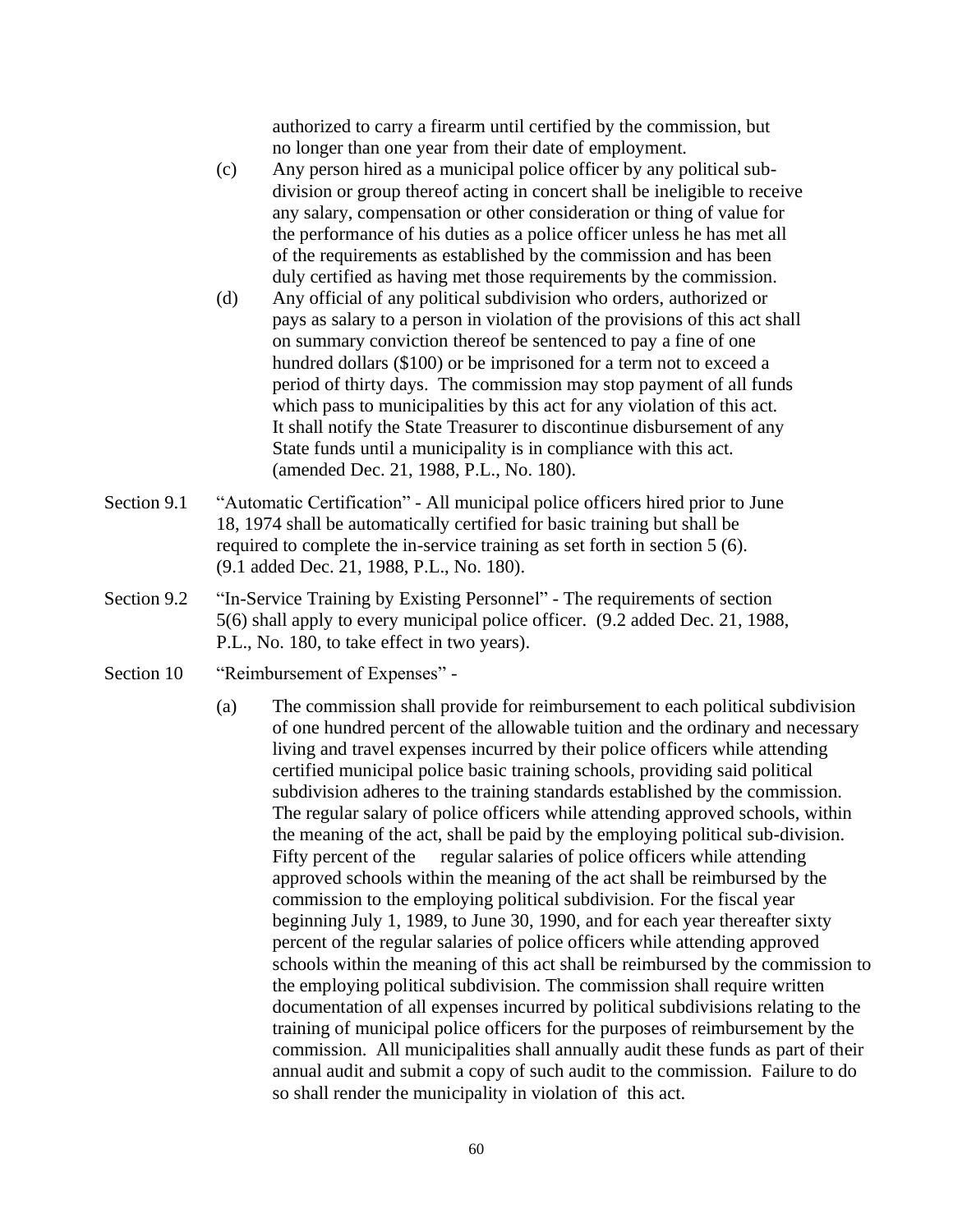- (b) The commission may approve in-service training grants for actual expenses incurred by political subdivisions of the Commonwealth for the providing of non-mandatory training programs to police officers in accordance with this act.
- (c) All political subdivisions of the Commonwealth or groups of political subdivisions acting in concert may make application to the commission for funding pursuant to the provisions of this act. The application shall be accompanied by a certified copy of a resolution or resolutions adopted by its governing body or bodies providing that, while receiving any State funds pursuant to this act, the political subdivision of the Commonwealth or group of political subdivision acting in concert will adhere to the standards for training established by the commission. The application shall contain such information as the commission may request.
- (d) If a police officer, within two years following certification, terminates his employment with the political subdivision by which he was employed at the time he was duly certified as having met the commission's requirement and thereafter obtains employment as a police officer with another political subdivision, the political subdivision which employs the previously certified police officer shall reimburse the political subdivision which formerly employed the police officer for the non-reimbursable portion of the salary paid to the police officer while complying with the provisions of this act.
- (e) The commission shall have the authority to pay for the cost of mandatory in-service training for all police officers, to the extent determined by the commission. (amended Dec. 21, 1988, P.L., No. 180).
- Section 11. "Repeals" All acts or parts of acts inconsistent with the provisions of this act are repealed to the extent of such inconsistency.
- Section 12. "Appropriation" The sum of five hundred thousand dollars (\$500,000.), or as much thereof as may be necessary, is hereby appropriated for the fiscal year beginning July 1, 1974 and ending June 30, 1975 to the Pennsylvania State police for the use of the Municipal Police Officers' Education and Training Commission in carrying out the provisions of this act. (amended Oct. 10, 1974, P.L. 729, No. 246).
- Section 13. "Effective Date" This act shall take effect immediately.

#### **POLICIES FOR STUDENT VETERANS/ELIGIBLE PERSONS/RESERVISTS RECEIVING V.A. EDUCATIONAL ASSISTANCE ALLOWANCE**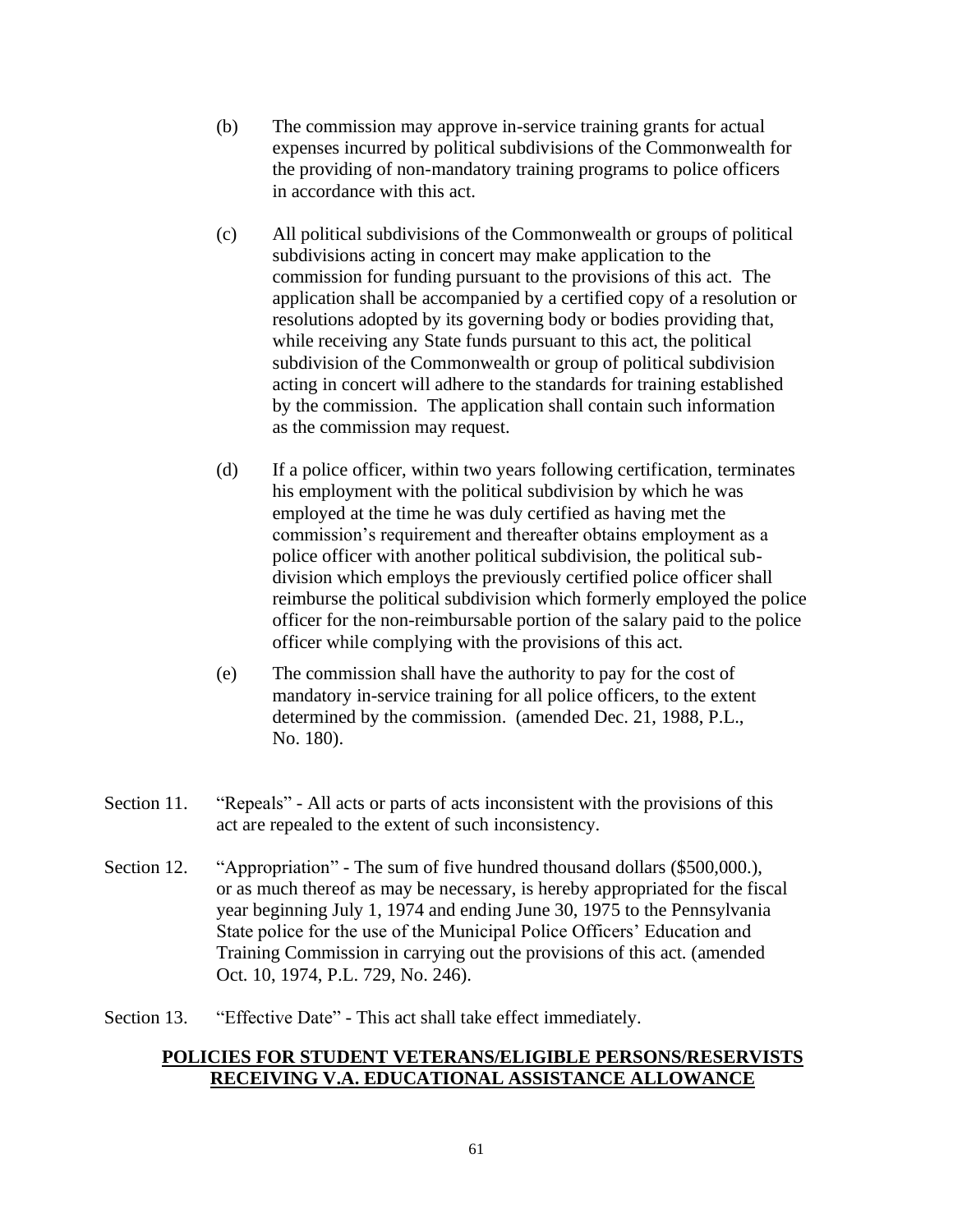# LEAVE

Leave of absence is granted only to students who wish to temporarily interrupt their training for personal reasons. A request for leave must be made in advance in writing, or time away from school will be considered an absence. Administration will be notified immediately when a veteran student is granted a leave of absence.

Activated reservists must notify the academy director of active duty dates and expected return. The reservist may enter the class currently in session when he returns and at the same time in the curriculum that he left the academy.

#### CLASS CUTS & TARDINESS

Class cuts are not permitted and shall be recorded as absences. Tardiness is not permitted and any student not physically present at the start of his/her scheduled class will be considered tardy, and the exact number of minutes will be recorded.

#### MAKE-UP WORK

Make-up work is not permitted for the purposes of receiving Veterans Administration Training Allowances.

#### CREDIT FOR PREVIOUS EDUCATION AND TRAINING

Appropriate credit is given for comparable previous education and training and will be approved by MPOETC. MPOETC will notify the academy of the applicants' waiver status and the required courses necessary for graduation.

#### LEAVE OF ABSENCE

A leave of absence for personal reasons must be made in advance and in writing. The Department of Veterans Affairs will be notified when a veteran student is granted a leave of absence.

# **Veteran's Benefits and Transition Act of 2018 S.2248 Section 103.1.(b)**

- **A Covered Individual is any individual who is entitled to educational assistance under chapter 31, Vocational Rehabilitation and Employment, or chapter 33, Post-9/11 GI Bill benefits.**
- **The Greater Johnstown Career and Technology Center (GJCTC) will not impose any penalty, including the assessment of late fees, the denial of access to classes, libraires, or other institutional facilities, or the requirement that a covered individual's inability to**